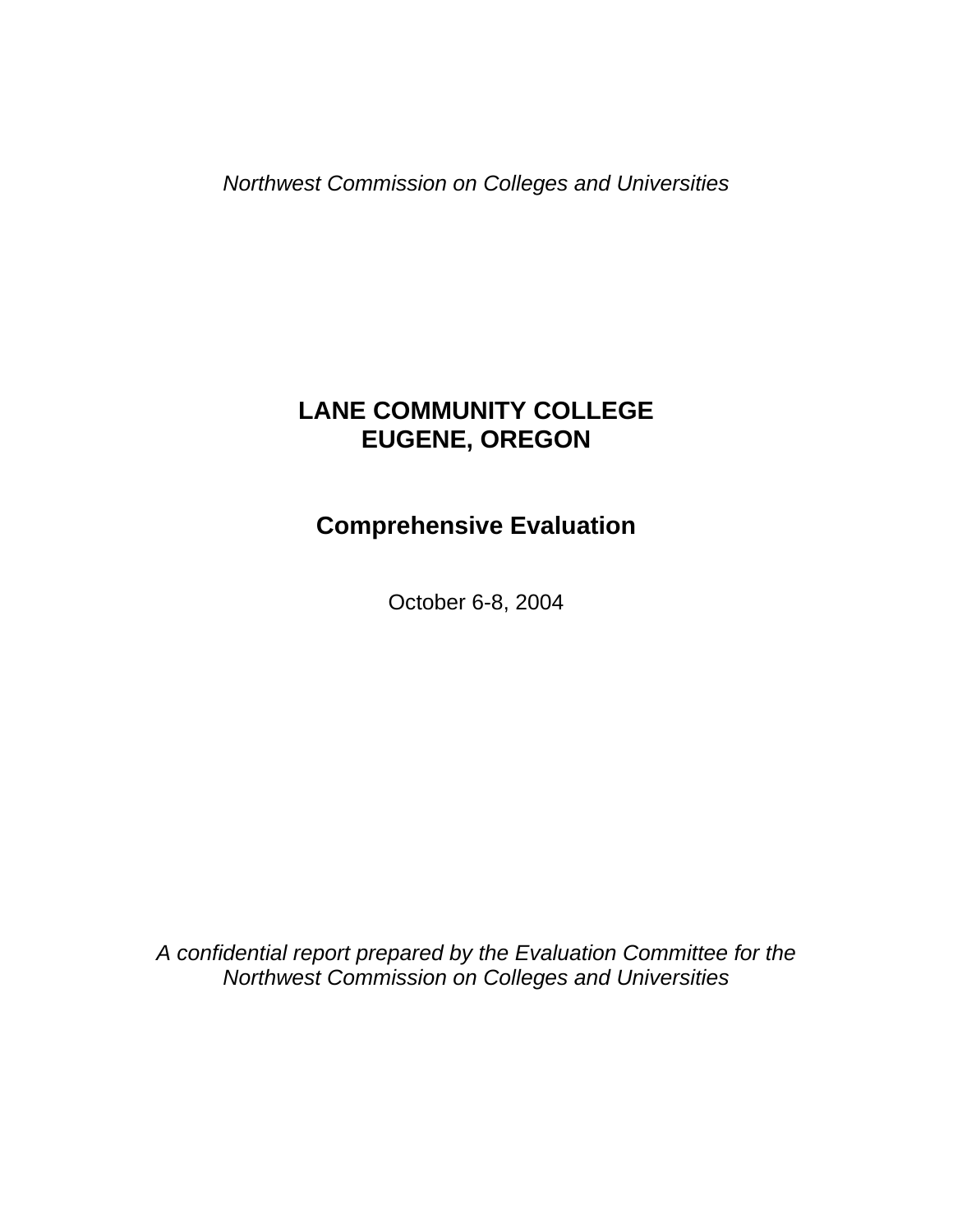## **Evaluation Committee**

Mr. Robert J. Carr, Chair Dr. April Jensen Special Assistant o the Chancellor **Executive Vice President** Montana State University-Billings **Green River Community College** Billings, MT Auburn, WA

Dr. Gregory V. Benson Ms. Karen E. Johnson Price, UT Lynnwood, WA

Mr. James D. Brady Mr. Stanley D. Martineau Mathematics Instructor Mathematics Instructor Automotive Instructor Spokane Falls Community College College College of Eastern Utah Spokane, WA Price, UT

Dr. Doris D. Dwyer Mr. Scott Morgan **Professor of History Chief Operations Officer** Western Nevada Community College Community Colleges of Spokane Carson City, NV Spokane, WA

Mr. Doug J. Emery **Dr. Mary Ellen O'Keeffe** Executive Dean, General Education Exec. Dean of Workforce and Lake Washington Technical College **Professional Technical Programs** Kirkland, WA North Seattle Community College

Dr. Michael J. Grubiak Vice President, Student Services Ms. Ruth Ross Centralia College Dean of Library Media Centralia, WA Centralia, WA Centralia, WA Centralia, WA Centralia, WA Centralia, WA Centralia, WA C

Dr. Robert Gutierrez VP of Instruction and Chief Academic Officer Clark College Vancouver, WA

Professor and Chair, Music **Dean for Developmental Education** College of Eastern Utah **Edmonds Community College** 

Seattle, WA

Bremerton, WA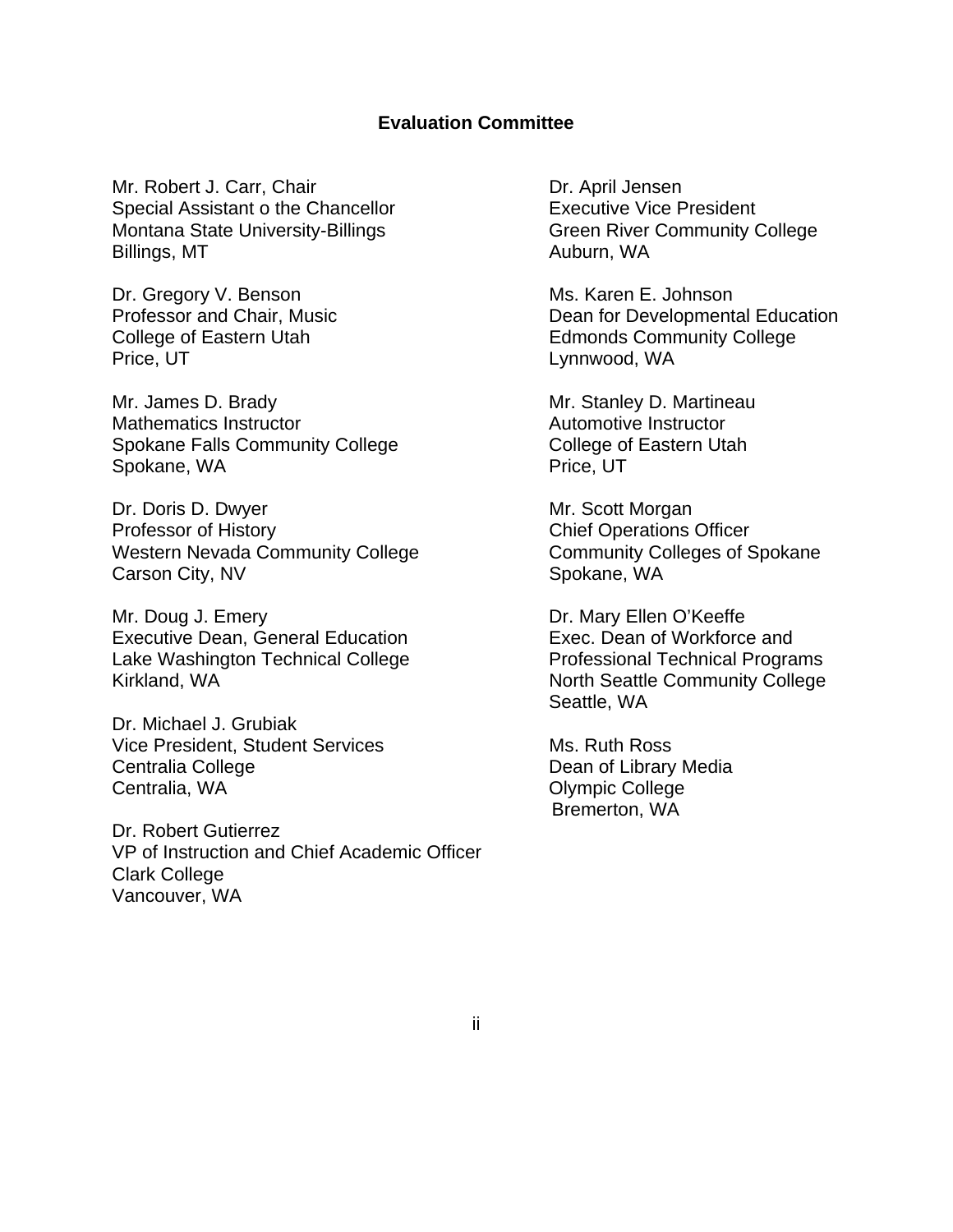#### Evaluation Committee Report Lane Community College

# Table of Contents

| ji                                                                                                                                                                                                                                   |  |
|--------------------------------------------------------------------------------------------------------------------------------------------------------------------------------------------------------------------------------------|--|
| Introduction<br>1                                                                                                                                                                                                                    |  |
| $\overline{2}$<br>Self Study Report_                                                                                                                                                                                                 |  |
| Standard One: Institutional Mission and Goals, Planning and Effectiveness_<br>3                                                                                                                                                      |  |
| Standard Two: Educational Program and Its Effectiveness_________________<br>$\overline{4}$                                                                                                                                           |  |
| 5                                                                                                                                                                                                                                    |  |
| $\overline{7}$<br>Math and Science Division<br><u> 1989 - Johann Stein, marwolaethau a bhann an t-Amhainn an t-Amhainn an t-Amhainn an t-Amhainn an t-Amhainn an</u>                                                                 |  |
| 9                                                                                                                                                                                                                                    |  |
| 11                                                                                                                                                                                                                                   |  |
| 13<br><b>Arts Division</b><br><u> 1989 - Johann Stein, mars an deutscher Stein und der Stein und der Stein und der Stein und der Stein und der</u>                                                                                   |  |
| 15                                                                                                                                                                                                                                   |  |
| 18                                                                                                                                                                                                                                   |  |
| 19                                                                                                                                                                                                                                   |  |
| 22<br>Employee Skills Upgrade<br><u> 1989 - Johann Barn, mars an t-Amerikaansk kommunist (</u>                                                                                                                                       |  |
| Outreach, Continuing Education, and Special Activities_________________<br>23                                                                                                                                                        |  |
| Foundational Studies/The Center for Learning Advancement<br>24                                                                                                                                                                       |  |
| 26<br>Policy 2.1: General Education/Related Instruction_________________________                                                                                                                                                     |  |
| 27                                                                                                                                                                                                                                   |  |
| Policy 2.6: Distance Delivery of Courses, Certificates and Degree                                                                                                                                                                    |  |
| Programs experience and the contract of the contract of the contract of the contract of the contract of the contract of the contract of the contract of the contract of the contract of the contract of the contract of the co<br>28 |  |
| <b>Standard Three: Students</b>                                                                                                                                                                                                      |  |
| 29                                                                                                                                                                                                                                   |  |
| 29                                                                                                                                                                                                                                   |  |
| Academic Credit and Records<br><u> and Credit and Records</u><br>30                                                                                                                                                                  |  |
| 31                                                                                                                                                                                                                                   |  |
| 33                                                                                                                                                                                                                                   |  |
| 34                                                                                                                                                                                                                                   |  |
| 36                                                                                                                                                                                                                                   |  |
| <b>Standard Five: Library</b>                                                                                                                                                                                                        |  |
| 37                                                                                                                                                                                                                                   |  |
| 41                                                                                                                                                                                                                                   |  |
| 42                                                                                                                                                                                                                                   |  |
| 43                                                                                                                                                                                                                                   |  |
| 45                                                                                                                                                                                                                                   |  |
| 46                                                                                                                                                                                                                                   |  |
| General Commendations<br><u> Commendations</u><br>47                                                                                                                                                                                 |  |
| 47<br><b>General Recommendations</b>                                                                                                                                                                                                 |  |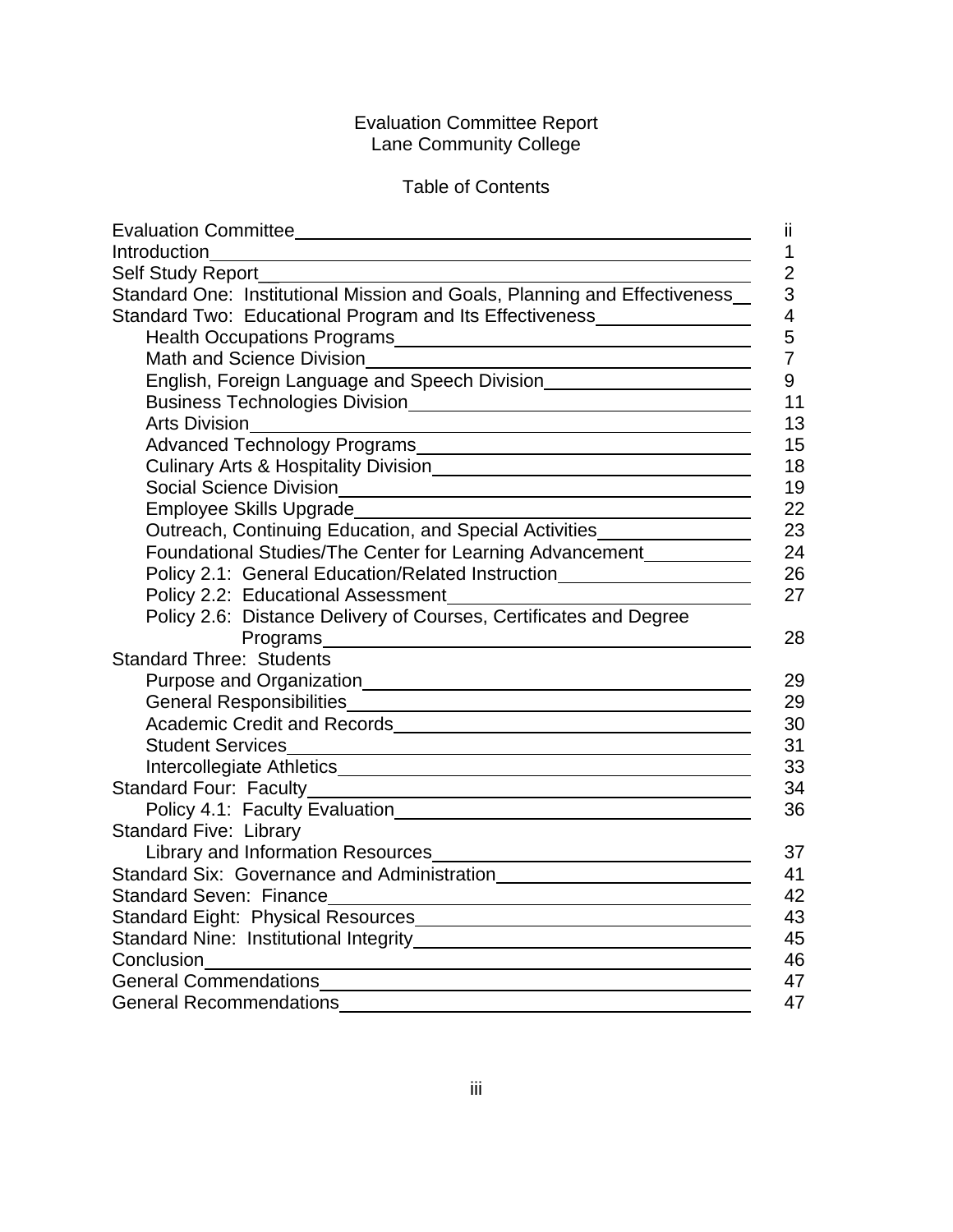#### **Introduction**

An Evaluation Team assembled by the Northwest Commission on Colleges and Universities visited Lane Community College in Eugene, Oregon October 6-8, 2004. The team consisted of 13 qualified evaluators selected for their expertise and a NWCCU staff member familiar with the institution. The purpose of the visit was to conduct a full-scale comprehensive evaluation and make a confidential recommendation to the Commission concerning the status of Accreditation for Lane Community College.

Previously, Lane Community College had a full-scale visit in December 1994 and Accreditation was reaffirmed. The fifth-year regular interim visit was made in the fall of 1999 and Accreditation again was reaffirmed.

Evaluators scheduled interviews prior to arrival to allow the campus time to prepare for the visit. Interviews, meetings and informal interaction were productive for the team. Activities provided a comprehensive in depth review of Lane Community College. Campus staff was very helpful and attentive to the needs of the team. The Team Room was very comfortable and well equipped with the technology requested by the team.

The report is a culmination of evaluator's findings during this on-site visit. The visiting team wishes to express its' sincere thanks to the campus, Board of Education, students, faculty, staff, and community members for accommodating the evaluation committee.

Lane Community College meets the Eligibility Requirements as set forth by the Commission and adheres to the Standards as required.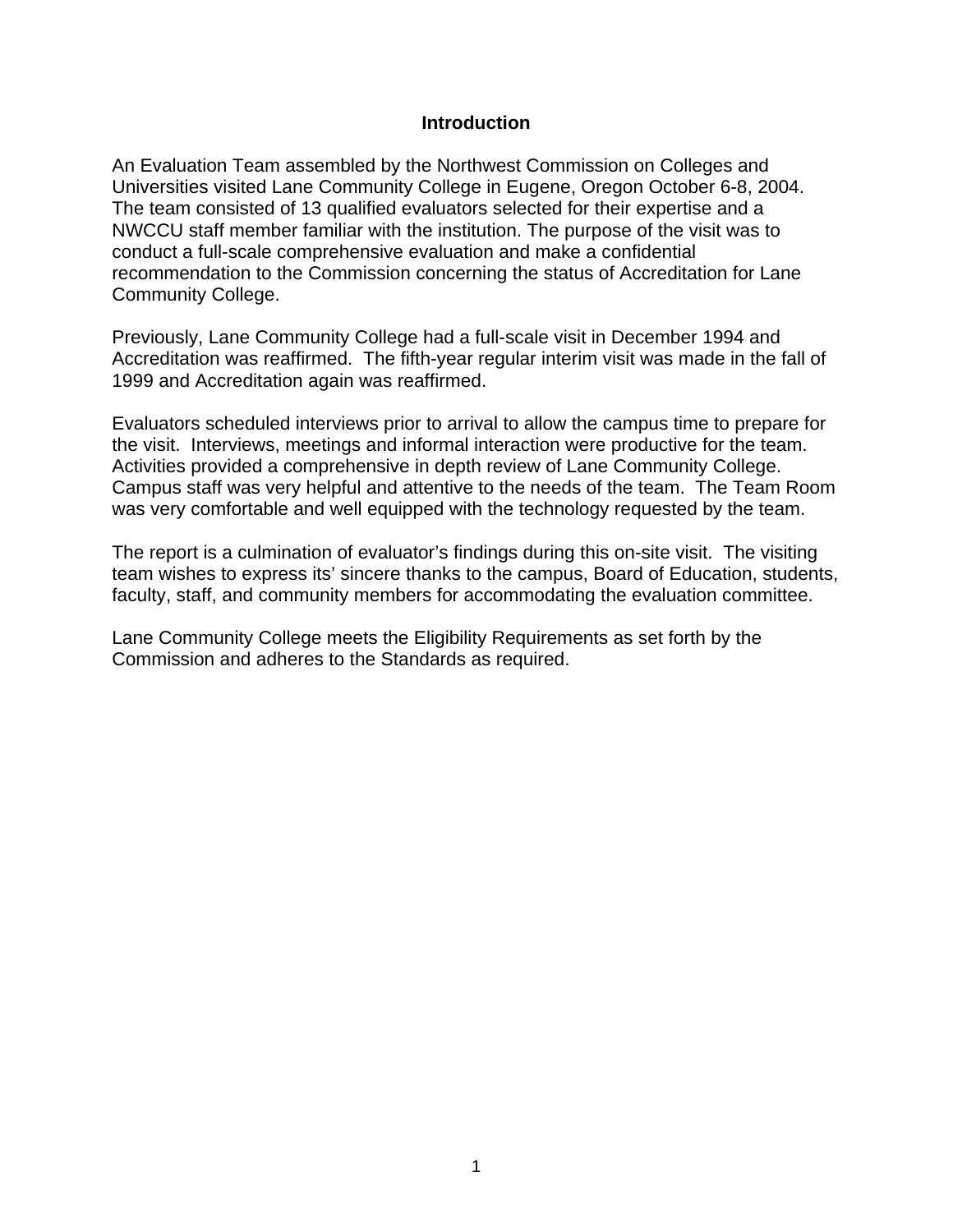## **Self Study Report**

Lane Community College prepared a self-study report prior to the team visit. This document was sent to all team members for review and preparation for the site visit.

The self-study was organized around the standards and policies of the Northwest Commission on Colleges and Universities. Team members commented that the narrative included matched the standard being addressed. The identified strengths and challenges assisted the team in evaluating the information against the standards and policies. Plans for improvement also provided a vision for expectations during the onsite visit.

During the teams time on campus evaluators verified the content of the report through extensive interviews and visits to the programs, sites, and review of support materials. Evaluators also gathered information through interaction with students, faculty, staff and community members. Members of the team also participated in scheduled open meetings with students, Board of Education, faculty, staff and the citizens of Lane County.

Overall, the self-study was informative, comprehensive, well organized and forthright. The team appreciated the diversity in the study and saw evidence of across campus participation in preparing the report.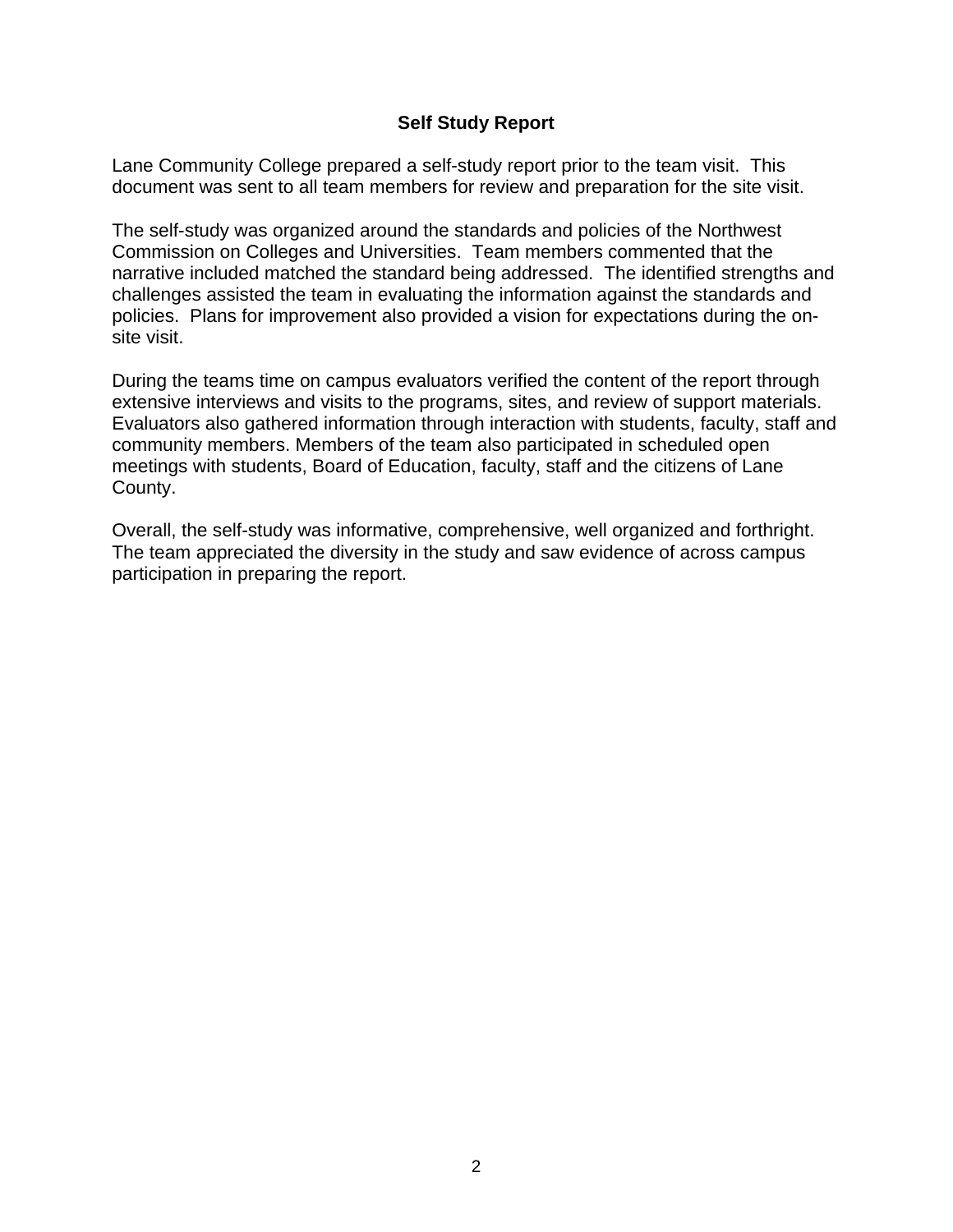#### **Standard One: Institutional Mission and Goals, Planning and Effectiveness**

Lane Community College is actively involved in the implementation of a new governance structure. This revision allows for and encourages campus constituents to take an active role in decision-making processes and allows for student input at every level into campus decisions.

The campus Mission and Goals drive the direction of the campus along with strategic planning. Circumstances of the recent past have required the campus and Board of Education to be extremely proactive to maintain quality and address immediate issues.

Strategic planning is ongoing and the Board of Education receives regular reports on changes/progress monthly. The plan is a living document that is updated as required. Campus leadership is quick to respond to challenges and make decisions. The organizational structure at LCC defines levels of responsibility and reporting avenues that keep the campus accountable.

The Strategic Plan includes six well-defined core values that are recognized across the campus and includes the learning-centered principles. Directives for the campus are clearly outlined and are in concert with the LCC Mission and Goals.

The shared governance structure has identified six councils that meet regularly to engage in discussion and report on actions assigned. This structure allows for across campus input as well as community comment for anyone wishing to participate.

Outreach Centers in downtown Eugene, Cottage Grove, Florence and high school locations are all included in the campus activities and held to the same standards.

Lane Community College is committed to meeting the Northwest Commission on Colleges and Universities Standards and recognizes the value of accreditation. Campus changes and proposals that impact Standard's are relayed to the Commission as required.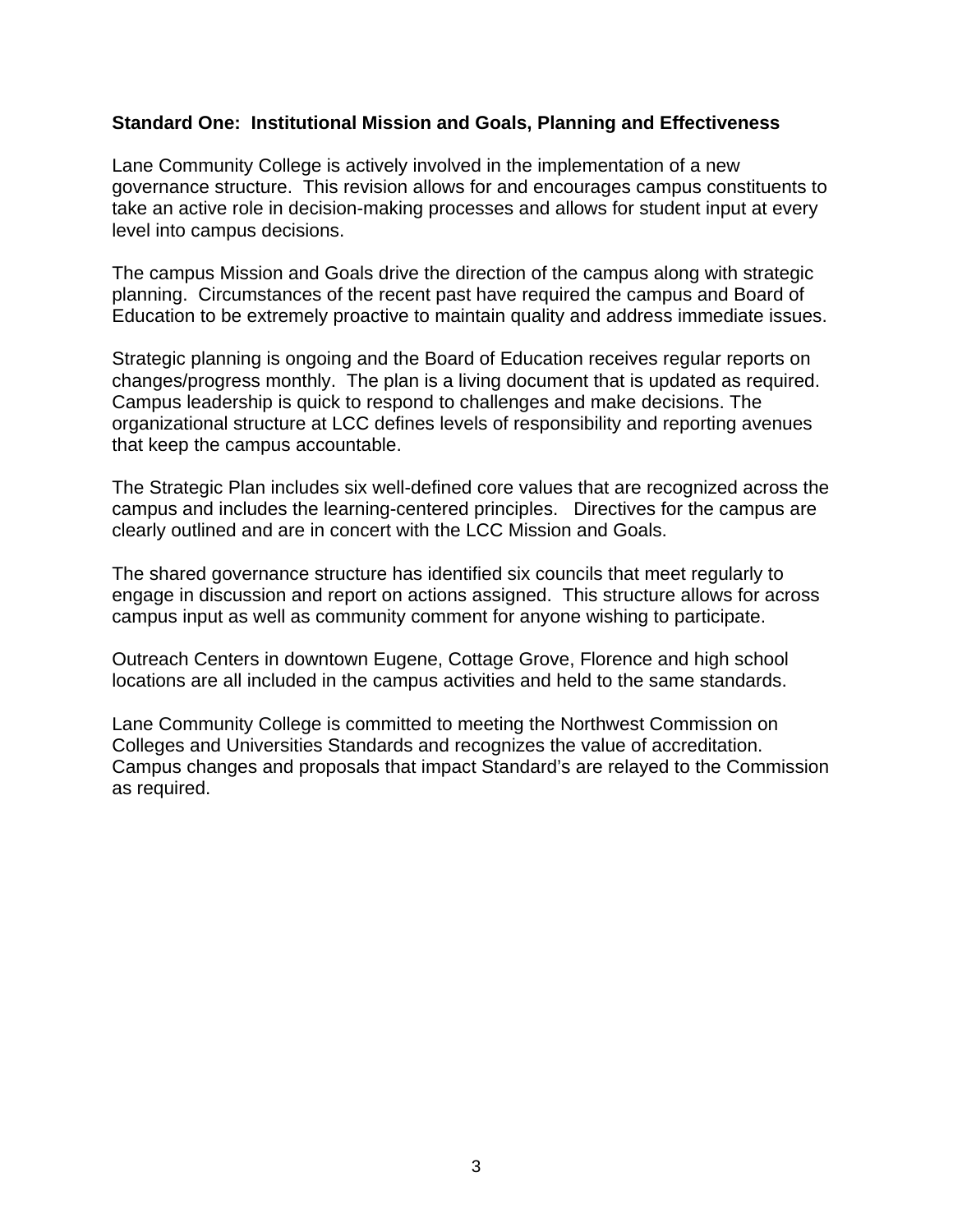## **Standard Two – Educational Program and Its Effectiveness**

## **Overview**

Lane Community College's educational program is strong. Despite several years of severe budget cuts in instruction, faculty morale is high; in part because of confidence in the new college leadership. Classroom facilities and equipment are generally good, and technology support is evident throughout instruction. Library faculty outreach is universally lauded across campus, although there is uneven evidence that faculty make library assignments in their courses.

Instructional departments have definitive course and program level goals that contribute to the college's mission. Faculty are extremely dedicated to their students and appear to be appreciative of the college's supportive environment. Resources for professional development are perceived as adequate. The off-campus centers, continuing education, and workforce development programs work closely with subject area faculty and adhere closely to instructional policies and procedures when seeking curriculum approval and hiring faculty.

Some areas are in need of improvement; of most concern are the lack of consistent outcomes assessment in many divisions and an identified systematic approach to program review. Details on these points are included in the appropriate sections of the report.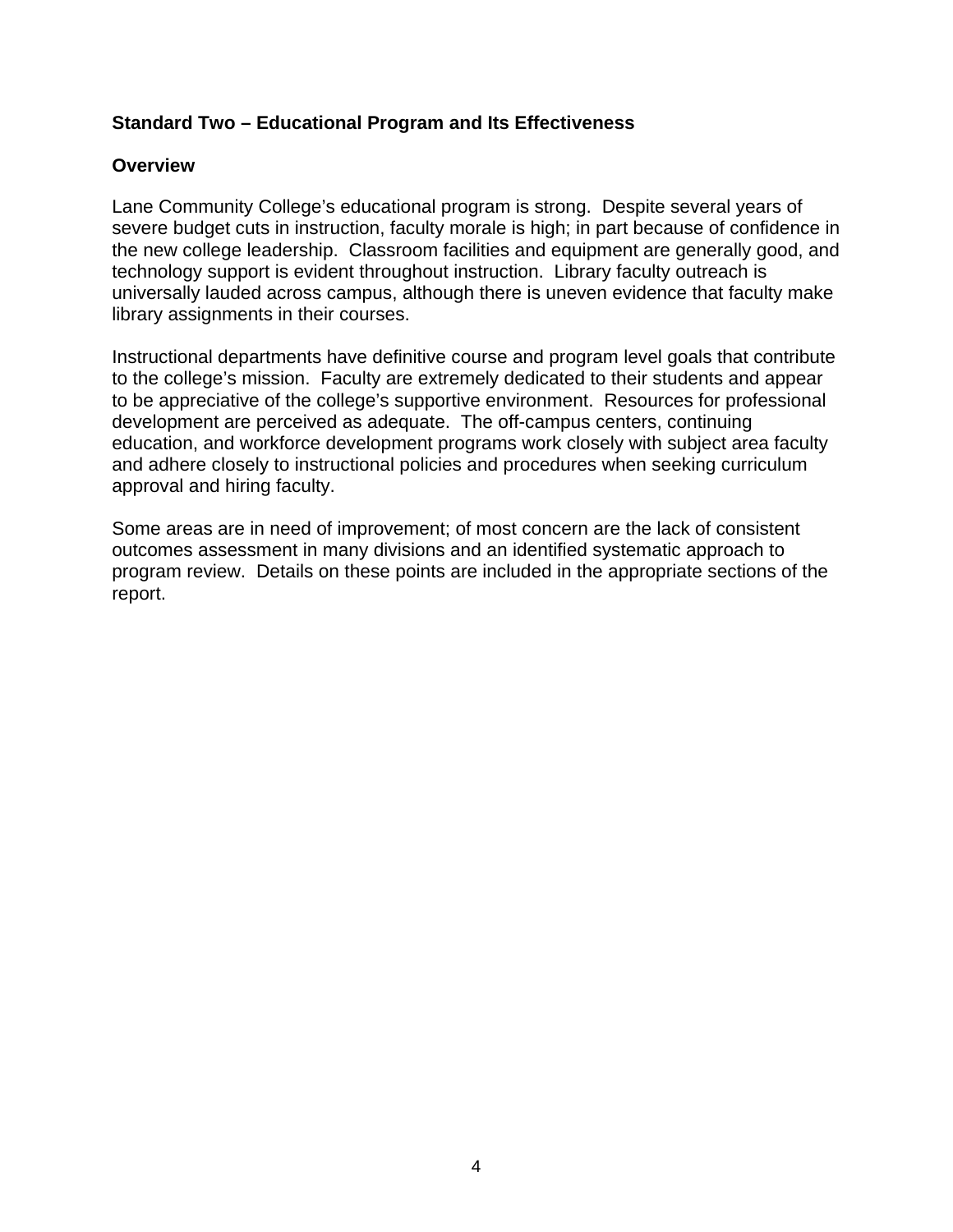## **Programmatic Offerings**

## **Health Occupations Programs**

Health Careers include the following programs: Emergency Medical Technician/Paramedic, Associate Degree Nursing, Practical Nursing, Dental Assisting, Dental Hygiene, Medical Office Assistant, Health Records Technology and Respiratory Care**.** 

# **The Family and Health Careers Division**

The Family and Health Careers Division completed its first unit plan in the fall of 2003 and documented its need for increased resources and improved instructional space for nursing, respiratory care and emergency medical technology. Budget allocations were aligned to the unit plan. The division received funding from Carl Perkins, Technology Funds and Curriculum Development. The programs received funding for a SIM Man, computers and other equipment as a result of this unified planning process.

One measure of student success, from these programs, is the board exam pass rates. For all the programs in this division, in which students take licensing exams, the data shows that the students' results surpass the national average pass rates and are the same or above the Oregon pass rates over a three year period. Students from the Dental Hygiene program rate in the top twenty on national exams. Another measure of success is the job placement rate which ranges from 85 to 100 percent for several of the programs.

All the programs have active advisory committees. Members are appointed for a three year term and an evaluation occurs every three years. In addition to advising faculty on curriculum, advisory committee members have been successful in securing additional resources for the programs. For example, the Medical Office Assistant advisory committee members sought out \$47,000 in additional funding to sustain the program for two additional years due to budget cuts. Another example is the scholarship fund that is being created for Dental Assisting students by advisory committee members.

Programs have also been effective in securing financial support from hospitals for clinical instructors' positions. In the nursing program, the hospital contributes funding to cover the costs of three clinical faculty positions. In the Respiratory Care program, hospitals agreed to provide preceptors for the clinical education.

Curriculum in Respiratory Care, Nursing, Dental Hygiene and Dental Assisting programs are being revised based upon findings from program assessments.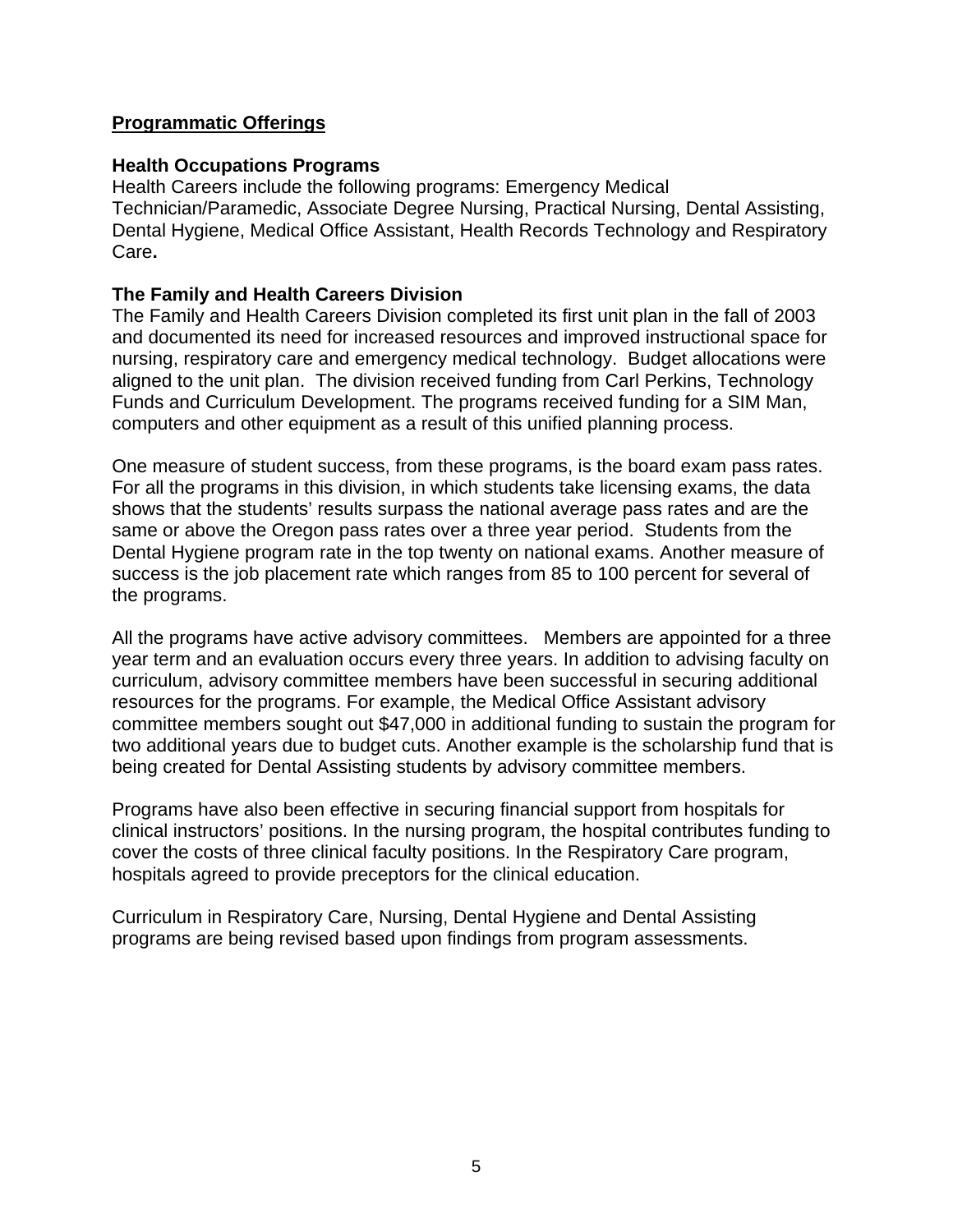#### **The Health and PE Division**

The Health and PE Division offers the following classes and programs: health and physical education courses, a certificate and an Associate of Applied Science in Professional Fitness Training. The Fitness Training Program has been awarded the American College of Sports Medicine endorsement (one of three community colleges in the country). Students are required to take a health course for the AAOT degree; other transfer degrees require a health course and three credits of PE. The AAS degree requires 3 credits in either health or PE. Course expansion has occurred in the health area to offer Workplace Safety including OSHA regulations and global health classes. In 2003-04 the college implemented a College-wide Wellness Program in response to employee feedback. The differential pricing in PE classes is increasing the cost by \$12.50/credit. One impact, shared by the faculty and staff, is a decrease in enrollment by 15 percent. One area where courses have been reduced is in the recreation courses. However, creative collaborations are evolving such as the collaboration with the University of Oregon ice-skating program. PE classes are open to all students, not just athletes. All courses are co-educational.

In all three departments there are highly qualified staff and faculty who are demonstrating strong leadership. The faculty demonstrates strong commitment and passion for their programs. In spite of the budget difficulties, the faculty has expressed a very positive feeling about working at Lane Community College and have become very entrepreneurial in building strong partnerships in the community to secure additional resources.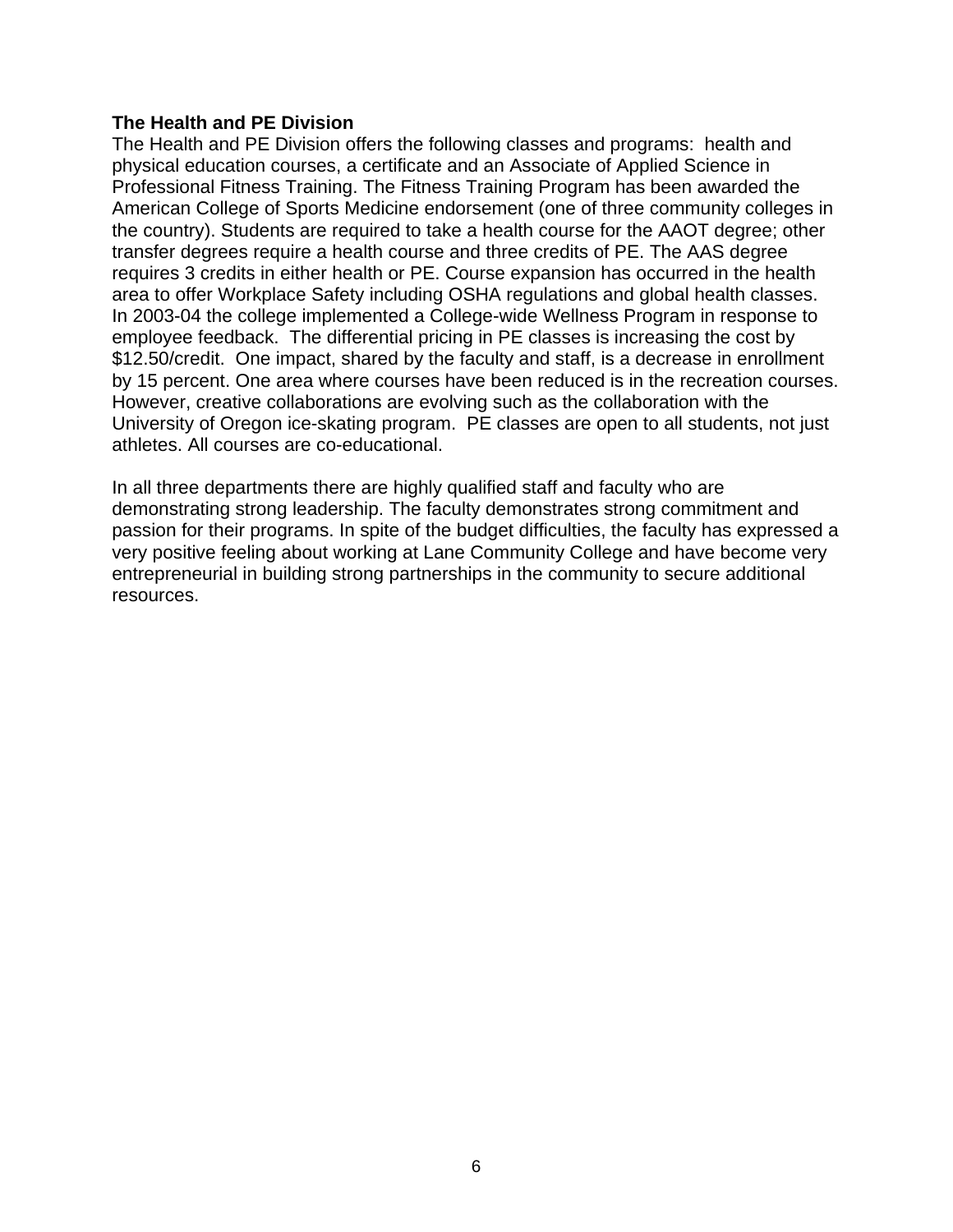#### **Math and Science Divisions**

#### **The Mathematics Division**

The Mathematics Division is actively engaged in providing a positive environment for their students. They enjoy a building designed with faculty input to suit their needs and teaching philosophy, providing well-designed space for classes, offices and students. There are an ample number of computers available for office and classroom use, including a computer lab and an overhead projection system. Care has been taken to coordinate the scheduling of courses to make the best use of the facilities.

The math faculty is dedicated to student success. Developmental math courses are offered in a variety of formats, including not just traditional and self-paced sections, but also unique and innovative approaches such as a flexible sequence approach to algebra. An advisor and counselor reside in the building, providing focused support to the department. Every course taught by the division is assigned to a lead instructor, who takes responsibility for coordinating the content and instruction of that course. Assessment activities include item analysis of common exam questions, tracking retention in developmental education courses and compiling graduation rates for students entering 4-year engineering programs. While this indicates that assessment has progressed beyond the measurement of individual course objectives, the department and the institution have not reached the standards of regular program evaluation in those programs associated with math, namely developmental education, general education and transfer degree distribution areas.

The department is very active in governance, with an array of faculty serving on campus-wide committees. Part-time faculty are qualified, supported and evaluated regularly.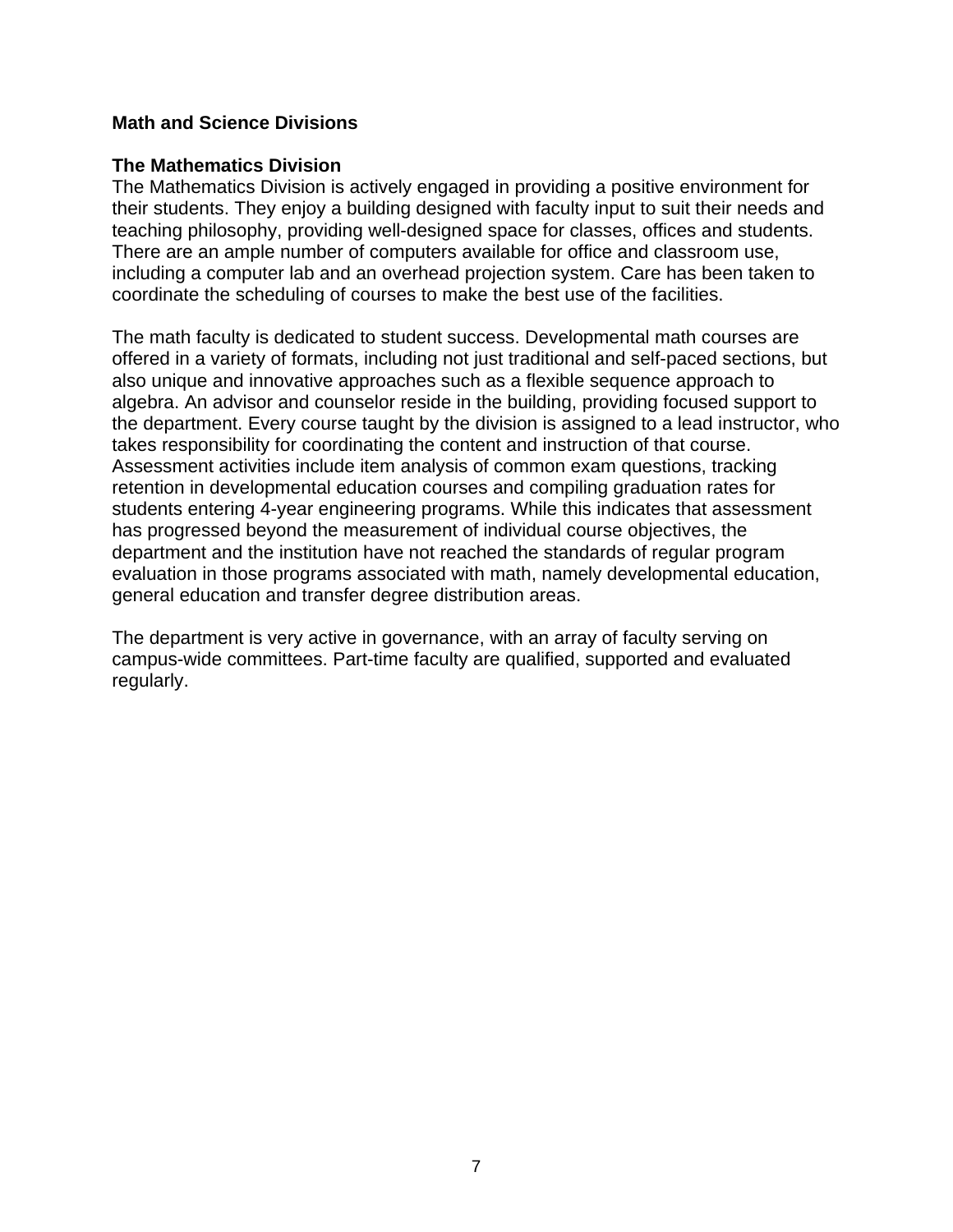#### **The Science Division**

The Science Division consists of the Life Sciences, Physical Sciences and the Energy Management program.

Both the Life Science and Physical Science departments have sufficient resources to support the needs of their curriculum and, with the support of the student technology fee, good access to technology. The classrooms and laboratories are well-suited to the needs of the curriculum, and include a section of campus grounds near the science building that has been turned into a natural habitat for study. The division depends upon the contributions of its adjunct faculty, but maintains tight standards.

Both departments maintain high standards in curriculum design and delivery. Curriculum proposals undergo careful peer scrutiny before being forwarded for institutional review. The science course offerings show innovation and a desire to promote student success. All 3 General Biology courses are offered with a variety of emphases to meet student interests. BioBonds is a learning community combining life and physical science prerequisite courses for Anatomy and Physiology, and was designed to improve student success. The division, however, has not developed assessments to the standard of program level assessment with evaluation tied to planning.

## **The Energy Management Technician**

The Energy Management Technician program prepares students for careers in the energy management field. The program is an excellent example of the entrepreneurial spirit that frequently characterizes the Lane faculty and community. The program, at one time dropped from the institution's offerings, is maintained through active financial support from local industry. Students are carefully screened before being admitted to the program and enjoy a high placement rate. Related instruction is appropriate to the needs of the program. As with the other science offerings, assessment is not in evidence at the program level with evaluation tied to planning.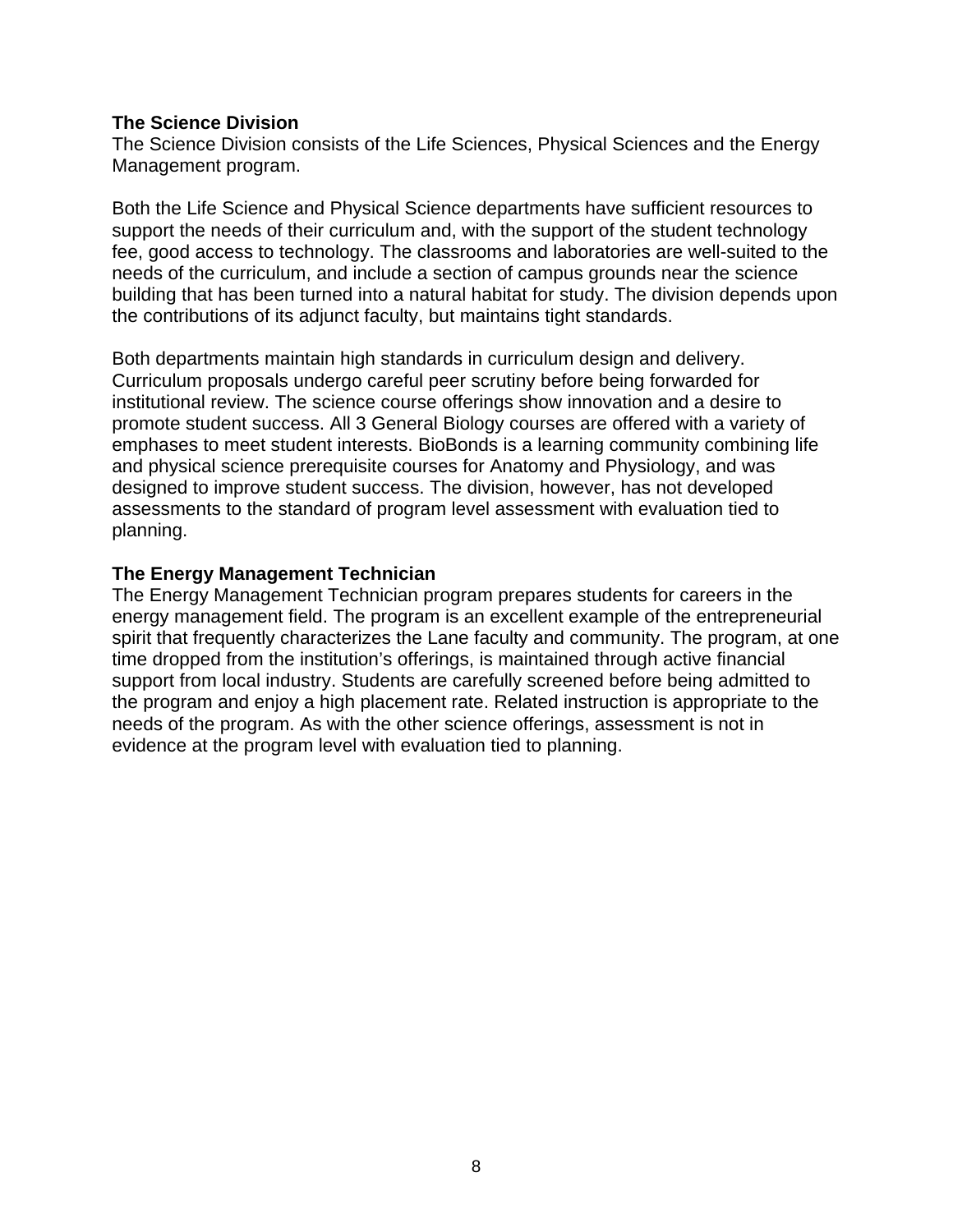## **The English, Foreign Language and Speech Division**

The English, Foreign Language, and Speech Division consist of a strong core of dedicated, highly qualified faculty and staff. They are to be commended for their support of the diversity component of the college mission and for their development of courses that support core abilities related to communication, critical thinking, and cultural awareness. Faculty has been innovative in their teaching. They have also been heavily involved in research, scholarship, and artistic creation even though the college has no written policy requiring such efforts on their part. Each of these three departments participated in the unit planning process conducted in early 2004, and the plans compiled are thoughtful, providing clear direction for future development.

The English Department is among the largest on campus, and faculty actively participate in the life of the college to a large extent. Department members seem to function well as a team, with the sense of department unity said to have grown markedly stronger over the past two to three years. Department members are deeply involved in innovative teaching and learning projects such as the Strategic Learning Initiative, and they worked carefully during the recent budget cuts to protect the diversity of course offerings available to students. The department has proposed a project intended to assess how well students write after completing the required writing sequence, and a decision regarding this assessment study is pending.

The foreign language department has developed a detailed system for tracking student abilities from one level of instruction to the next. It has also undertaken housing the pilot project on American Indian Languages classes. This project has involved significant coordination of college and community resources, and it appears to be an important addition to the college curriculum. Development of the AIL has required ongoing work with constituent groups throughout the community. The Spanish language portion of the department is also involved in serving community members through its literacy programs, making community service one of the hallmarks of this area.

As with the other two departments within this division, the speech department offers a large variety of courses. The program is augmented by a listening laboratory, and it has two dedicated "smart" classrooms for its performance classes. Program faculty also train and support a successful student forensics team.

All three departments feel rising workload pressures, with a portion of this caused by the increase in the number of part-time faculty. The part-time instructors are cited as highly qualified, and steps are taken to orient and mentor them, but department coordination has become more challenging as the numbers of faculty have grown. Another workload consideration involves the attempts to articulate this division's transfer curriculum with the Oregon University System. This is a necessary to ease transfer difficulties for students. However substantial curriculum revision will be required to bring about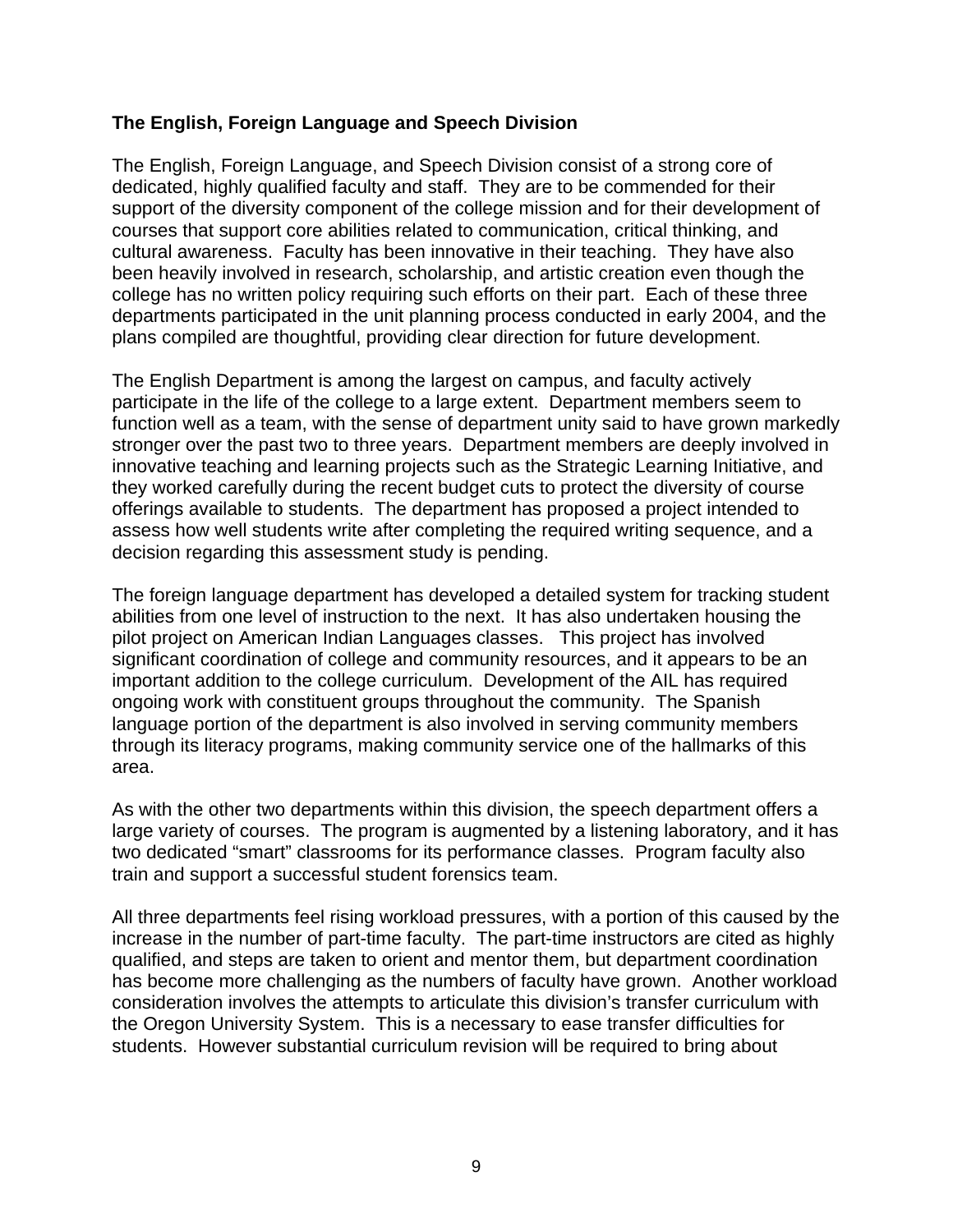these changes. The division also needs to increase their focus on the assessment of learning outcomes as those are outlined in the core abilities. Doing this will allow division members to participate in evaluating the effectiveness of the general education program and make changes that will improve student learning.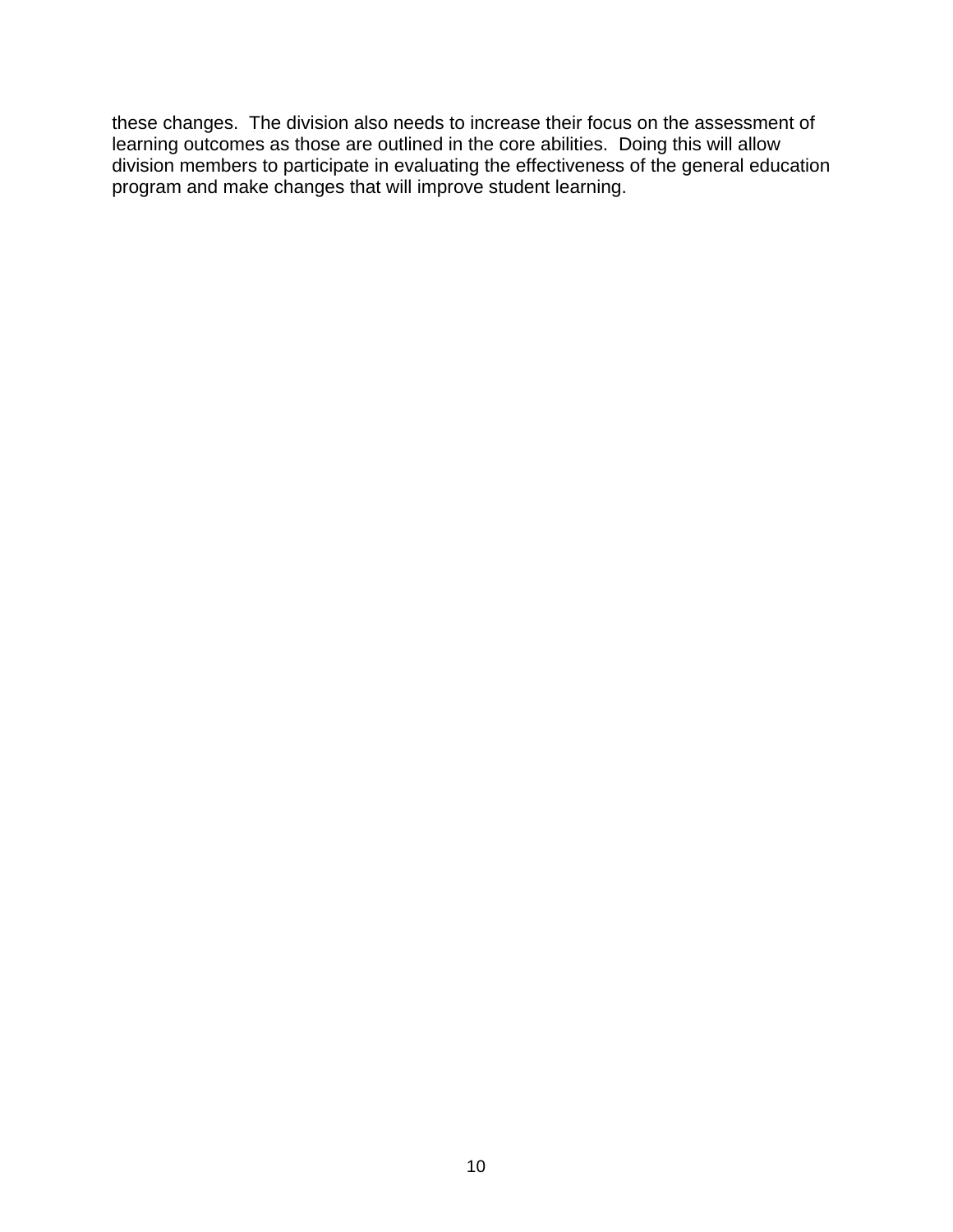#### **Business Technologies Division**

The Business Technologies department provides students with educational opportunities to pursue careers in Accounting Administrative Assistant, E-Business, and Legal Assistant. Upon completion students will receive a Certificate in an Occupational Program, or an Associate of Applied Science degree.

Instructional facilities and equipment are shared among between the degree and certificate programs within the Business Technologies department. The department has several computer labs facilities and classrooms that are well equipped and maintained.

Most faculty have expressed high satisfaction with their lab facilities and classrooms. Faculty has a major role in the design presentation, integrity and implementation of their curriculum. Additionally, they have developed course outlines and syllabi to reflect a student-centered approach that focuses on student learning. These outlines and syllabi reflect the use of library materials, and in particular the use of the Internet for research.

To build linkages with local employers and to assist with the program review process the department uses advisory committees for continuous curricular updating. The evaluator found evidence of educational assessment being carried out at the course and program level. However, there was little evidence of institution –wide assessment activity for college educational programs, or for systematic assessment of general education outcomes. Nor is there evidence that assessment is integrated into the overall institutional effectiveness plan.

Several students in the department were interviewed. They were very positive about the programs they were enrolled in and the college as a whole. There seems to be an excellent rapport between students and faculty.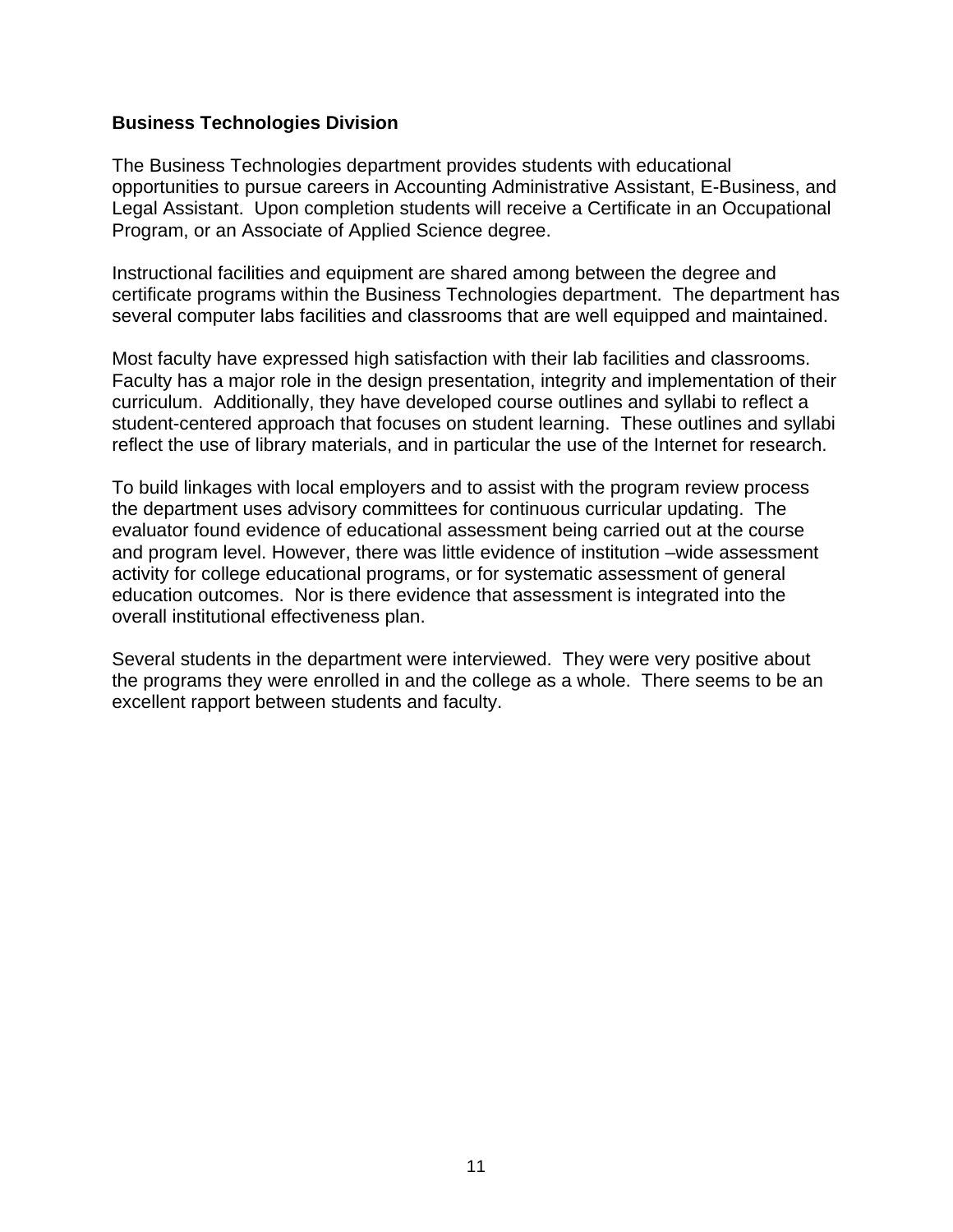#### **Computer Information Technology (CIT)**

The Computer Information Technology provides both professional technical and lower division computer science and information systems course work and four professional technical programs: Computer Network, Computer User, Computer Programming, and Computer Application Specialist. In my discussions with the faculty there was a strong satisfaction with their facilities and administrative support.

To build linkages with local employers and to assist with the program review process the department uses advisory committees for program review and continuous curricular updating. The evaluator found good evidence of educational assessment being carried out at the course and program level. However, there was little evidence of institution – wide assessment activity for college educational programs, or for systematic assessment of general education outcomes. Nor is there evidence that assessment is integrated into the overall institutional effectiveness plan.

Several students from the department were interviewed. They consistently felt that the faculty were very supportive and well qualified. They also felt that the part time faculty brought industry experience to their classes that help students integrate application and theory. Additionally, they were very happy with the college overall. They felt that the cost to attend Lane Community College was reasonable, more career choices were available to them, and the value of their education at the college was exceptional. They stated that Lane has a reputation in the community for the integrity of its programs and that the faculty and staff are student-centered.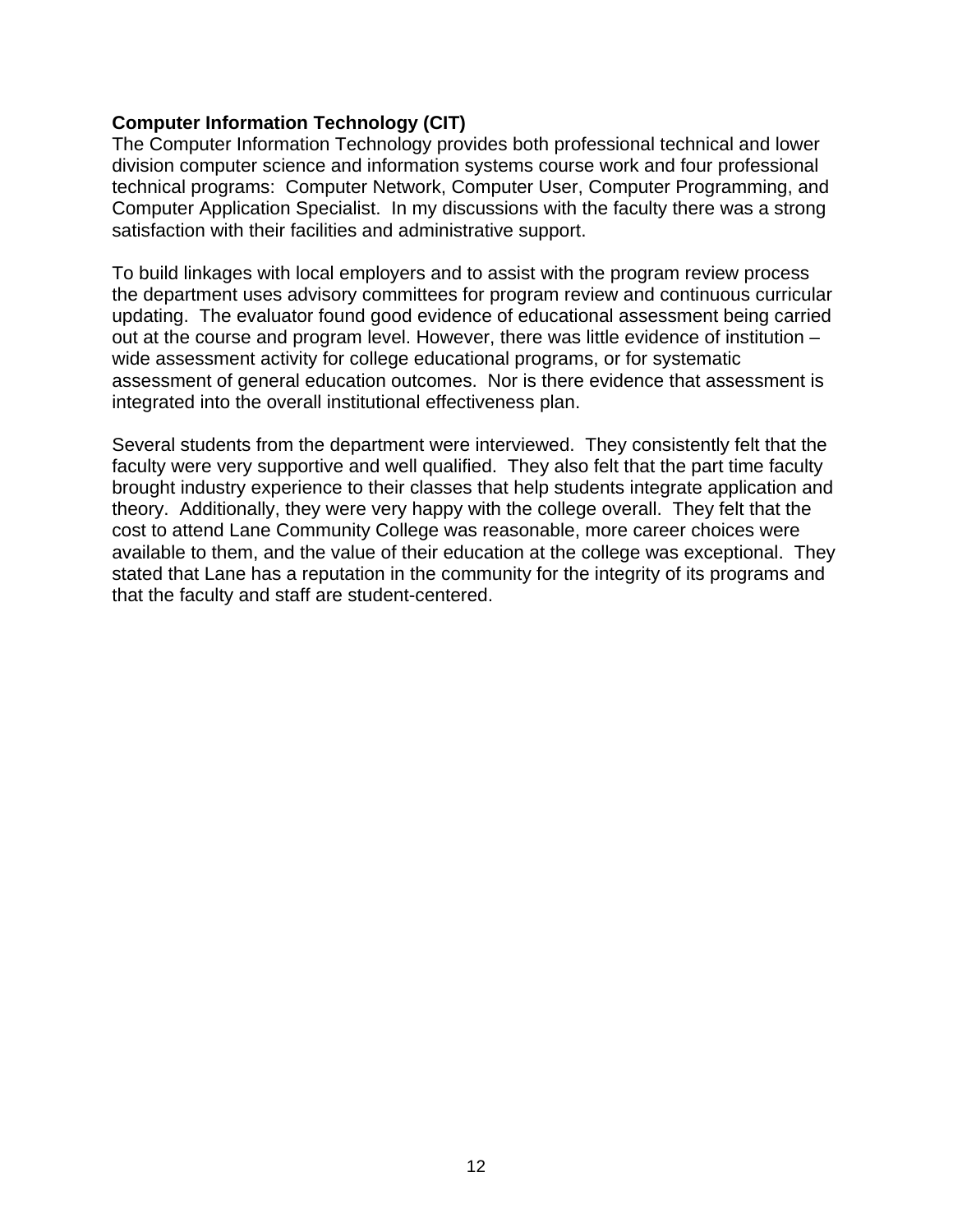## **The Arts Division**

The Art and Applied Design Department offers a full and diverse curriculum, with dozens of sections offered each term in art history, studio art, graphic design, and multimedia design. The respective programs serve students with interests in college transfer, professional technical training, general education, and personal enrichment. On the whole, facilities are well designed and well equipped, but are spread across campus in three locations and in some instances are restrictive in terms of space. A gallery features the work of faculty, students, and guests on a schedule that rotates frequently. Dedicated computer labs serve students in graphic design and multimedia design. Cooperative education opportunities abound for students, particularly in graphic design and multimedia design. Advisory committees assist in evaluating the graphic design and multimedia design programs to ensure currency.

The Music, Dance, and Theatre Arts Department provides opportunities for study in the areas of college transfer, general education, and personal enrichment. In addition, music technology is a potential area for professional technical training, although a formal degree/certificate program is not in place at this time. A recent building expansion provided additional classrooms, offices, and an impressive music technology lab and recording studio. A large hall and smaller theatre provide flexible performance spaces, although the large hall does not offer optimum acoustics for the music ensembles. Scenery and costume areas meet those needs of the department. While the music technology lab and recording studio features high-end equipment, instruments in the piano lab and band areas are inferior or lacking.

Commendations: Arts Division faculty, both full-and part-time, is highly qualified, resilient, and demonstrates genuine commitment and enthusiasm. The Arts Division offers diverse programs of study that articulate well with four-year schools or lead to meaningful employment.

Arts Division faculty is well connected and heavily involved in local arts circles, which in turn benefits students and promotes the college.

The Arts Division offers an impressive array of exhibitions and performances, thereby providing outlets and experiences for performing and visual artists of varying backgrounds and goals, and contributing to the cultural life of the college and community.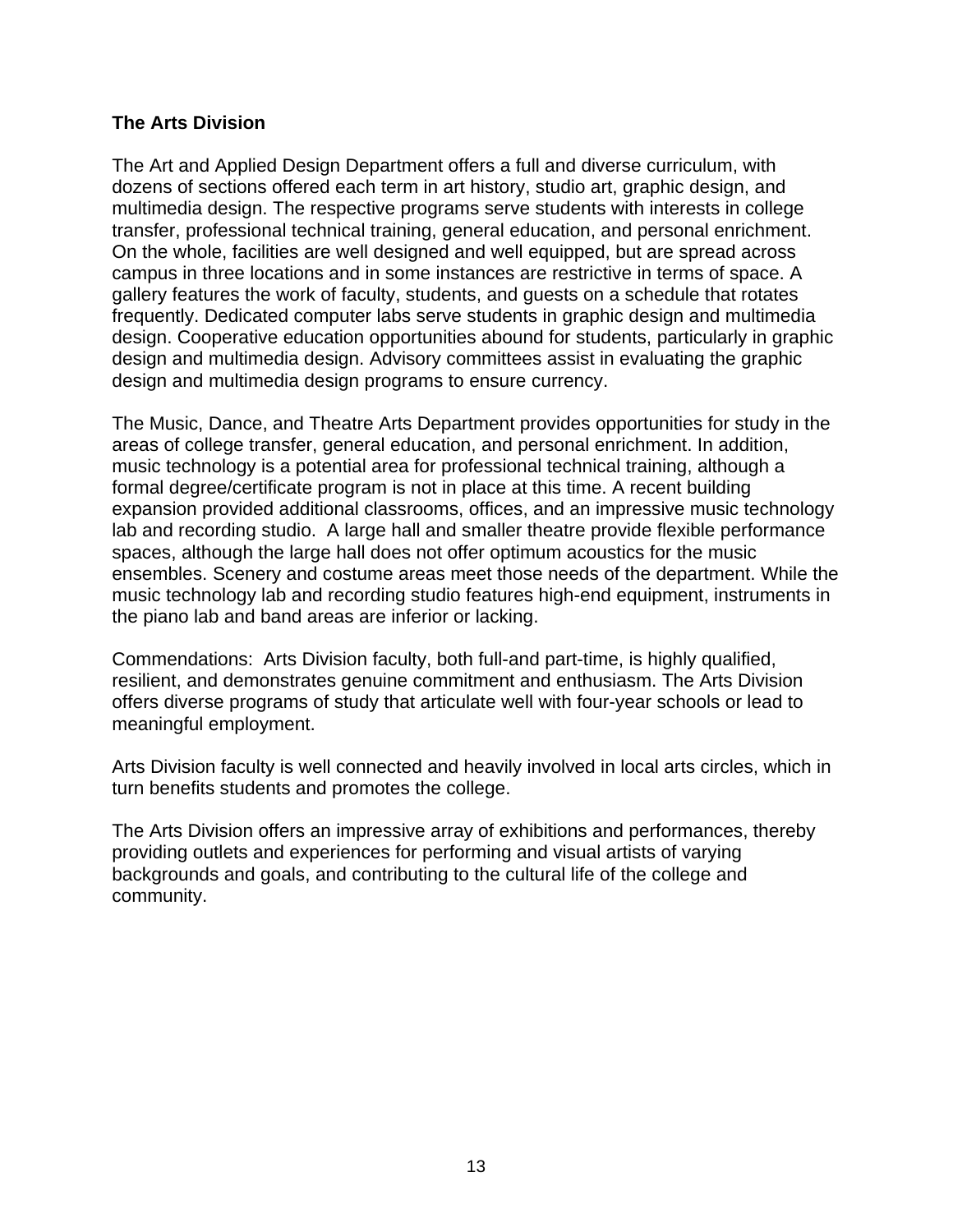Concerns: Given what is perceived to be high student demand in Arts Division programs, full-time faculty appear to be "stretched thin" in some instances.

While Arts Division facilities and equipment are excellent in many regards, there are nonetheless some concerns related to space (particularly in art and dance) and equipment (particularly in music) that have been previously noted.

Learning outcomes are published in the college catalog for graphic design and multimedia design, but not for art history/studio art, music, dance, and theatre arts. It is not evident that a systematic, documented program of outcomes assessment is in place for most programs within the Arts Division. *Note: An exception is graphic design, which produced an extensive career survey in 1999 and now utilizes a comprehensive set of program competencies and assessment tools.*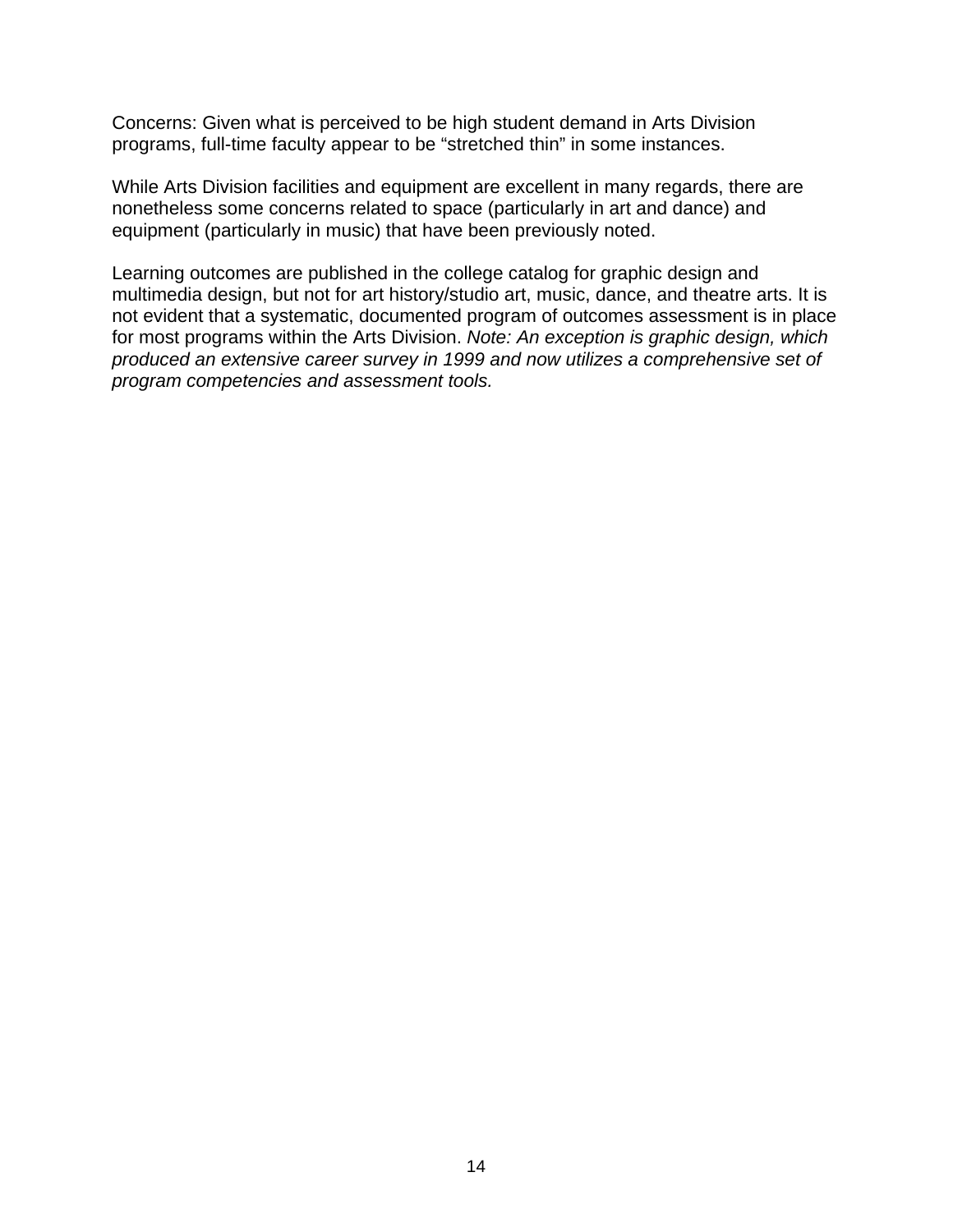## **Advanced Technology Programs**

## **RV Program**

The RV program has been discontinued. The division chair and the instructor have instituted an articulation of entry level courses with local high schools. Participants will have the opportunity to receive college credit for required entry level classes. This partnership will add FTE, and enable students to have a seamless transition of courses, recruit students and bring in additional funding.

## **Automotive Technology**

Student learning and loyalty to the program is evident. NATEF certification is current. Records indicate task lists are being followed, student evaluation of NATEF tasks appear to be taking place. Safety procedures look to be in place. Equipment is adequate but some of it is outdated. Lab area was clean and orderly. Records indicate active committee involvement from the community.

Documentation of mid-program assessment is lacking evidence. End of program assessment did not follow the course "skill assessment" process. Evidence indicates that the task /skill assessment is done throughout the course (lab assessment), but final testing consists of a written test (theory). Documentation was unclear of outcomes between theory and lab. What would be the process if a student were to pass all tasks in the lab, but fail the written final, or conversely, does not complete tasks to standard but does well in the written final.

## **Aviation (Flight Technology, Aviation Maintenance, Avionics)**

The aviation technology area includes several disciplines. Aviation instructors were faced with closure of program areas because of a reduction in funding. The instructors and committee recognized the quality of their program, the area they represent, and longevity of the aviation program as a whole. With the help of their committee, the decision to overcome the budget reduction along with a well thought out plan enabled them to continue. Commendation of their resourcefulness, dedication, and professionalism is recommended.

The aviation areas visited were in compliance with safety, regulations and buildings were clean and organized. Documentation of compliance to FAA standards is in place. Library use for research is in place with information available at the airport classroom and at the college library. Evidence of "right to know" MSDS data folders was not clear. Program funding is a challenge that can adversely affect instructors and students. Inspection of the lab area available for aviation mechanics does not appear to be adequate for the number of students.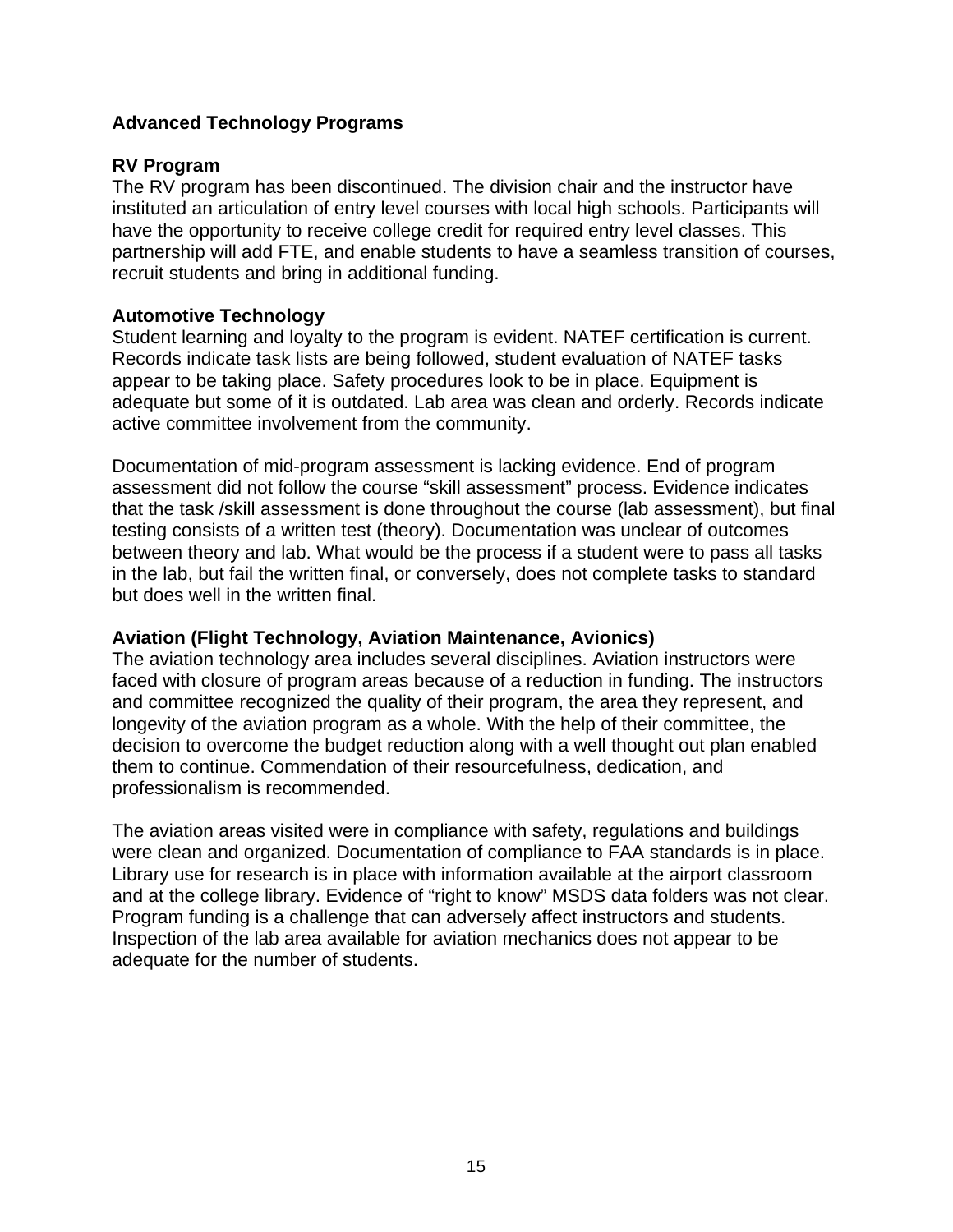## **Manufacturing Technology**

Safety procedures in the shop were evident, math and blueprint reading skills particular to the program are embedded in the curriculum. Committee involvement in the program is documented. Students are involved, and expressed confidence in the quality of the program. The lab area was organized and clean. Skill levels are documented during the course. Equipment is being updated.

Mid program assessment is not evident in documentation. Library use for research is not clear in curriculum.

#### **Diesel Technology**

Curriculum and instruction have recently been approved by an independent inspection. Safety procedures are in place. Documentation and inspection show the program to be of a higher quality than college information indicates. The lab area was clean and organized. Instructors have designed teaching cutaways. Heavy truck demonstration projects are in development, which will assist student learning in brake, air and hydraulic systems. Community involvement in committee meetings, program donations, and training are documented.

Mid program and end of program assessment are not clearly evident in documentation. The program involves intensive hands on demonstrations by students with a final outcome determined by a written test. Skill assessment during the course and their interaction with a written final are not clear and evident. Library use for research or for information does not appear to be documented.

## **Construction Technology**

Safety standards are followed, curriculum is at standard and approved by the advisory committee. Lab skills are approved in (real world) construction projects with documentation of completion and city and state inspection approvals.

Mid program assessment and end of program assessment are not clearly evident in documentation. Library use for research or information does not appear to be in place.

## **Auto Body / Paint & Refinishing**

Safety standards in the shop are in place. Instructors have I-CAR and ASE certification as evidenced in the classroom area. Instruction and curriculum follows I-CAR guidelines for skill sets and instruction. Community involvement in committee meetings is an asset to the program.

The current design of the paint room area appears to be a multiple use design which could inhibit instruction and cost valuable instruction time. The ventilation system in the paint room area is suspect to air quality and safety concerns.

Library use for information or research does not appear in curriculum. Mid program and end of program assessment documentation is not clearly evident.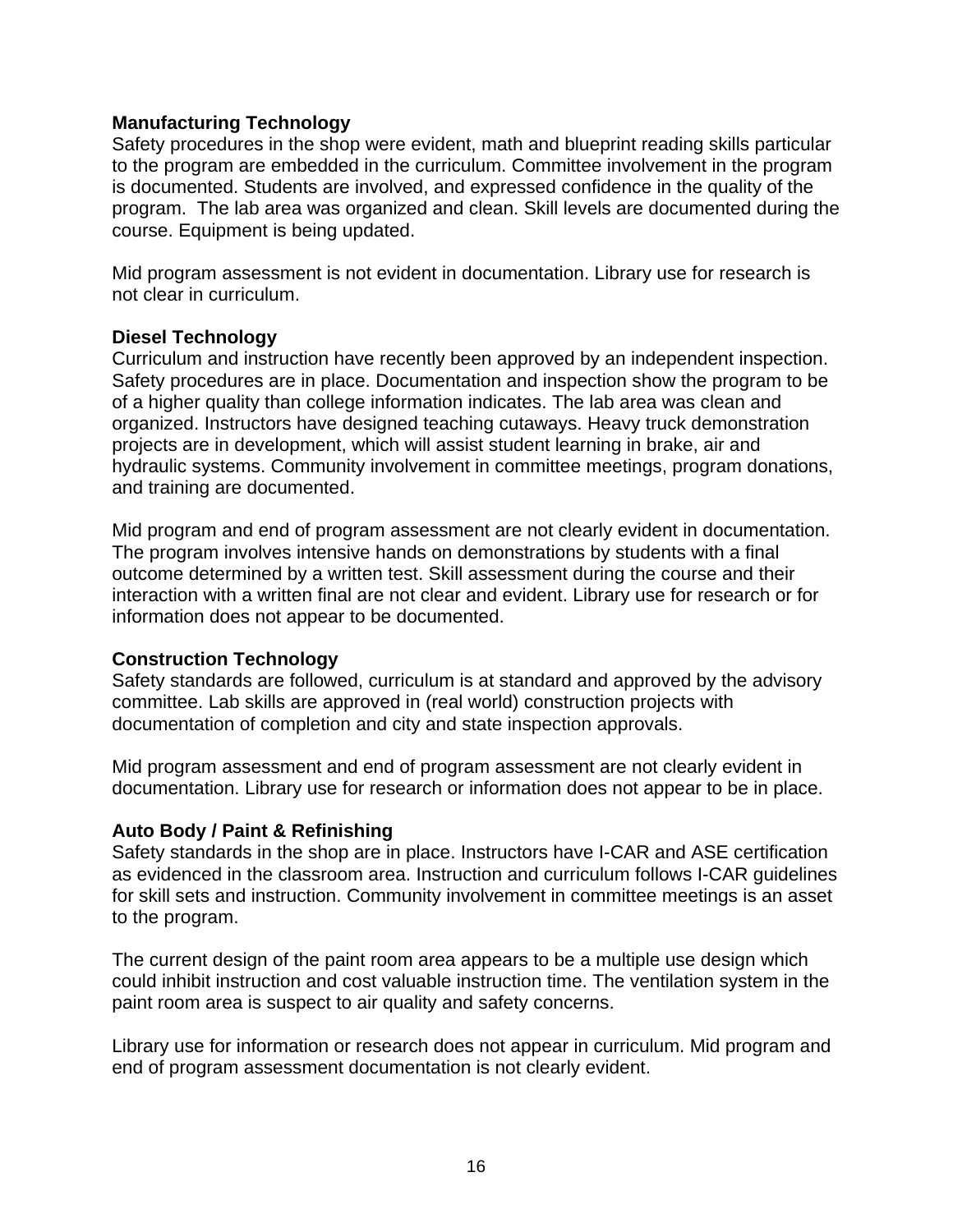## **Electronics**

Technology is in use to enable student interaction and improve learning. Safety programs are in place, curriculum materials appear to be at standards. Students were actively involved in lab skills. Skill sets were evident and documented. The lab area was clean and organized but appeared to be crowded and small for the number of enrolled students.

Equipment appeared to be adequate, but some of the test equipment is outdated. Advisory Committee involvement is questionable, documentation shows several meeting cancellations? Library use by students for research or information is not clearly evident. Mid program and end of program assessment methods were not clearly understood.

## **Welding**

Shop area is clean and well organized. Safety program is in place, students were clear in their understanding of assignments, work station and the evaluation and grading of tasks. New equipment is evident but not wired and usable to the program? The program is set up in a manner that helps students prepare for work. A commendation is recommended for the excellent organization of the lab, skill sets, and learning environment. Instructors are determined to see that students have the opportunity to perform at industry standards, which will enable them succeed and gain employment.

Mid program assessment and end of program assessment is not clearly evident. The Library assignments to enhance research program information needs to be more clearly defined in the curriculum.

## **Drafting Technology**

Safety standards are in place and classroom technology was in use. Every student had the use of a computer allowing them to participate along with the instructor during the presentation. Curriculum appears to be current. Drafting programs do not appear to be centralized in the department. Interdepartmental instruction of CAD and blueprint reading courses are not clear. Course offerings on the same subject appear to be different in every discipline. The duplication of courses with a different emphasis in each discipline makes it unclear. Who has the responsibility to teach and to what depth? Why is the equipment and instruction duplicated so many times?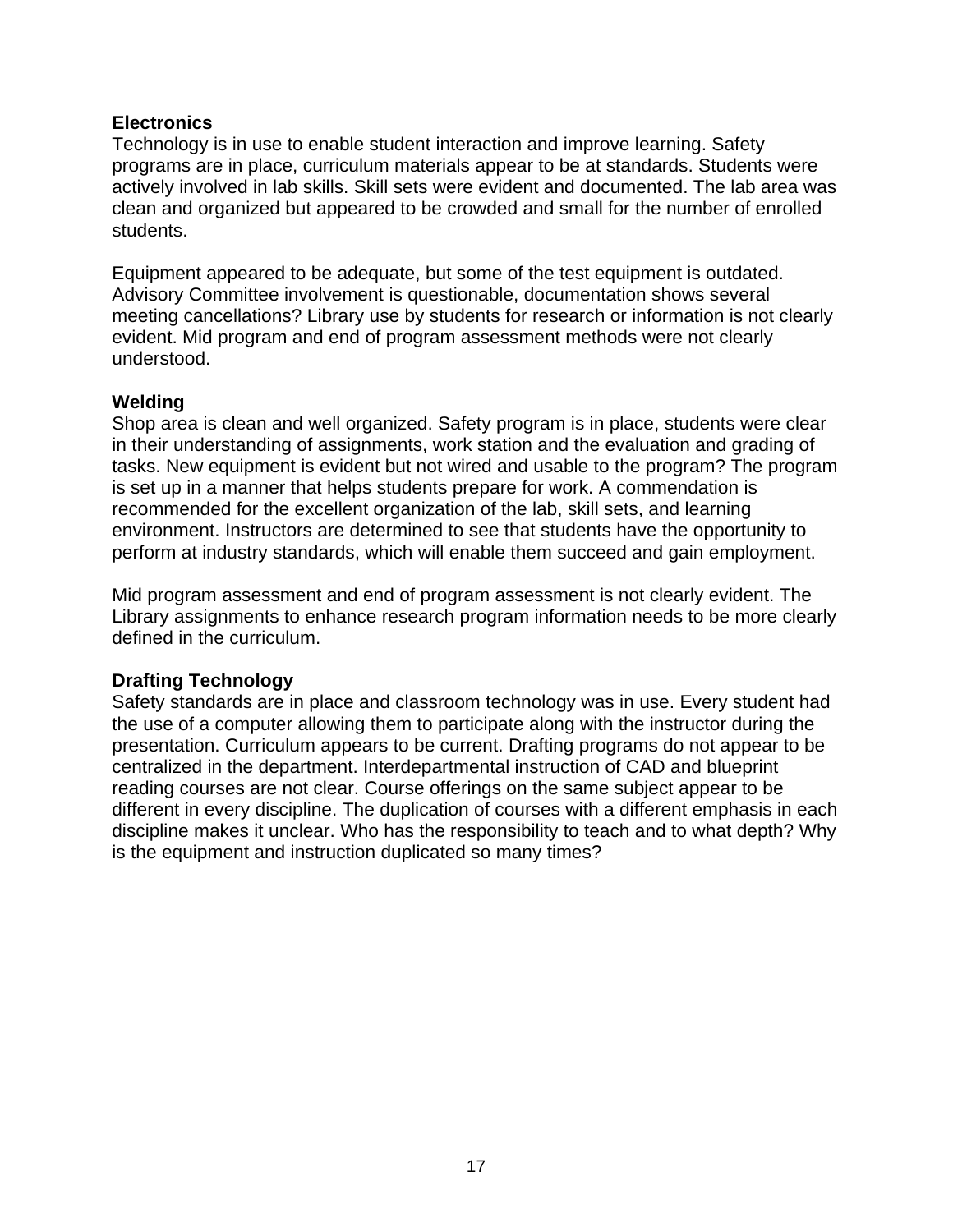# **The Culinary Arts and Hospitality Division**

## **The Culinary Arts and Food Service Management Program**

The Culinary Arts and Food Service Management Program offers a two year A.A.S. program whose outcomes and competencies conform to the accreditation guidelines of the American Culinary Federation. The one-year certificate program was eliminated because it could not provide the instruction required for ACF accreditation purposes within a one-year framework and because the majority of certificate students returned for the two-year degree program. The program admits 50 students each fall; it is a coherent program that enjoys high demand and results in solid employment rates for graduates. For some time the program suffered from high attrition rates exceeding 50% in some years; the retention of second year students increased dramatically with the addition of admission requirements of reference letters attesting to student exposure to the industry as well as reading, writing and math computation placement requirements. Placement is based in part on minimum scores of reading—68; writing—64 and a prerequisite of MTH 020—Basic Math Review. Retention rates in 2004 rose to 39 returning students of a class of 50.

#### **The Hospitality Management Program**

The Hospitality Management Program is in a period of transition to accommodate changes in the hospitality industry. The program, heavily weighted towards hotel management, no longer reflects the increasingly diverse nature of the industry. With advisory board guidance, input from potential and current students, program alumni and local employers, Lane hopes to broaden and refine the direction of the program to reflect an evolving economic sector. Examining the disparate components of the industry, from tourism to recreation and leisure to convention and meeting management, program participants will consider potential student audience, community and industry input, and current LCC resources in pursuing accreditation from the Accreditation Commission for Programs in Hospitality Administration in the near future.

Assessment and program review of the Culinary Arts and Hospitality Management Programs takes place regularly. The Advisory board provides monthly input to insure the curriculum is in concert with current field practices. Program review is facilitated through the Professional Technical Education Coordinating Committee, which evaluates on a three-year review cycle. Strategic Planning at the program and College levels well beyond the unit plans is in progress.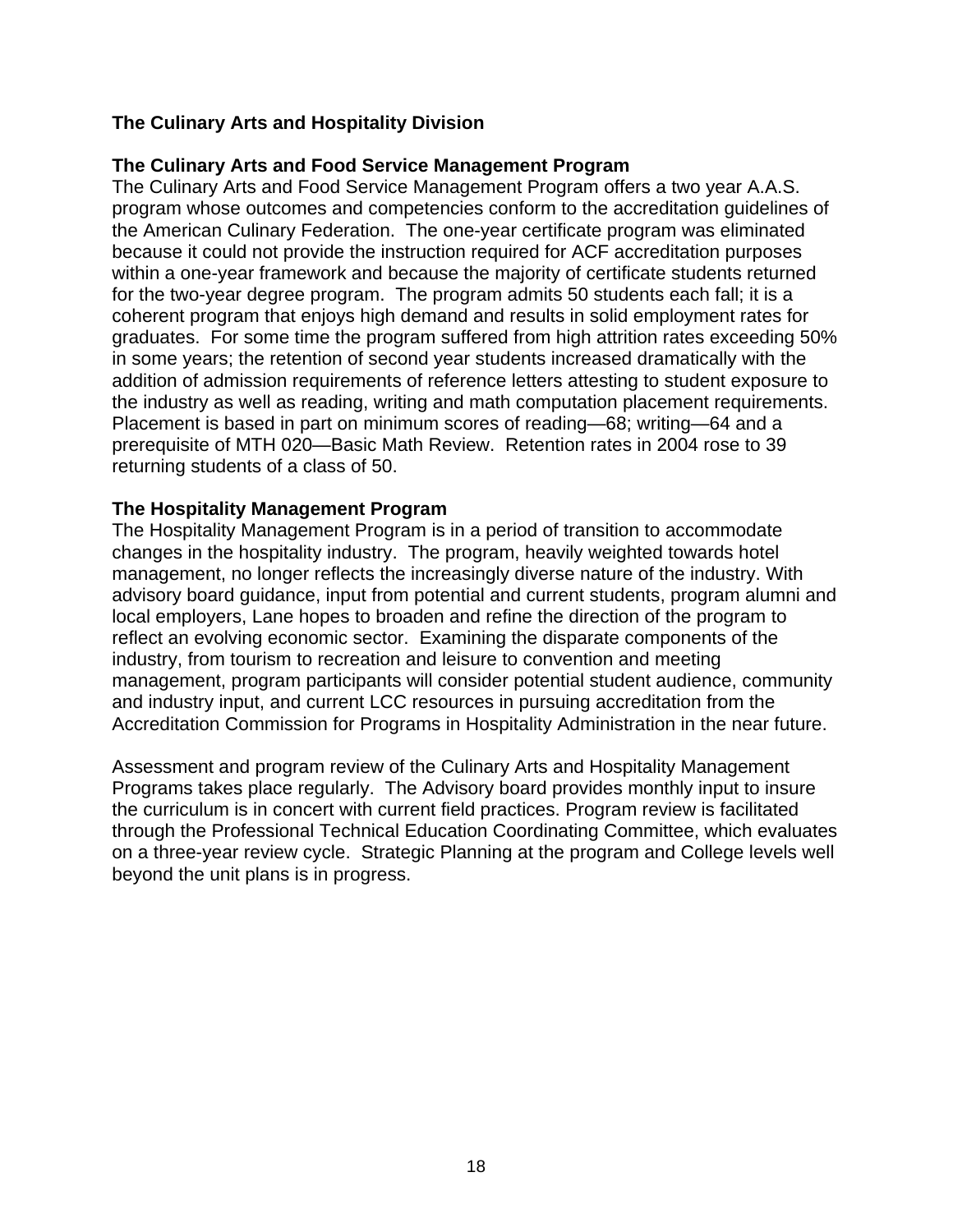## **The Social Science Division**

The Social Science Division includes the disciplines of Anthropology, Criminal Justice, Economics, Ethnic Studies, Geography, History, Human Services, Humanities, Philosophy and Religion, Political Science, Psychology, Sociology and Women's Studies. The division comprises a large component of the general education/related instruction in conformity with Standard 2.C. Requirements range from three credit hours in applied degrees to fifteen credit hours in the AAOT degree. Social Science also offers 45 courses that satisfy the Ethnic/Gender/Cultural Diversity requirement for the AAOT degree.

The division addresses the College core value of accessibility by offering instruction in distance education through the use of telecourses and web classes. The division offers a history sequence in the College Now dual credit program, where the high school instructor possesses the same qualifications as L.C.C. full time faculty. Technical support for innovative technology in instruction is provided by two half-time faculty webmasters. Demand for smart classroom instruction and technological instructional training is increasing at a much faster rate than allocations for this purpose. Beyond the bond construction funding, resources for technology advancement have remained level.

Program assessment is facilitated by the use of retention and grade distribution studies. Chemical Dependency and the Police Reserve Academy have been deleted because of budget constraints. The division has developed a comprehensive unit plan linking course outcomes to the college mission. The unit plans would comprise an important component of a formal program review process when put in place.

## **Child Development Center Program**

The state-of-the-art Child Development Center provides affordable child care to Lane Community College students and to residents of Lane County. In Fall 2004 the Center accommodated 85 children from toddler to pre-kindergarten. 51 of the parents were LCC students; five were LCC faculty and the remainder from the community of Lane County. The Center serves as a training environment for Early Childhood Education students. Three faculty members (2.78 FTE) from the Early Childhood Education oversee instruction of approximately 50 students. Students enrolled in ECE complete 5 terms of practicum in the CDC, as well as one off-site internship experience. They supervise children, engage in facility care and informal parental counseling, and meet regularly in the CDC seminar facility to discuss their learning experiences.

The CDC enjoys solid relationships with the Lane County community. By offering quality child care in a caring learning environment, meeting high demand for employment of child care workers providing cooperative work experience for ECE students through a work cooperative requirement and serving as a resource for high school child care curriculum, the Center embodies the LCC core values of collaboration, accessibility and learning.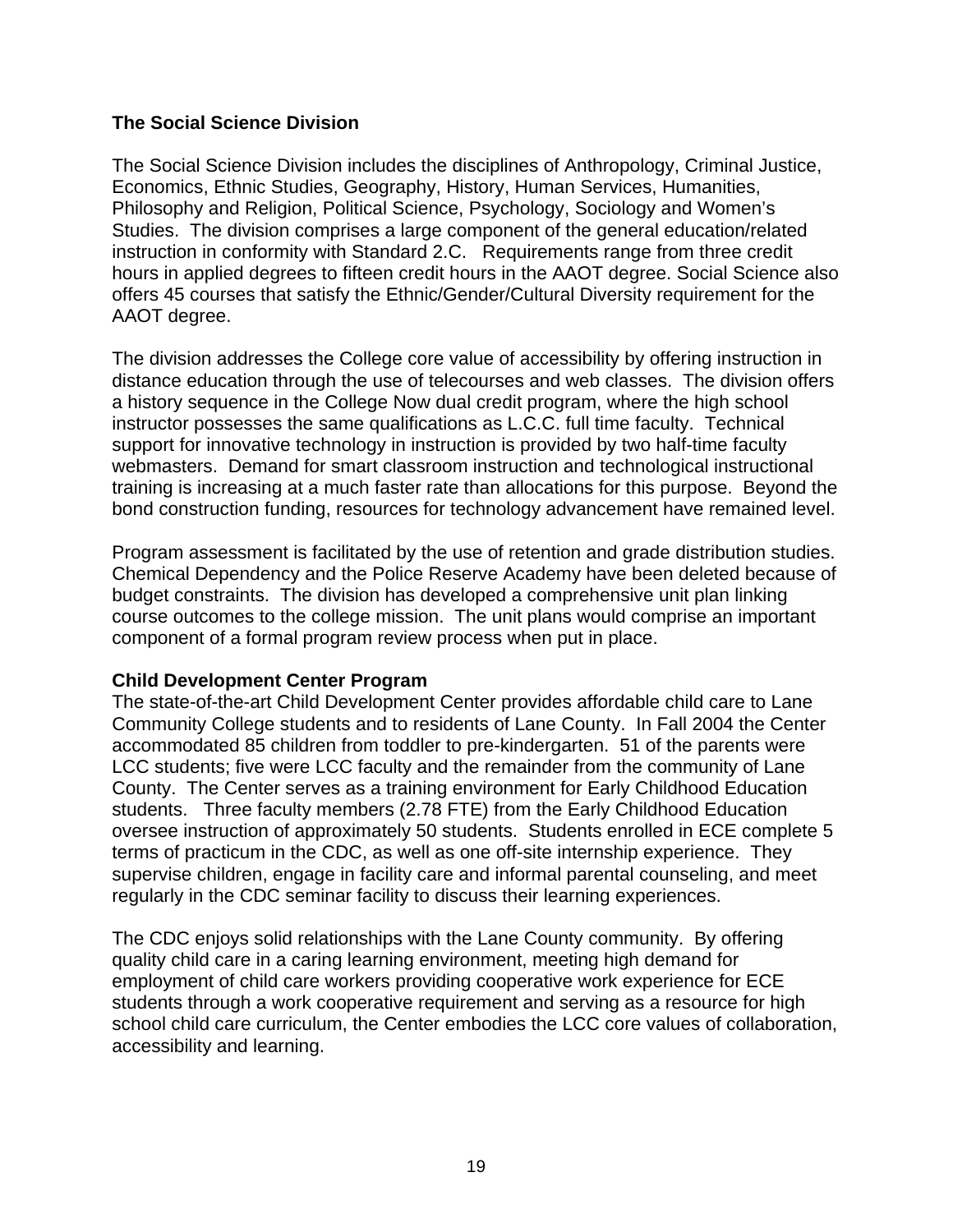The CDC engages in regular assessment of its program. Through employer feedback, advisory committee recommendations, student evaluation of program and high retention of clientele, the CDC measures service effectiveness and quality of instruction in the ECE program. These valuable informal methods of evaluation indicate that students graduate from the ECE program well-prepared and highly-employable. However, it appears that no formal process for periodic program assessment is in place.

#### **Education Program**

Lane's education suggested course of study addresses a documented need for a transfer teacher education program. In the last quarter 250 students listed education as their major area of interest. Accompanying a general education curriculum is a two quarter education course as well as an opportunity to enroll in cooperative education. The heavy emphasis on hands-on work experience facilitates the success of Lane students transferring to education programs at nearby colleges and universities.

The educational faculty provides strong academic counseling to ease the transferability of courses to four year institutions. Lane faculty members in education are participating in a unified state-wide effort to develop a transfer degree in education. Oregon community colleges are spearheading an effort to secure certification through the Oregon Department of Education. The long term planning anticipates a 4-6 year development period.

#### **Human Development Program**

Counseling and Guidance faculty provide instruction in human development, human relations, career counseling and related life experience and workplace courses. Such courses comprise a crucial component of general education. Virtually all of the technical degree and certificate programs, and many transfer programs, require three credits of human relations emphasis. CG 203, Human Relations at Work, in particular is recommended for technical program students.

Full time and adjunct counselors instruct in Human Relations and Career Guidance. Classes are widely accessible, offered in daytime, evening and weekend timeframes as well as in distance education as telecourses, live interactive classes and online classes, as well as in the traditional classroom. Class settings provide an opportunity for efficient delivery of human relations and career guidance courses. All human development instructors provide for student evaluation in every class; such a policy exceeds Lane requirements, and all part time instructors must first complete a class before being assigned to teach it. Though informal means of program evaluation are followed periodically, no formal program review process appears to be in place.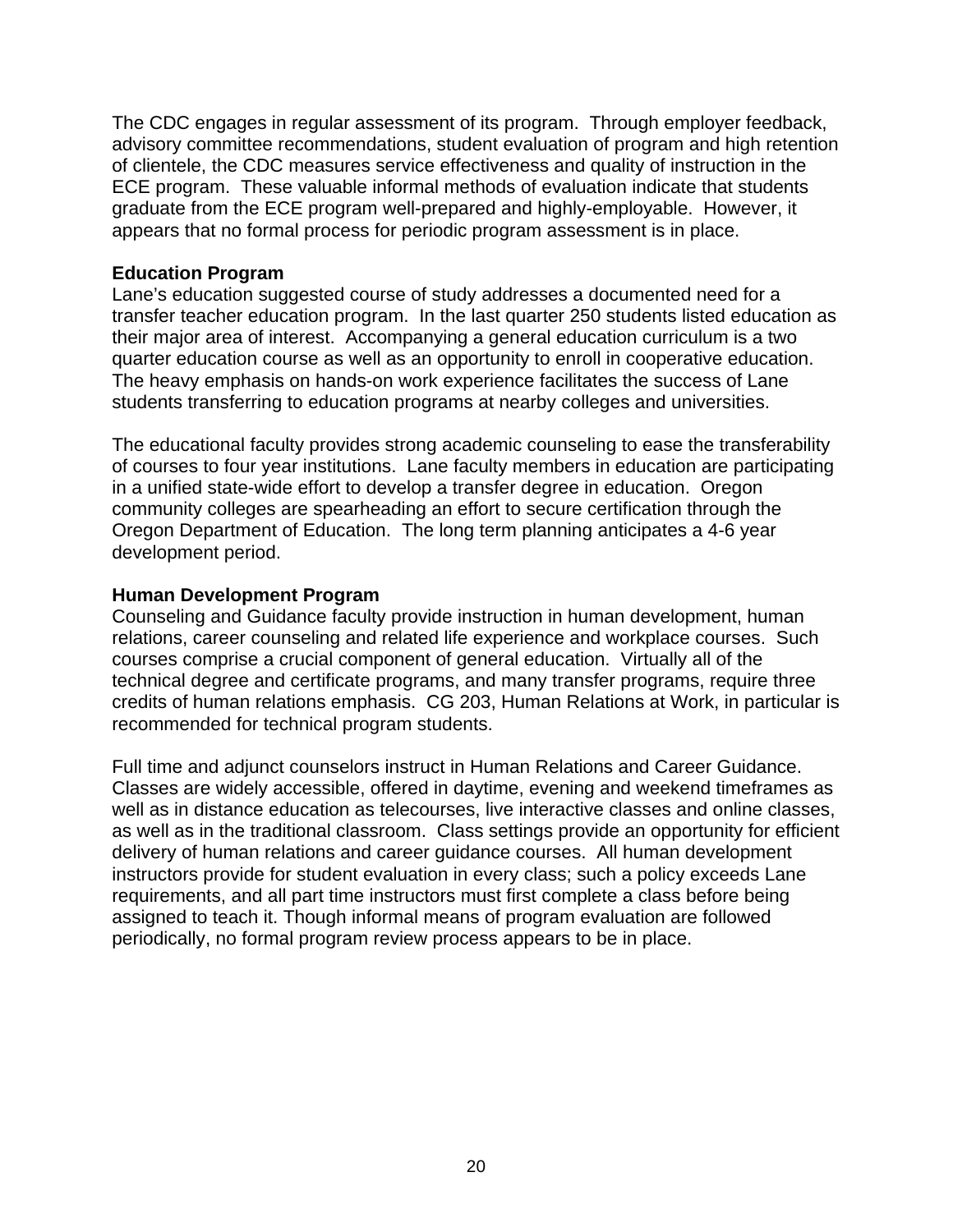#### **Human Services**

Human Services, a component of the Social Science division, offers A.A.S. degrees in Human Services and Criminal Justice. The Criminal Justice degree is transferable to four-year institutions. HS also offers a one-year certificate program in Juvenile Corrections. This program meets the minimum requirements for employment within the Oregon Youth Authority. Program review takes place under the purview of the Professional Technical Program Coordinating Committee on a regular basis.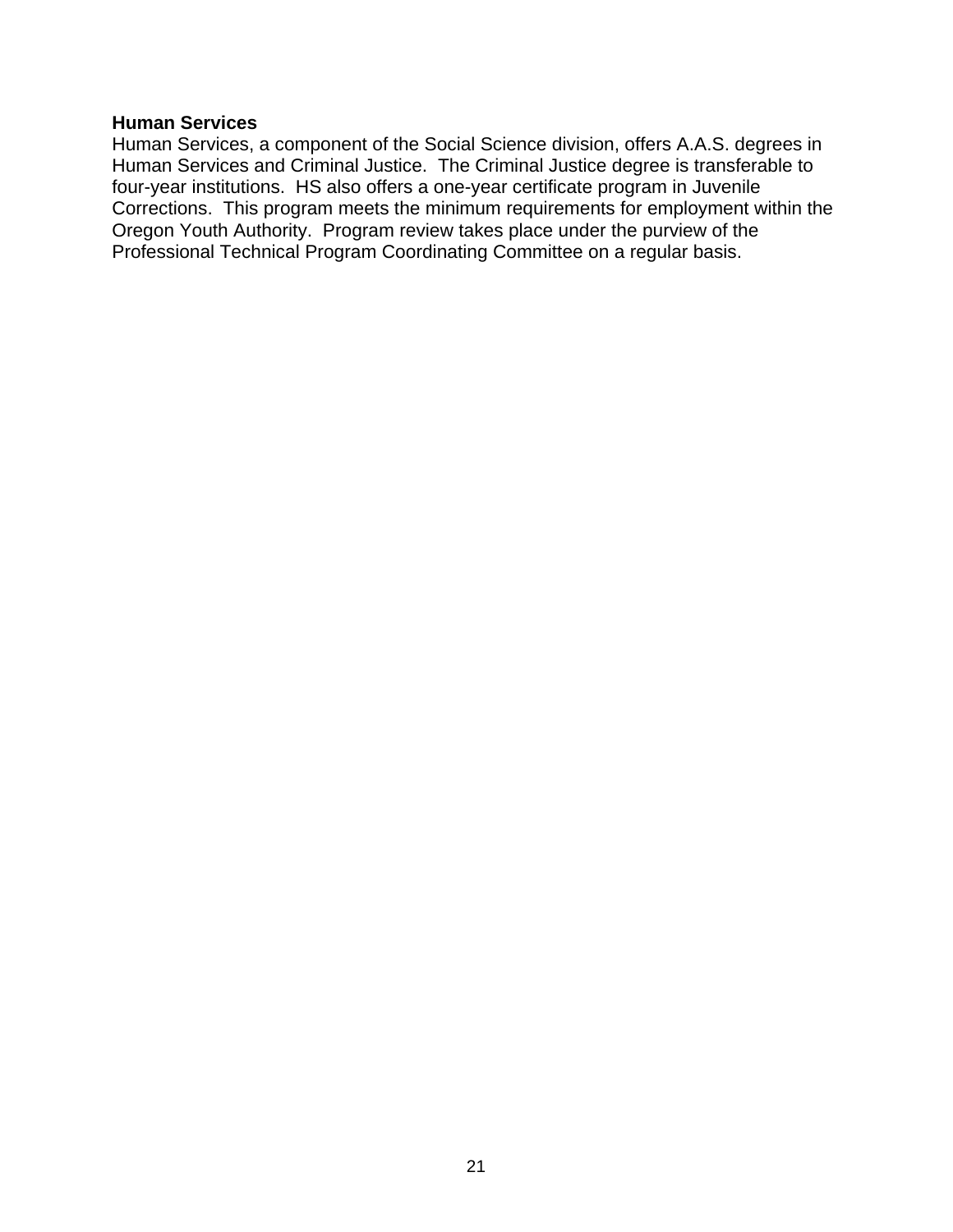# **Employee Skills Upgrading**

#### **Biz Center/Contract Training**

Biz Center is a downtown Eugene small business development and contract training operation, located adjacent to the Chamber of Commerce. These programs serve the full range of business clients: those seeking small business startup, operational, and growth advice or classes as well as larger companies seeking training for their employees. This unit works in harmony with the Workforce Development unit on campus to provide technical training to displaced workers who need new careers. Biz Center is a full-service unit that admirably serves the Lane county community.

#### **Workforce Development**

Workforce Development creates courses for dislocated workers, using specially contracted faculty who design curriculum based on individual and employers' needs. This unit is working hard to repair an earlier schism with Contracted Training, as both programs need to complement each other. WIA and Workforce Network-funded contracts at off-campus sites include a teen parent program, JOBS services, and welfare client career ladder programs. Participants for all programs are referred through local agencies and the Rapid Response (to company layoffs) team.

#### **Apprenticeship**

Apprenticeship is housed within Co-op Education, and works closely with the Advanced Technology (trades) division. Instructors are journey level status, hired by Apprenticeship Program/Cooperative Education Division with the help of trades industry. Students are charged CE rate tuition, and high school students are encouraged to participate in a Trades Skills class that offers an introduction to the field. Because industry representatives are very involved in this program, assessment is ongoing and skill-specific. LCC is exploring plans to establish a Skills Center for handon trades training, which would also be open to high school students.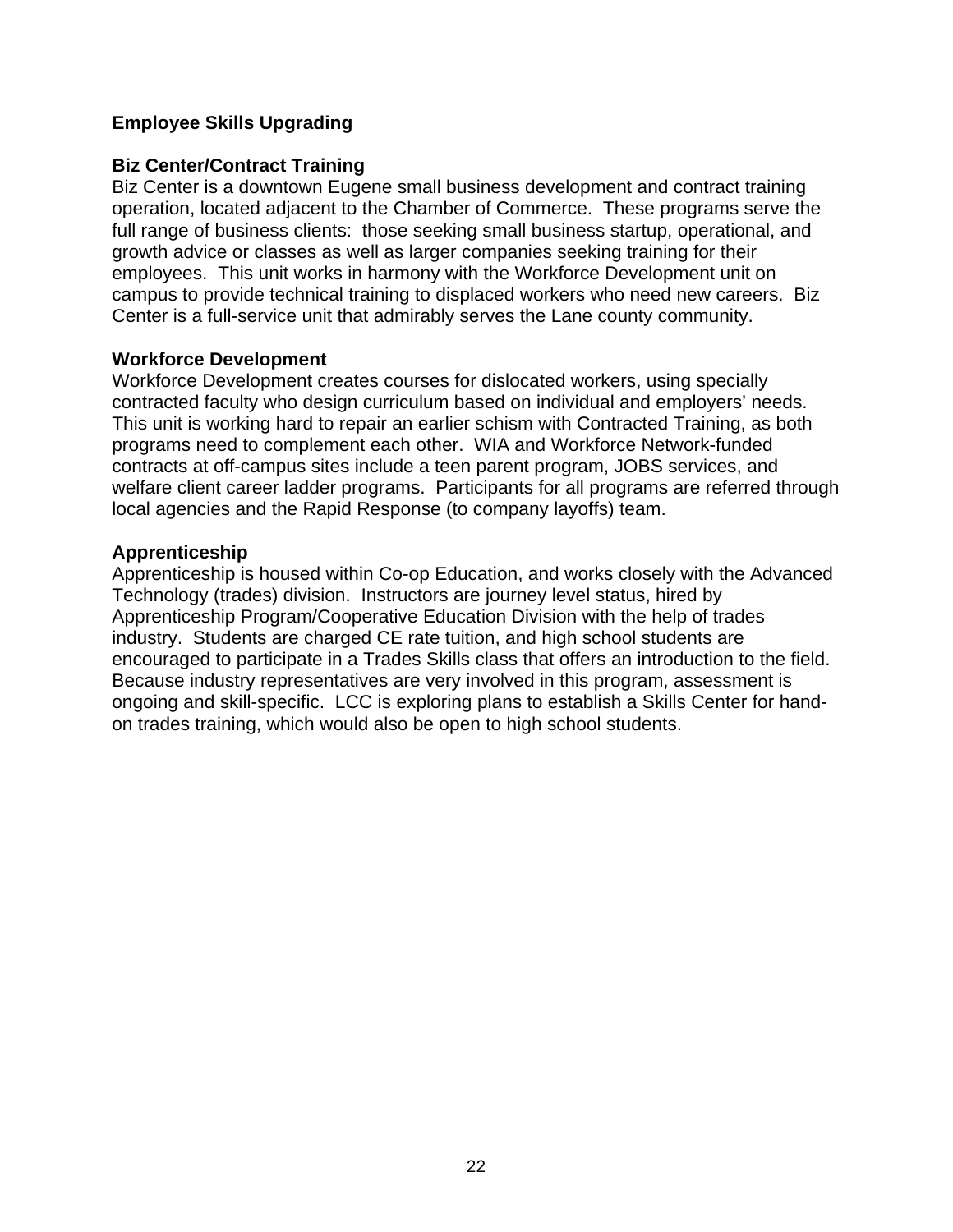# **Outreach, Continuing Education, and Special Activities**

## **The Cottage Grove Center**

The Cottage Grove Center is an impeccably furnished and maintained satellite campus funded through a local bond issue in 1997. Both credit and non-credit courses and an AA degree are offered, and all student services—including bookstore—and library access are available. Budget cuts have hurt community participation in the past two years.

## **The Florence Center**

The Florence Center serves over 700 students in the western part of Lane County, offering both credit and non-credit classes. Because Florence attracts a large number of retirees, the community has numerous retired and well qualified college and university faculty who teach health care prerequisite courses for the center. The center has an innovative partnership (Career Pathways) with SWOCC in Coos Bay, Siuslaw School District and Peace Health/Siuslaw Region that will enable Florence graduates to complete a BS Nursing degree online by 2006.

## **Community Learning Centers**

Seven Community Learning Centers are located adjacent to high schools throughout the district and four serve rural communities, especially senior citizens. Classes include AAOT credit and non-credit. These centers collaborate between high school districts, who provide the land, and LCC, which accesses bond funds for classroom space. Severe budget cuts have hampered staff stability, and discontinuation of the senior citizen discount has impacted numbers. A major effort is being instigated to reinvigorate these centers, however, through revised curricular offerings and targeted marketing. This fall the Elmira center's student numbers doubled and CLC enrollments have increased overall by more than 32% from one year ago.

## **Continuing Education**

Continuing Education is primarily housed in a large downtown Eugene facility, conveniently located across from the bus terminal, and offers classes and student services including bookstore. CE students including non-credit, developmental, and post-occupational training, account for over 60% of all LCC students, with much of tuition revenue contributing to the college's budget. CE is also a place to incubate new instructional programs that can be spun off to the main campus. CE staff work hard to collaborate with campus faculty and to complement main campus offerings.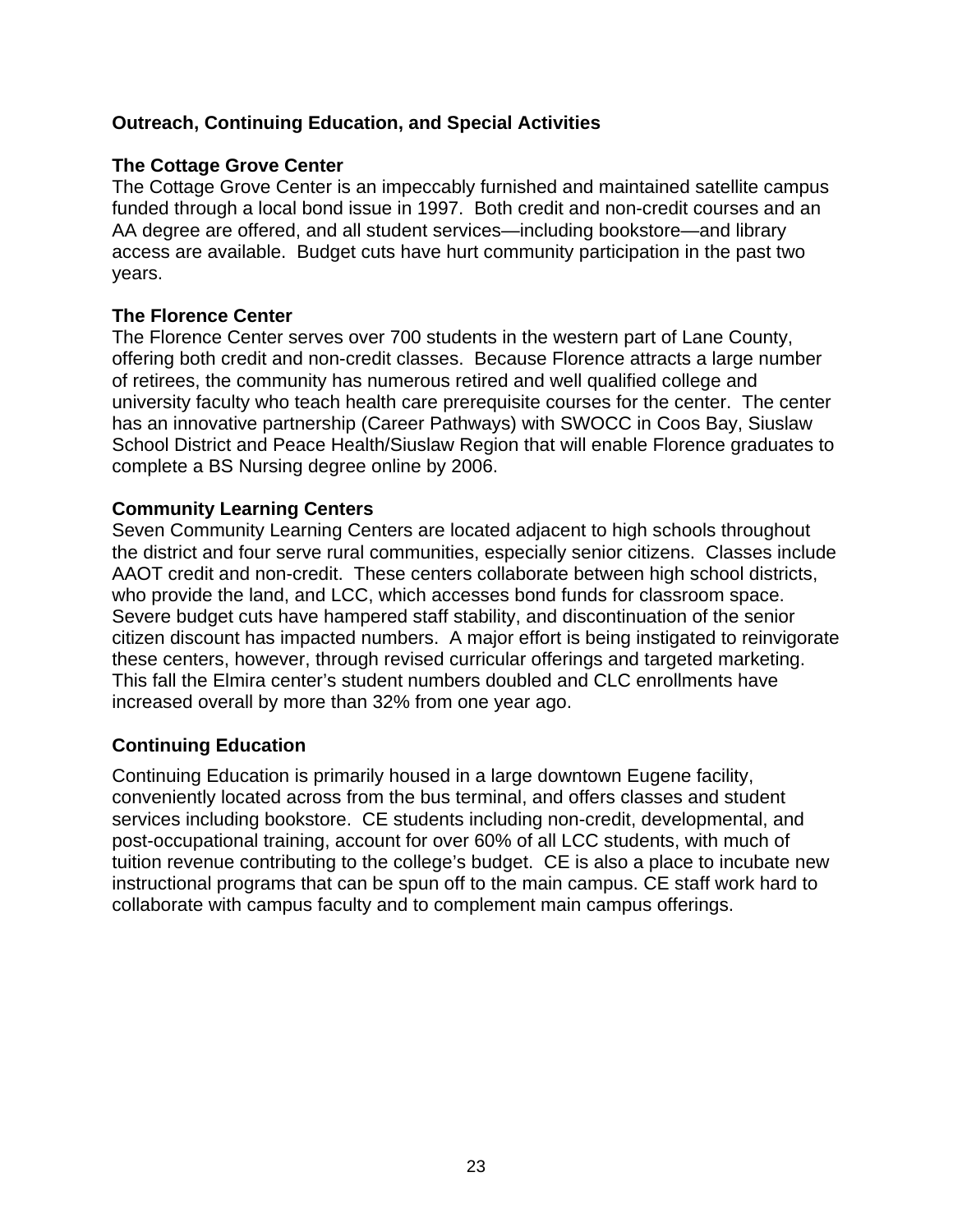## **Foundational Studies/ The Center for Learning Advancement**

The Center for Learning Achievement is a new division of the college created through a lengthy and thorough review process culminating in the merger of several departments due, in part, to fiscal challenges and more importantly to link like programs that share and transition students across department lines and into the greater college.

## **Adult Basic and Secondary Education (ABSE)**

ABSE recently completed the unit planning process and its state basic skills program review. This program is faced with an extensive accountability process to maintain state and federal funding. In spite of this challenge, it is a model to assess student learning outcomes.

Unit of Instruction:

## **Adult Skills Development (ASD)**

 ASD provides a variety of learning opportunities for adults to improve reading, writing and math skills or prepare for the GED.

#### **Adult Basic Skills Development (ABSD)**

 ABSD is a program located at the Downtown Center that assists special needs adults with applied academics, employment skills, and life skills.

## **General Education Development (GED)**

GED classes prepare students to pass the GED test.

#### **Literacy**

 The college has a literacy volunteer program that trains volunteers from the community to tutor adult literacy students at the Downtown Center.

Commendations: The center for Learning Advancement has well-educated and seasoned faculty and staff who have at the heart of their work a commitment to students. Their willingness to collaborate among themselves and with other programs in the college is laudable. Their student-centered operating style truly "transforms lives through learning." Many programs within this unit have very good examples of course outcomes and assessment.

Concerns: Change is difficult to manage, and when movement to a new physical location is combined with co-location of work groups who have had only informal relationship before, there is bound to be anxiety.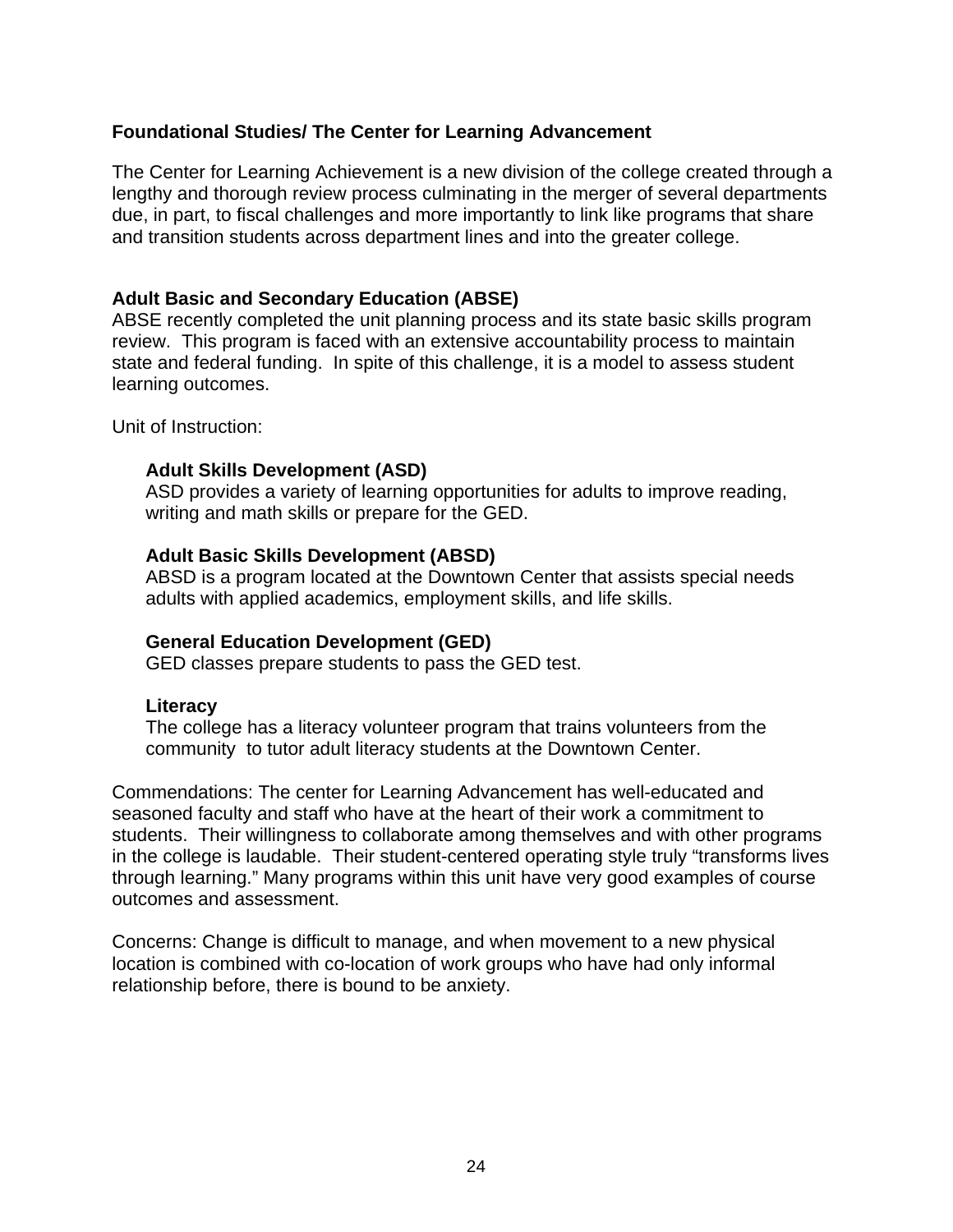If a goal of the program is to prepare students for success in college classes, how does the program know they are or are not achieving that goal. Do students move into college programs? How many do? Are they successful? Is this increasing or decreasing over time?

# **Policy 2.C.6.**

There are clear policies concerning the process and clear information about credit status. In addition, there is a program for students who need to improve reading skills in order to gain ability to benefit. This "Guided Studies" program requires mandatory placement in classes designed to build reading skills, restricts them from certain classes during their initial term, and re-evaluates their readiness for college classes at the end of the first term.

# **Academic Learning Skills (ALS)**

The ALS department provides developmental courses to improve student success in lower division, professional technical, and transfer courses. Course options include college success, study skills, reading skills, writing skills, and a basic math class. Some courses are linked with other programs like ESL and Women in Transition. The Guided Studies program is an effort to assist students in strengthening academic skills before entering college-level courses. The many collaborations with other departments strengthens coursework and services for students. The math 10 collaboration with the math department is commendable, and partnering with the Women's Program, TRIO, and Disabilities Services as well as math and science resource centers is also noteworthy.

# **English as a Second Language/International Education (ESL)**

ESL provides English language instruction to non-native English speakers for work, community, academic or personal goals**.** These courses are designed to help students with everyday communication as well as with transition to other training and academic programs. ESL moved from the Downtown Center to campus immediately prior to the start of the fall term 2004. This long planned move was well received by the campus community and provides the opportunity for many collaborations. Students will also have access to many of the campus services that were not available downtown.

## **Tutor Central**

Free tutoring is available for many subjects on a drop-in basis and centrally located within ALS. Its pleasant, well-designed location and nearness to the library and other ALS classrooms and services achieves accessibility.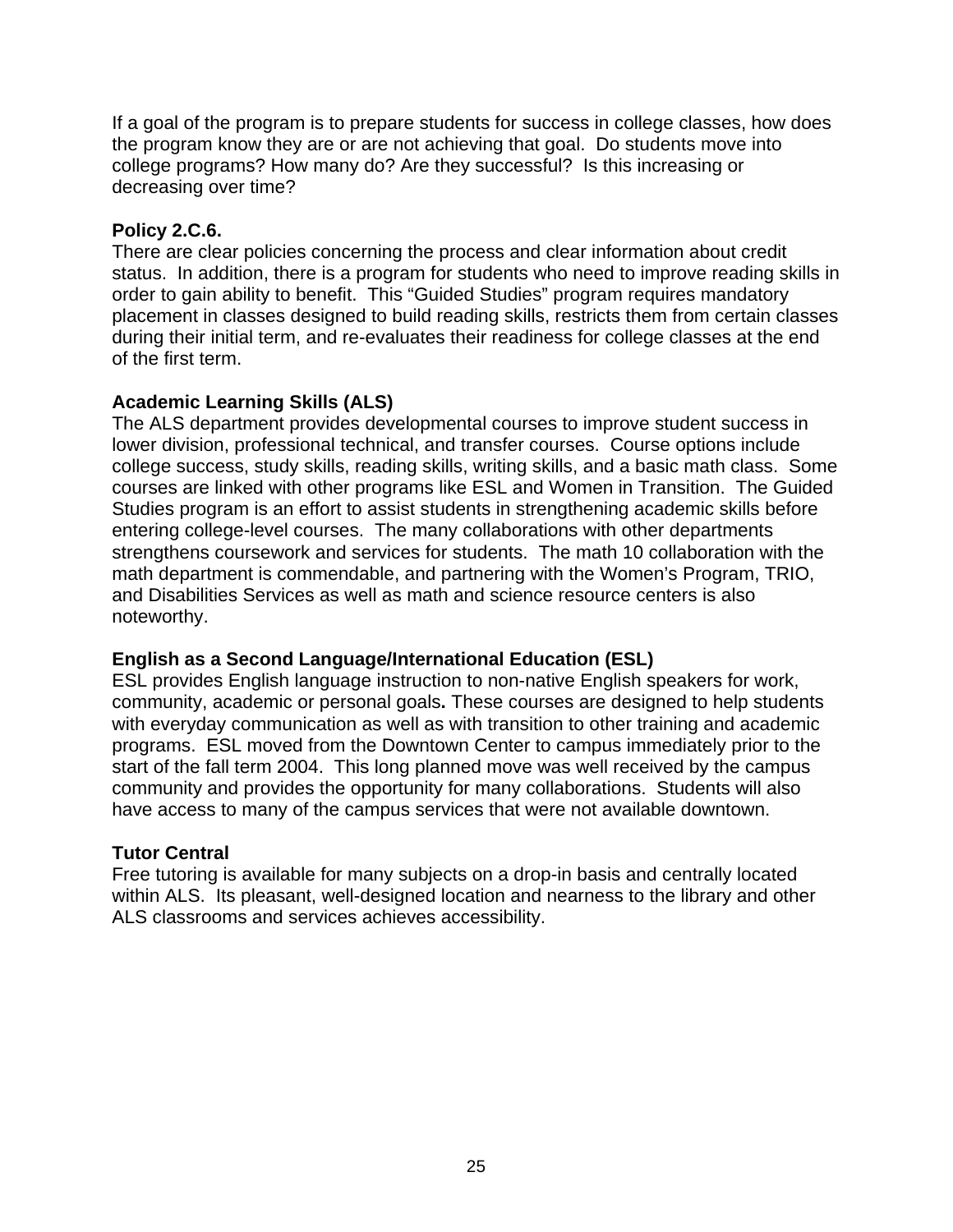# **Policy 2.1 General Education/Related Instruction Requirements**

A clear and complete statement of Lane Community College's requirements for general education and/or related instruction is published in college publications. A two-page chart that lists all four college degrees and the actual number of credits required for each general education and/or related instruction, has been added to the catalog this year. Sixty-one credits or 68 percent in the Associate of Arts Oregon Transfer degree are selected from a list of general education categories. Students earning an AGS degree are now offered two math options. All transfer degrees require general education courses at the transferable collegiate level.

For two years beginning in 1998, the Degree Requirement Review Committee (DRRC) led a collaborative process in working with faculty to develop general education outcomes. In 2000 the college was selected as a Vanguard Learning College Project. The college focused on defining general education core abilities. Subcommittees gathered input from faculty. A purpose statement of general education requirements and core abilities defining what students should know and be able to do was approved in February 2001. Faculty identified written criteria to qualify courses used for liberal arts courses and clarified expectations for the Human Relations requirement in applied degrees and certificates.

In a 2002 graduate assessment of general education core abilities 99% of the students rated very important or important, the importance of general education core abilities. Similar percentages were documented on the effectiveness of the courses in developing core abilities.

The expected general education outcomes relate to Lane's mission, providing educational opportunities that include professional/technical and transfer programs.

## **Related Instruction**

Since the 1994 self study report, the college has developed stand alone related instruction courses for all professional/technical programs. All related instruction course offerings are taught by qualified faculty from the English, Math and Counseling departments. Evidence was found in reviewing course syllabi as well as viewing the course requirements listed for each professional/technical program in the college catalog. Math faculty work with professional/technical faculty to design college level course work customized to their area of specialization. The planning sheets in the catalog document the specific general education/related instruction requirements.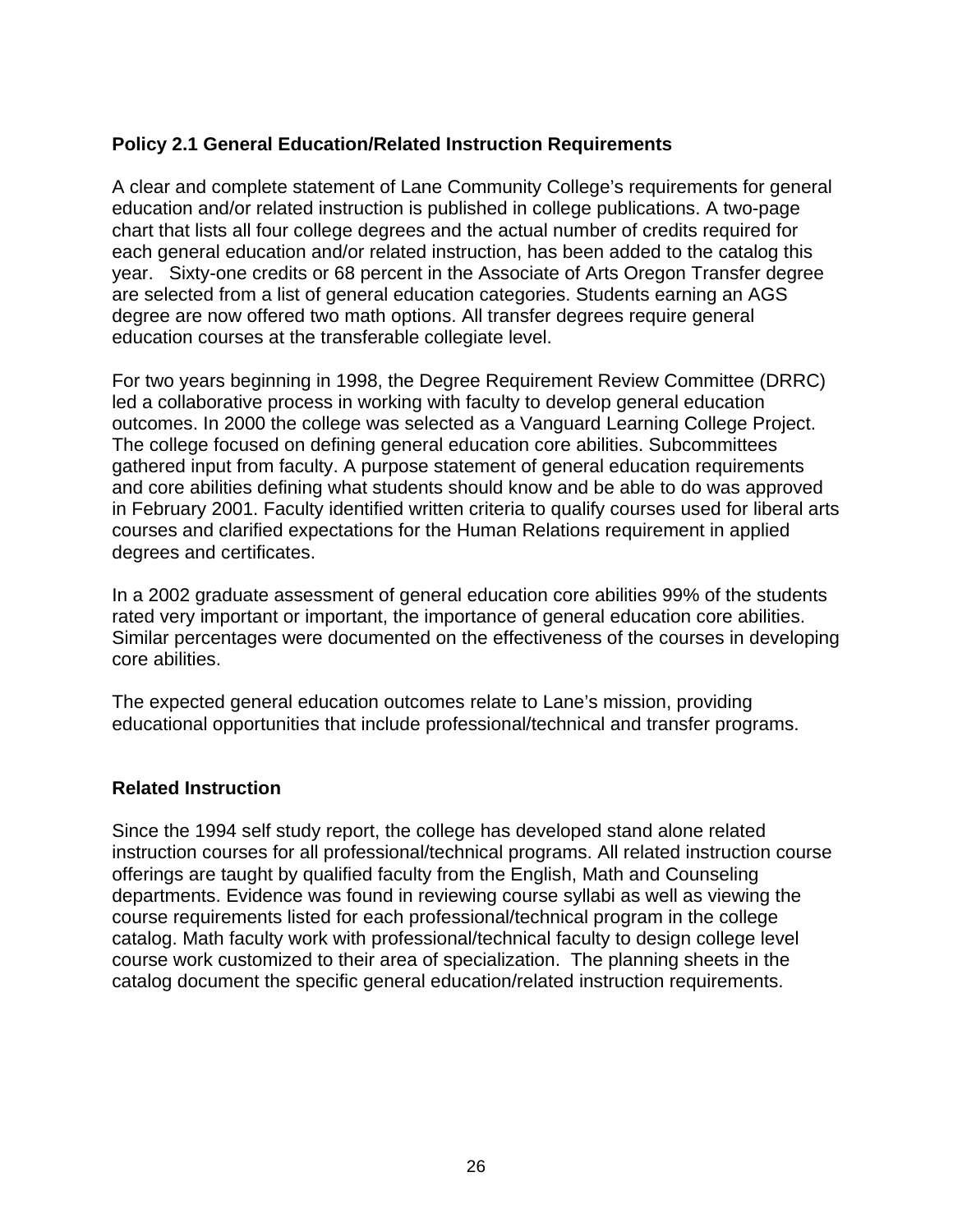# **Policy 2.2—Educational Assessment**

The college currently has elements of an educational assessment plan in place. Information is gathered on the characteristics of incoming students, and the committee also reviewed studies providing aggregate data on student performance after graduation. A number of technical programs undergo detailed review and assessment by accrediting agencies specific to their fields. In addition, a number of small, focused research studies have been conducted in order to analyze issues specific to certain courses.

While these pieces are in place, however, the requirement for systematic assessment of effectiveness of educational programs seems to be poorly understood across general education and certain professional technical programs. The core abilities appear in the catalogue and are listed on course outlines, but it is unclear how student learning gains abilities are assessed as students progress toward graduation. Assessment of professional technical programs seems driven by the needs of specialized accrediting agencies, and the college lacks a plan for systematic program assessment and improvement. Outside of anecdotal evidence, only limited information exists that shows assessment being used to "close the loop" and apply the information gained to improvements in programs and in student learning.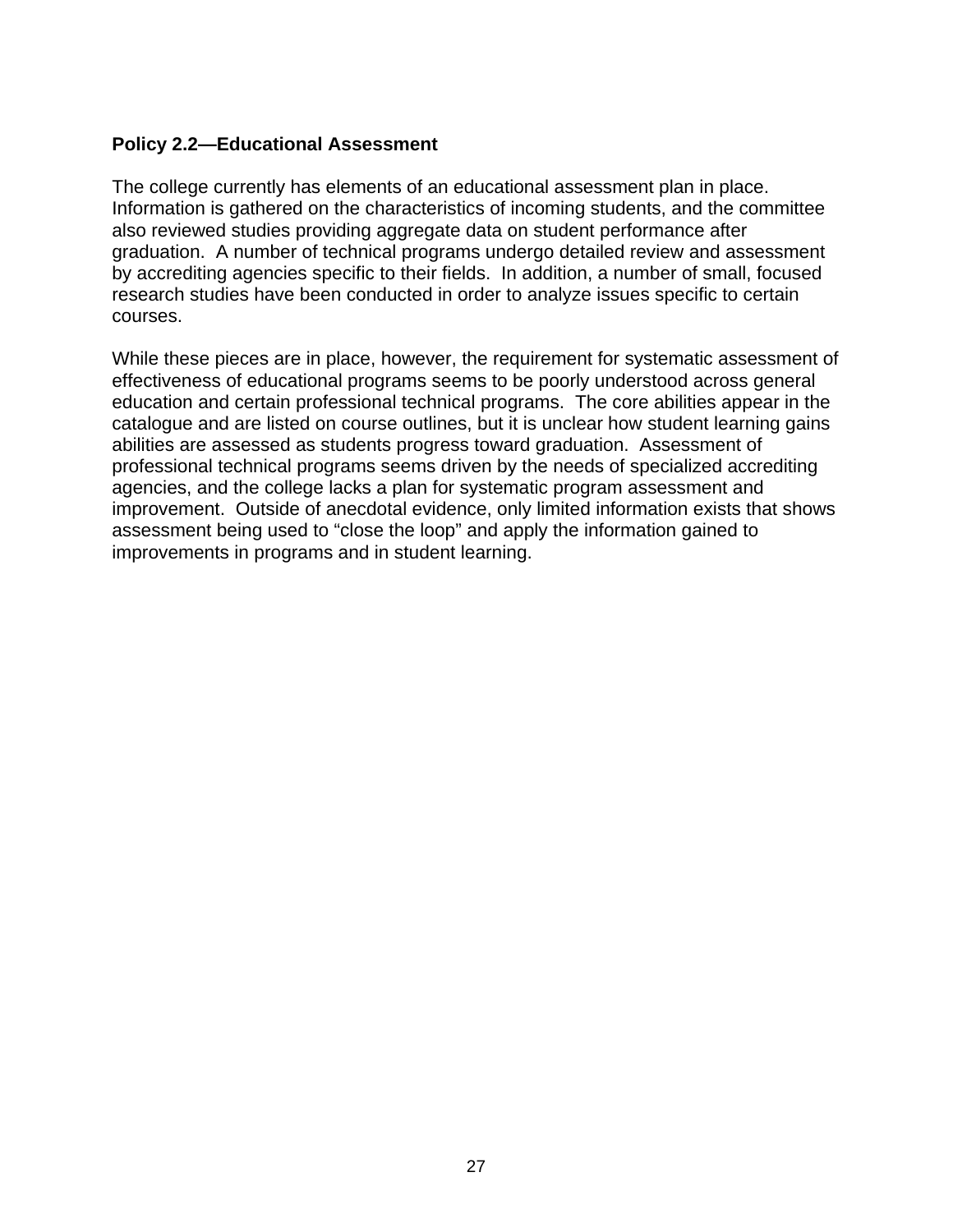# **Policy 2.6 Distance Delivery of Courses, Certificate, and Degree Programs**

Distance learning has evolved over many years at Lane Community College to where delivery modes now include telecourses, online courses, satellite-delivered teleconferences, and, most recently, live interactive courses. Through a combination of options, it has been possible to earn the Associate of Arts/Oregon Transfer (AAOT) degree via Lane distance learning since 1995. In 2004, the college submitted a substantive change proposal to NWCCU and received approval to expand the number of online courses it offers such that students will be able to complete all or substantially all of the credits required for the AAOT degree.

While the Distance Learning Department manages the overall program and provides support, faculty assume responsibility for course rigor and quality of instruction. Faculty are provided with ample orientation and training as to distance learning protocols, and are afforded support in the development of effective materials through the Instructional Technology Center. Students have the option of accessing library/information resources and student services via the Internet. While faculty are responsible for the assessment of student outcomes, the Distance Learning Department is developing and plans to institute a survey in the coming year that will provide feedback on the effectiveness of distance learning procedures and systems.

Commendations: The Distance Learning staff is experienced, knowledgeable, committed, and helpful.

Selected faculty demonstrates a keen interest in and talent for developing online courses and teaching in distance learning modes.

The technology infrastructure necessary for distance learning is in place and, seemingly, continues to evolve and advance.

Concerns: As online courses become the preferred distance learning option for more students pursing the AAOT degree, the college will be challenged to develop a full set of requisite courses.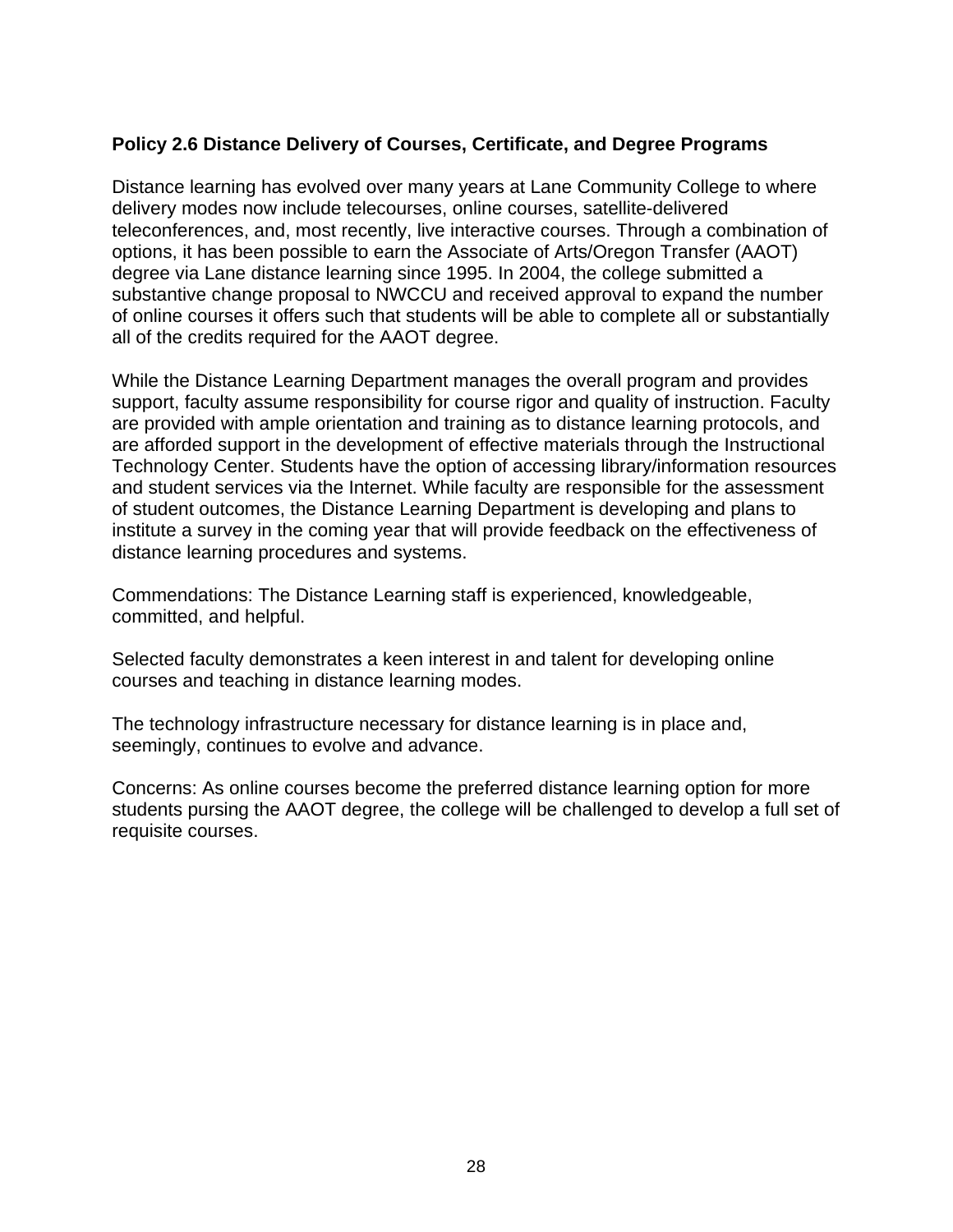## **Standard Three: Students**

## **Introduction**

Student services administration, faculty members and staff members exhibit high energy and good morale. They are dedicated to the college, to the students and to their respective professions. They work hard and enjoy what they do. The self-study adequately describes student services programs offered by the college.

## **Purpose and Organization**

Student services reports to the Associate Vice President for Instruction and Student Services. This is part of the college's philosophy to integrate instruction and student services, and seems to work effectively. At the time of the evaluation, this position was staffed by an interim, due to the recent surgery of the associate vice president. The interim was fully knowledgeable about all areas of students services, was fully aware of all aspects of the Standard 3.

Department directors meet together as a self-directed team and provide peer consultation, collaborative decision-making, and interdepartmental support to each other. Directors meet as a team with the Associate Vice President when policy decisions or processes may impact other areas of the campus and more formal decision making and shared governance are required. Directors are evaluated annually.

## **General Responsibilities**

The college tracks student demographics, and understands the profile and needs of its students. Services appear to be proportioned according to the student profile as evidenced by such specialized services as the TRIO SSSS program, Women's Program, Multicultural Student Center, Substance Abuse Center and Health Services. Benchmark data indicate far fewer men receive degrees than women. There is no evidence that the college is addressing this apparent disparity. The meaning of this data is not clear. At Lane more degrees and certificates are earned by women than by men, (this mirrors a national trend). There are also greater numbers of women students in the college population as a whole. However, this disparity in terms of degrees earned may not be an indicator of lack of success. Students often attain their goals without earning a degree or certificate. For example, in professional technical programs students are frequently offered employment before they complete the program. Although the data bears watching, there is not a clear basis for any action at this point.

There is an active student government and students participate on various councils and committees. Due to the recent restructuring of the governance system, student leaders are still learning and sometimes unsure how to access the college power structure, have their voices heard, and influence changes in college polices, process, procedures and practices.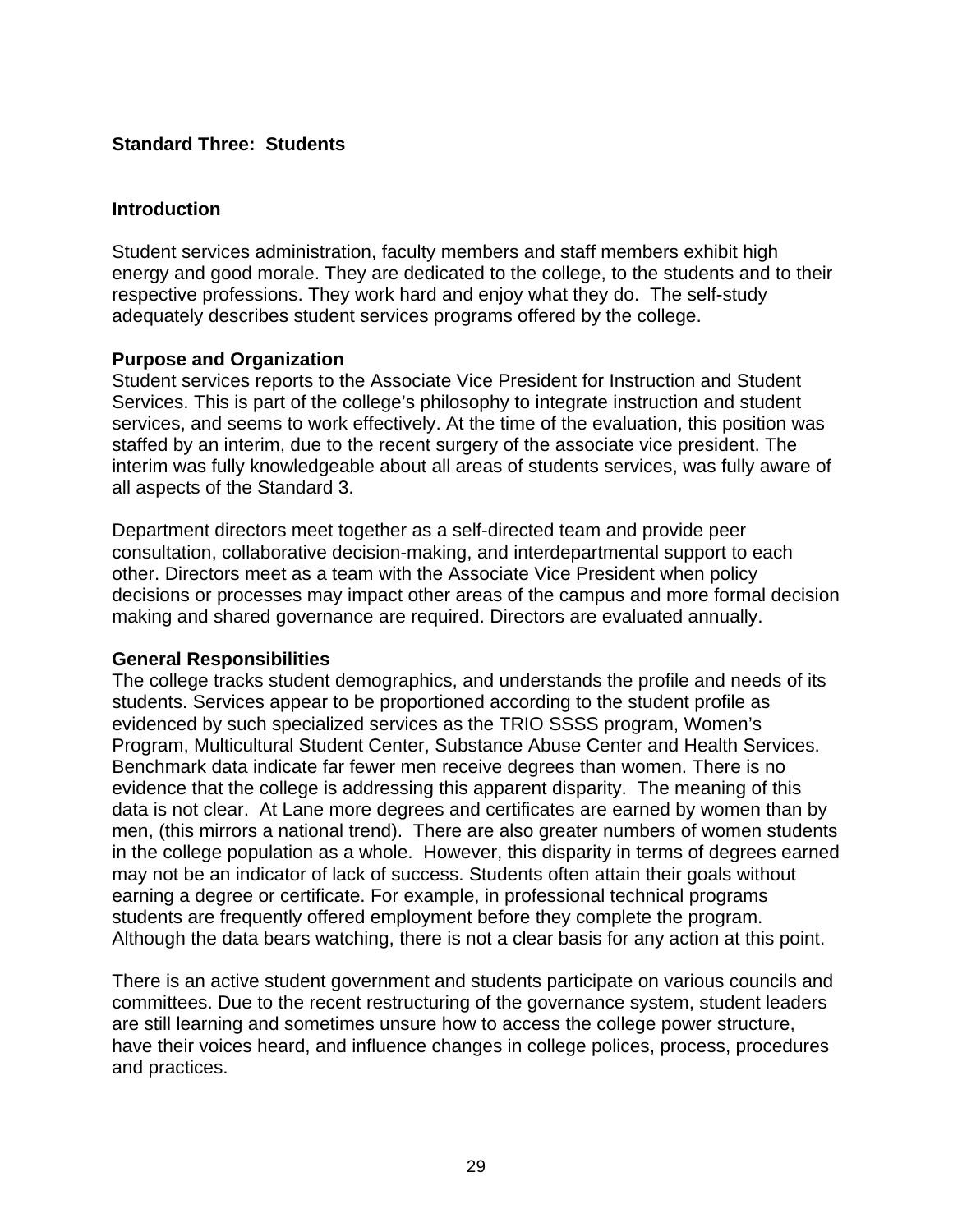The Student Rights and Responsibilities Code is printed in the catalog and is written in a clear style. The document is technically accurate and specifies and protects students' 14th Amendment due process rights. In addition, administration implements the procedures in a manner that protects both the institution and the student. The disciplinary procedures of the college are well documented and seem to be fairly executed. In addition, the complaint processes are similarly well written, made available to students, and appear to be fairly administered.

The college plans to address some student concerns about lighting in some of the more remote areas of the campus. Information about campus safety and crime reporting are made available to students as part of the annual Clery Report.

The college catalog is fairly standard and contains all the required sections. The student handbook is contained within the college catalog. The catalogue along with other college publications appears to meet the requirements of policy 3.1.

Evaluation of student services programs occurs on a somewhat informal and unstructured basis. However, there are enough examples of various surveys and benchmark data, and the use of these data in staff meetings to effect programmatic change to conclude that Students Services meets the minimum standards for continuous program evaluation.

#### **Academic Credit and Records**

Academic records accurately reflect student achievement. There are clear distinctions between credit and non-credit coursework.

Transfer credit is appropriately accepted from other colleges. However there is an average five-month wait for students to receive a transfer credit evaluation. This delay causes students to have take extra steps in seeking faculty permission to enter courses for which they have met the prerequisites but have not yet had their transcripts evaluated. Some students have expressed frustration at this process. In addition, it is not uncommon for students to have to wait of two or more hours to receive assistance at the college's new "student first" stations. Although the wait has been reduced from last year, both students and staff have expressed frustration and not being able to further reduce waiting time and avoid lines. Some students have also expressed frustration in not being able to find avenues to express their concerns over service levels.

Student records are backed up electronically and on microfiche. The backups are stored securely and separately; records staff evidenced expert understanding of the requirements of FERPA.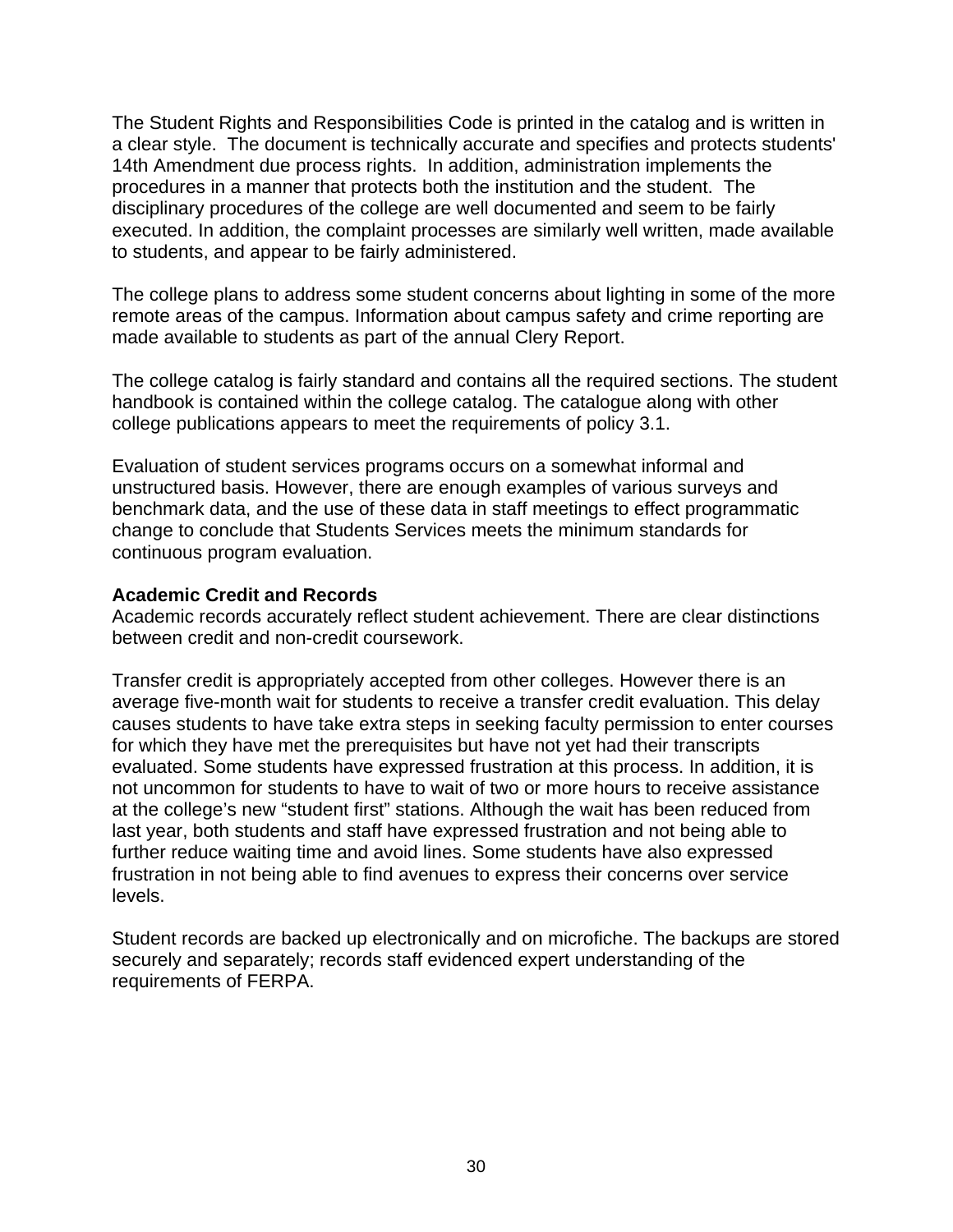#### **Student Services**

The college is an open door institution and its general admission policy reflects this philosophy. The demographics of the student body demonstrate a full range of age, educational, and ethnic diversity. The college's course placement testing, together with related advising, place students in course levels appropriate for the skill levels.

Educational program and graduation requirements are clearly listed in the college catalogue.

Financial aid is administered in a competent and timely manner. It is not uncommon for it to take less than 30 days to process awards and sometimes even less. Awarding for fall quarter is begun in May, and would be accomplished even sooner except for having to wait for the federal software to become available. The loan default rates (around 10%) are a little less than half of the rate that triggers federal concern. Accurate financial aid information is made available to students in the college catalogue.

Students receive orientation to the college either as part of the early registration process for fall or as workshops. Orientation is optional.

Counseling and advising services are both centralized and decentralized. Advisors are continuously trained. Classroom faculty members are not assigned formal advising duties, although many informally mentor students and provide advising information. The college uses a developmental model of advising, matching the skill level of the service provider to the developmental need of the students. Counselors, in addition to providing higher order advising services, also provide career counseling and crisis intervention. Thus students receive holistic services. A licensed counseling psychologist ably administers the counseling and advising department. The counseling staff appears to adhere to the professional standard of their profession including the additional responsibilities for confidentiality imposed on their profession. Although the center using computerized tracking to monitor student wait for services, sometimes students have a long wait for drop-in service. This can be especially frustrating after having had to wait for service in other areas of student services. A job placement service helps students find employment both on and off campus.

The college maintains a comprehensive health center that provides low cost primary and urgent health care for students and staff. The health center appears to adhere to all of the standards and practices of the health care profession.

The student cafeteria is integrated with the instructional food program. The cafeteria follows solid business practices and provides a wide variety of high quality food items at reasonable prices. Staff is well trained, courteous, cheerful and professional. The cafeteria adheres to health and safety standards and receives regular inspection from the county.

The co-curricular program of the college provides a wide range of student clubs, organizations, activities, and events. The program clearly understands the 1<sup>st</sup>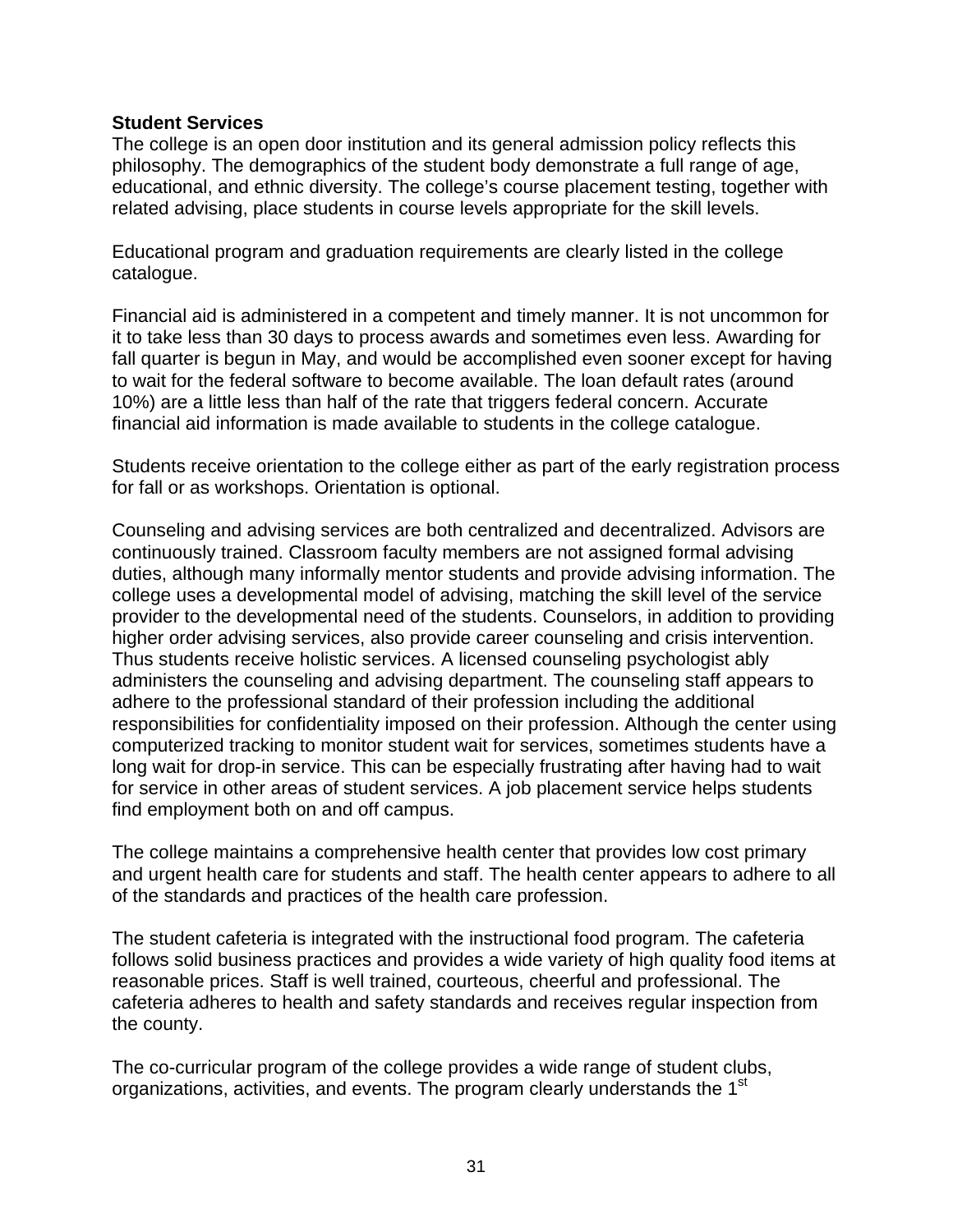amendment rights of students, and programs practices are guided by preserving the constitutional rights of students to assemble. The college also maintains a full-spectrum of recreational sports for students separate from intercollegiate athletics.

The college operates a full-scale bookstore that is attractively laid out and easy to shop. It has on hand a full inventory of textbooks, reference guides and study aids. There are ample fiction and non-fiction books available. The staff is warm, helpful and courteous. The bookstore is professionally managed.

The college has clear policies on media publications. The publications conform to Policy 3.1

Women's Programs provide a warm and welcoming alternate portal to the college. It was the recent recipient of the Model Program Award from the American Association of Women in Community Colleges. A veteran administrator who is also serving as the interim associate vice president for instruction and student services ably leads it.

International Student Programs provide added diversity to the Lane experience. Recent challenges worldwide and provisions of the Patriot Act that have tightened immigration procedures have hurt enrollment.

It should be noted that the college has made it exceptionally easy for the college community and the general public to access its polices, through the College Online Policy and Procedure System.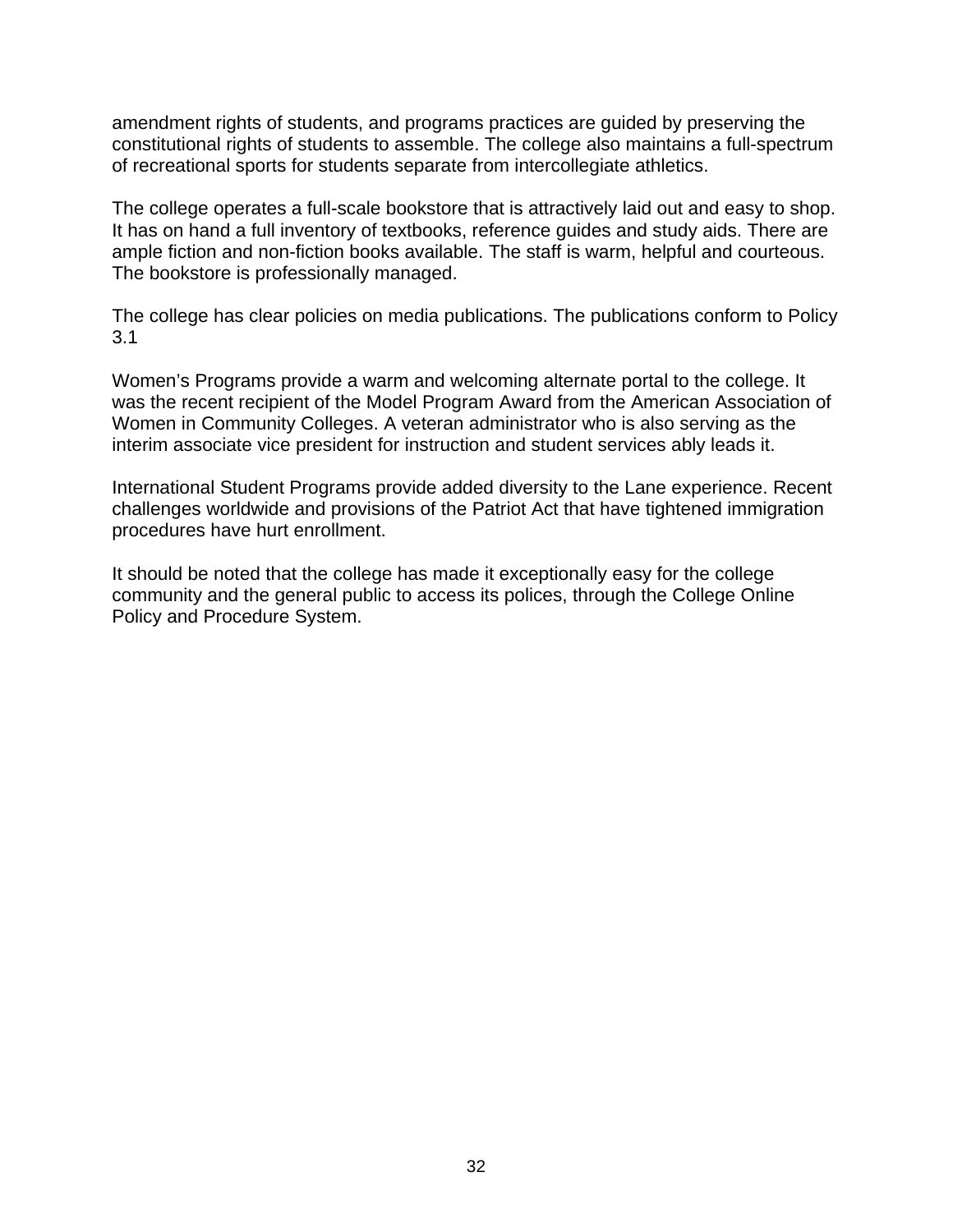#### **Intercollegiate Athletics**

The program is has a comprehensive statement of its mission, goals and philosophy, but has only recently made it available to prospective coaches. The board last reviewed the statement in 2002.

Student Athletes are treated the same as other students on campus and receive no special consideration. Athletic funds raised through the Foundation are subject to audit by the college and require the knowledge and authorization of the vice president.

The athletic director is expertly aware of all of the provisions of Title IX and has a positive commitment to ensure gender equity. The athletic program currently provides disproportional opportunity for males but has instituted a two-year plan to remedy the situation. To balance the addition of baseball this year, the college is currently in the process of hiring a soccer coach to begin recruiting for a women's soccer team for next year's season. The fielding of the women's soccer team should bring the college back within acceptable proportionality.

Conclusion: Student Services is professionally lead and professionally staffed. Students are well served for the most part and staff members take pride in their accomplishments. The staff is commended for its fortitude in managing the recent transitions of moving into a new building, declining budges, and shifts in the college governance structure.

Student Services has some challenges in reducing waiting lines and waiting times for some of its services.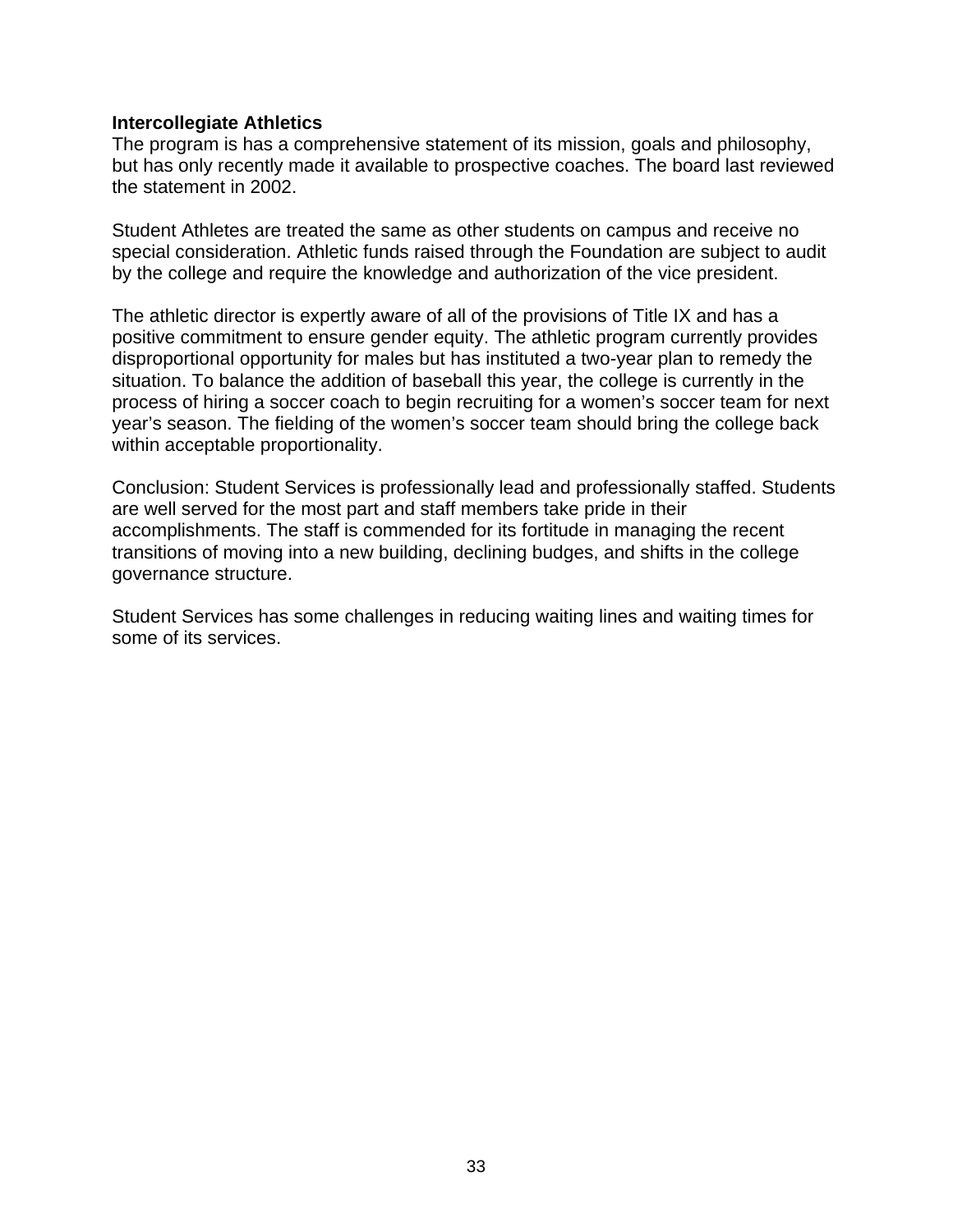## **Standard Four: Faculty**

The college employs a highly-qualified faculty, with each major field of study represented by at least one full-time faculty member. The required qualifications for each faculty position are clear, and hiring processes are well defined. Over the past several years, programs for recruiting and hiring have been modified, with a hiring calendar having been developed and a requirement set that all searches for full-time faculty be national rather than local. Part-time faculty are hired through a more limited, but still competitive, process. Salary and benefit packages offered are generally sufficient to attract and retain qualified faculty. A comprehensive faculty handbook would be useful for orienting new faculty hires, but committee members could not locate such a document during their visit.

The governance system at the college is undergoing changes, and the expectation is that faculty will participate to an even greater extent than previously in the leadership of the college. Faculty already lead such activities as the curriculum process, and this process seems to have almost universal understanding and acceptance among instructors. While some instructors feel that the change to shared governance may increase what is viewed as an already heavy workload, in general faculty report to being optimistic about the changes underway.

The college relies on part-time faculty to a far greater extent now than at the time of the last self-study. Part-time faculty are praised for their qualifications and commitment to the college, and they are included in such activities as the Faculty Connections program. They are also recognized with special provisions regarding seniority and hiring in the faculty negotiated agreement. The flow of information and access to mentoring activities to part-time faculty seems to vary by division. Some of the problems endemic to a heavy reliance on part-time faculty are also in evidence in some areas. The addition of increasing numbers of part-time instructors, for example, is cited as a cause of increased coordination responsibilities that affect workload for faculty, staff and management.

Faculty evaluation processes are outlined in both the negotiated agreement and in the *Faculty Evaluation Handbook.* The full-time process includes both developmental and corrective evaluations, and this process appears to be well understood and systematically conducted. The recent change to using on-line student evaluations has lowered the student response rate on that index, and faculty and management are addressing possible causes for decreased student participation in the process. The part-time evaluation process is applied differently across divisions and departments. While many part-time faculty are evaluated using both student, administrative, and peer evaluation tools, many others receive only periodic student evaluations, and some were reported not to have been evaluated in any way in recent years.

Professional development funding is available to faculty through two main mechanisms.. The standard allocation of \$1700/per faculty member/per three-year period was reported to team members almost universally. Although this figure is viewed as low in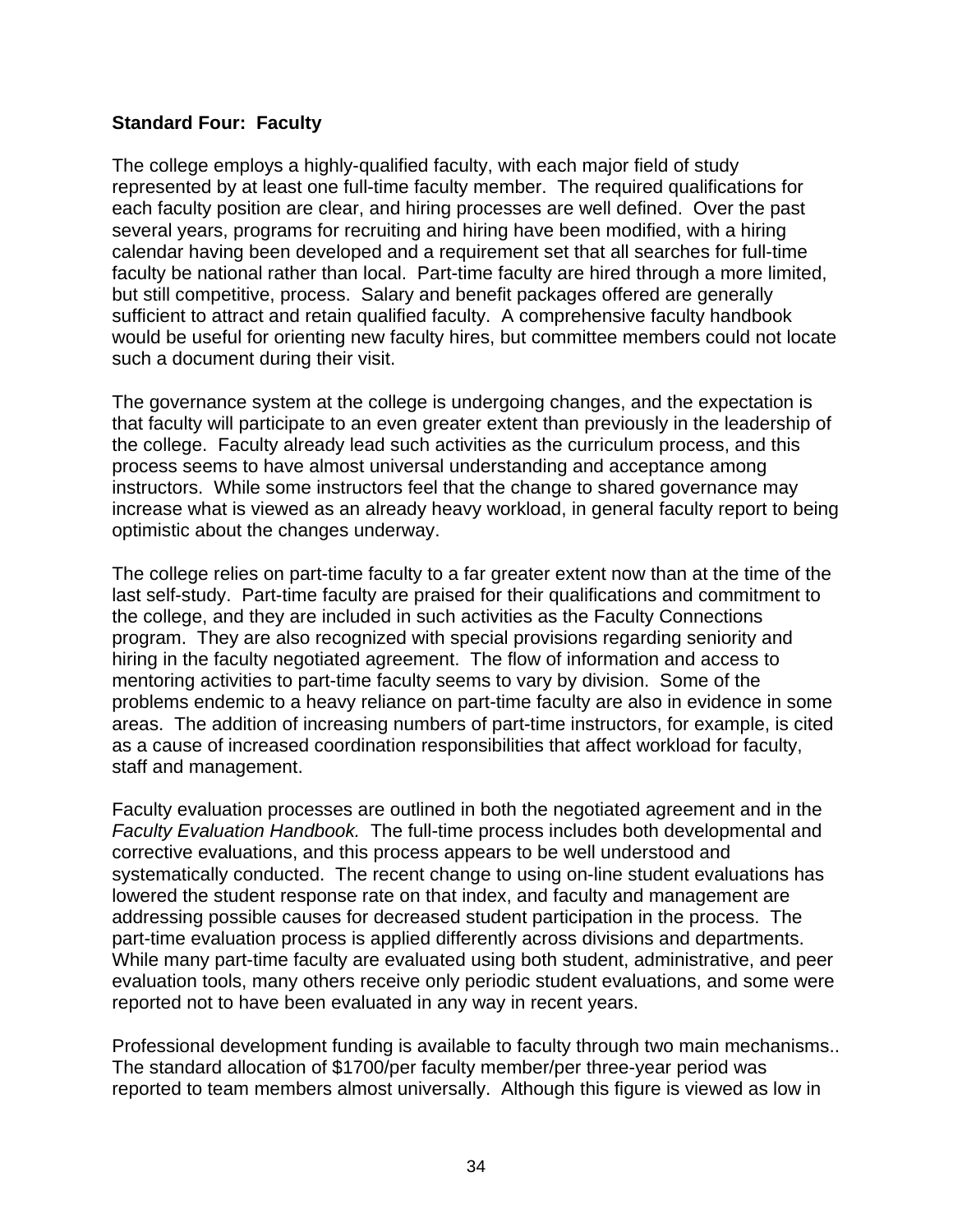some quarters, it has remained constant throughout a period of extensive budget cuts. Opportunities for sabbaticals exist, although, again, some concern was expressed about the number of sabbaticals funded each year.

During the visit, committee members met with large numbers of faculty from all major disciplines. The morale of faculty as a group was impressive. Several faculty discussed the concept of academic freedom and praised the amount of control they and their departments have over their courses. Equally impressive was the faculty involvement in scholarship, research, artistic creation, and entrepreneurial efforts. Though no such activity is mandated by the college, numerous faculty have willingly taken on such tasks, in this way giving evidence of their feelings for the college and their students. This creative spirit ranks among Lane's greatest resources.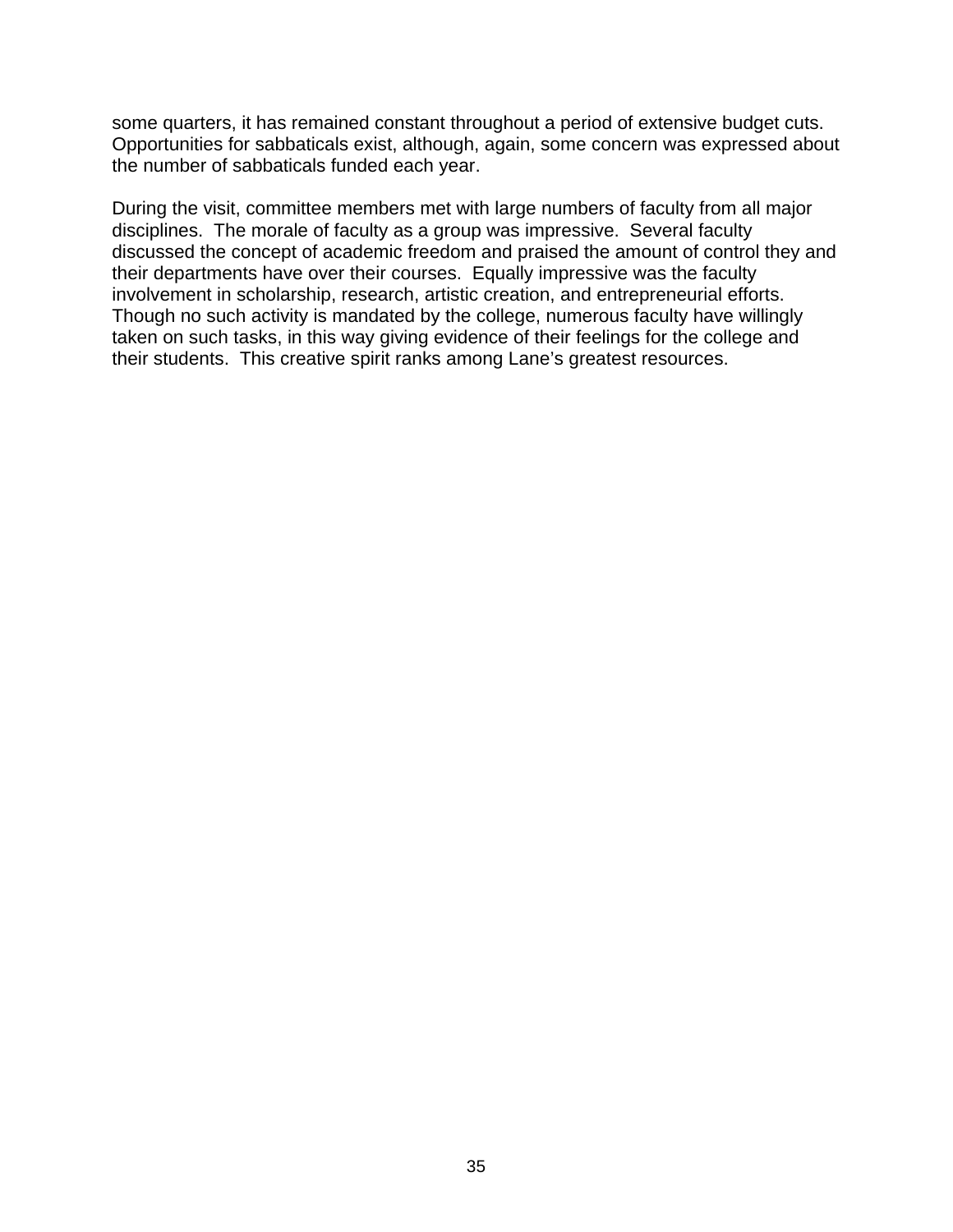## **Policy 4.1 Faculty Evaluation**

Policies on full time faculty evaluation are in place and practiced. There are two types of substantive evaluations of faculty. The primary type is the Developmental Evaluation, which is initiated by time of service. A Corrective Evaluation is only initiated in response to indications of inadequate performance requiring significant intervention. The procedures are clear, concise, measurable and manageable. Evaluation data is distributed to the faculty member, the appropriate division chair, and the Vice President. As a result, improvement plans appear to be a joint effort of the administration and faculty member.

Part time faculty evaluation is fragmented and lacks a concise administrative effort. Some divisions or departments use student evaluations and observations others utilized only student evaluations. A number of part time faculty relied on their own self appraisal using student evaluations and made individual improvement changes. It is not clear that there is a clear and concise procedure for administrative review or feedback to the part time faculty. This disparity in methodology leads the evaluator to conclude that there is not a standard formalized practice for part time faculty evaluation at Lane Community College.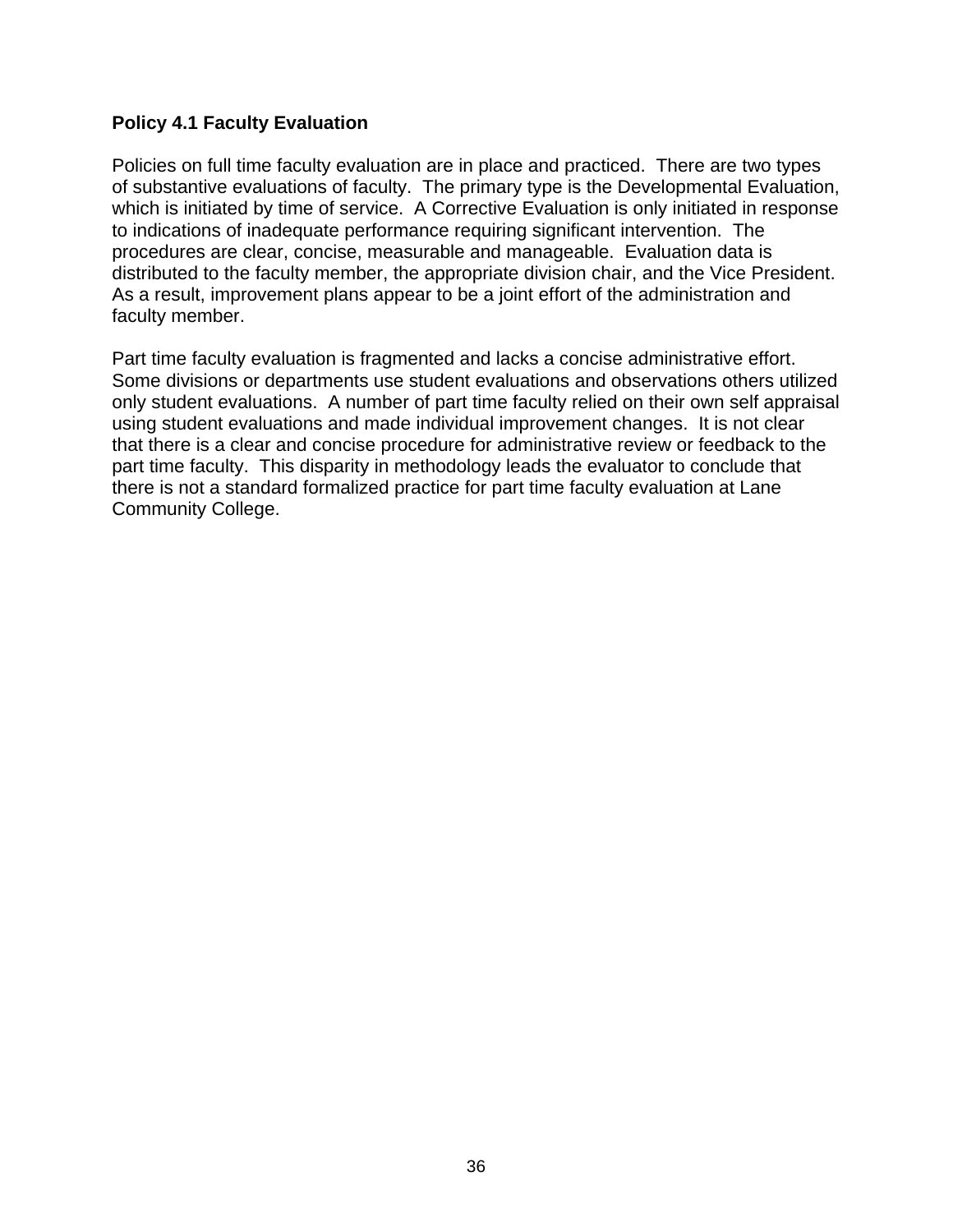## **Standard Five: Library and Information Resources**

## **Resources and Services**

The Library at Lane meets all the basic accreditation standards. The resources and services are sufficient to support the curriculum and the mission and goals of the institution. According to recent collection studies and student surveys, students are expressing sharp dissatisfaction with the aging collection and the use of the collection is more and more limited to current materials only. Several efforts have been undertaken to counteract this trend. The library has made recent serious efforts at weeding the collection and recent support for updating the collection has come in the form of a onetime allocation of \$50,000 to provide current materials in critical areas. A \$3 per credit computer fee has resulted in \$30,000 for the library to use in the purchase of electronic databases. Consistent upgrading of the materials budget to counteract the inevitable effects of inflation would provide for a more stable effect on the timeliness of the collection.

Interviews with students reveal strong satisfaction with the library staff. The library liaison system has fostered a great deal of good will among the faculty who expressed strong regard for the services offered to them in the areas of collection development and instruction. Several instructional areas have included library research into their program outcomes. However, some programs, especially in vocational areas, have yet to incorporate research skills and library use in their instruction, despite their stated outcomes to the contrary. Many of the departments house their own small libraries of materials, but those materials are not cataloged centrally.

Imminent plans to implement student-driven interlibrary loans via the ORBIS Cascade Alliance will allow for faster, more reliable, and complete services to patrons. Metasearch software is also planned for this year, a refinement that will improve electronic search capabilities for all library users.

## **Facilities and Access**

The current building dates from the concrete construction era of the '70s and is therefore nearly impossible to expand. Gallant efforts have been made to upgrade the facility to include sufficient computer access as well as modern computer teaching spaces, but these efforts have necessarily reduced the amount of study spaces for students significantly. The current facility has only 25 computers available when the computer classroom is in use. Therefore, the staff is left with the choice of refusing to schedule the classroom for requested orientations or hampering access to research materials during peak hours. Wired and wireless access to networks and the internet is planned for students who have their own laptops, but it is not yet a reality. Because of security concerns, the elevator is only accessed by key. Keys are issued to students with certified disabilities. As a result, third floor access is awkward and often near impossible for anyone else who may require it, e.g., for a temporary injury, rolling book bags, baby carriages, or book carts. While staff facilitate access on an individual basis once someone reaches the third floor, notifying the staff that they are ready to return to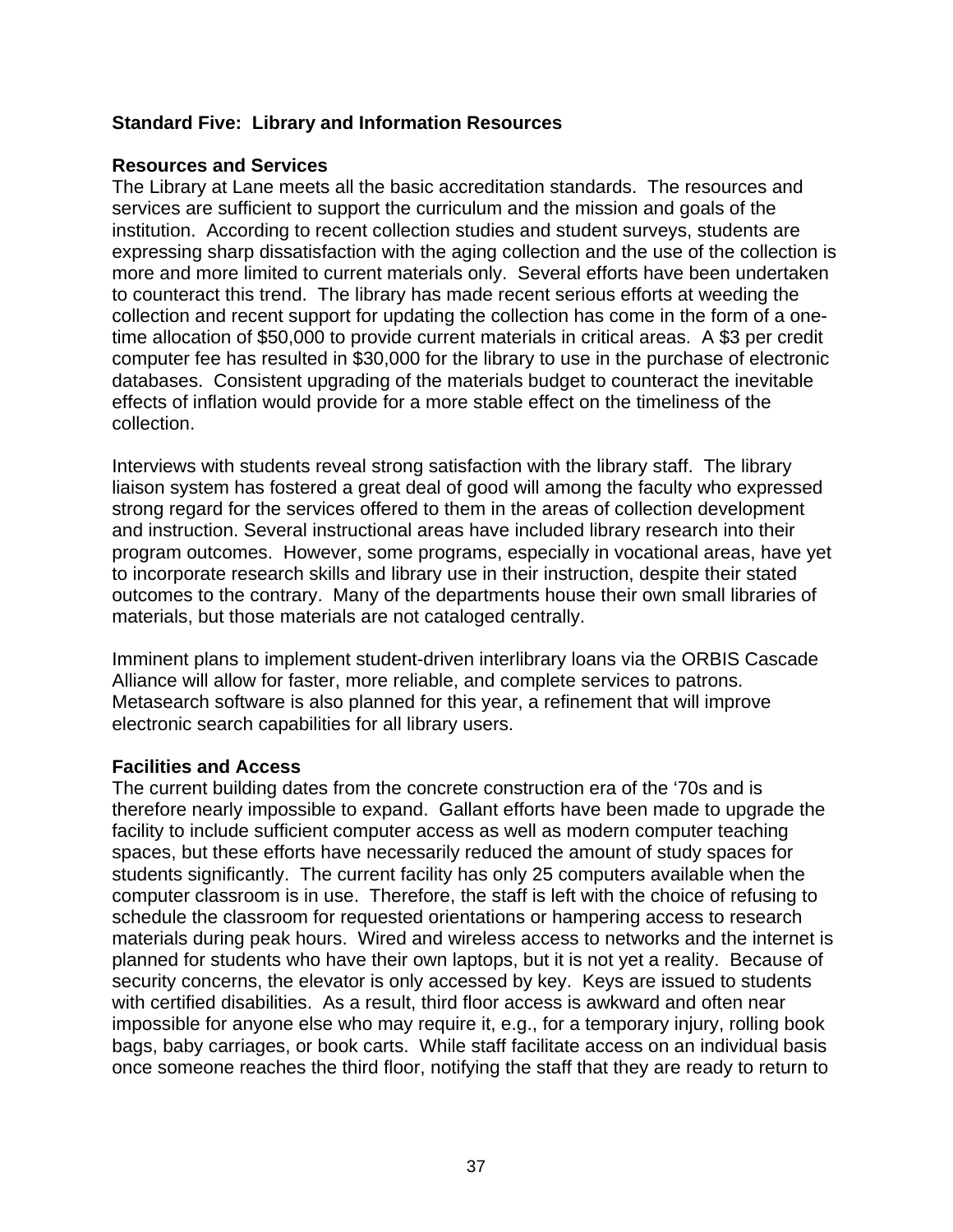the second floor is nearly impossible. The current facility also has only two study rooms for group work, has acoustical issues due to its open design, and tortures well-behaved students with the food service smells wafting up from the first floor.

#### **Personnel and Management**

Library staff and faculty are dedicated, service oriented, and clearly cognizant of student needs. They sincerely desire to support student learning. The Cottage Grove and Florence Outreach Centers, however, have no direct library support. These Centers are delivering instruction in a variety of social science disciplines, research-based writing courses, and several other courses such as nursing, that traditionally require library services. At present, the only resources available to these students are the electronic books and databases that are available via the internet. While these represent a goodly amount of basic resources, assistance in the use of these materials and instruction in research techniques would provide greater parity for these students.

#### **Planning and Evaluation**

The planning and goal setting processes of the library are comprehensive, involve staff at all levels, and are clearly understood and supported by all the staff. The planning process has resulted in a number of recent institutional efforts to support the library. The library performs a variety of assessments including surveys of students and faculty and assessments of library instruction. Changes have been implemented as a result of these assessments, but the college and the library could benefit from a systematic documentation method detailing both the assessments and changes resulting from the assessments.

Commendations: The quality of library support for instruction is superior and clearly appreciated by the instructional staff, faculty and students.

Concerns: The library facility is limited in its ability to support the future technological needs of Lane's students.

Students at the Florence and Cottage Grove outreach centers, especially those in traditional research based classes, will benefit from greater levels of library support.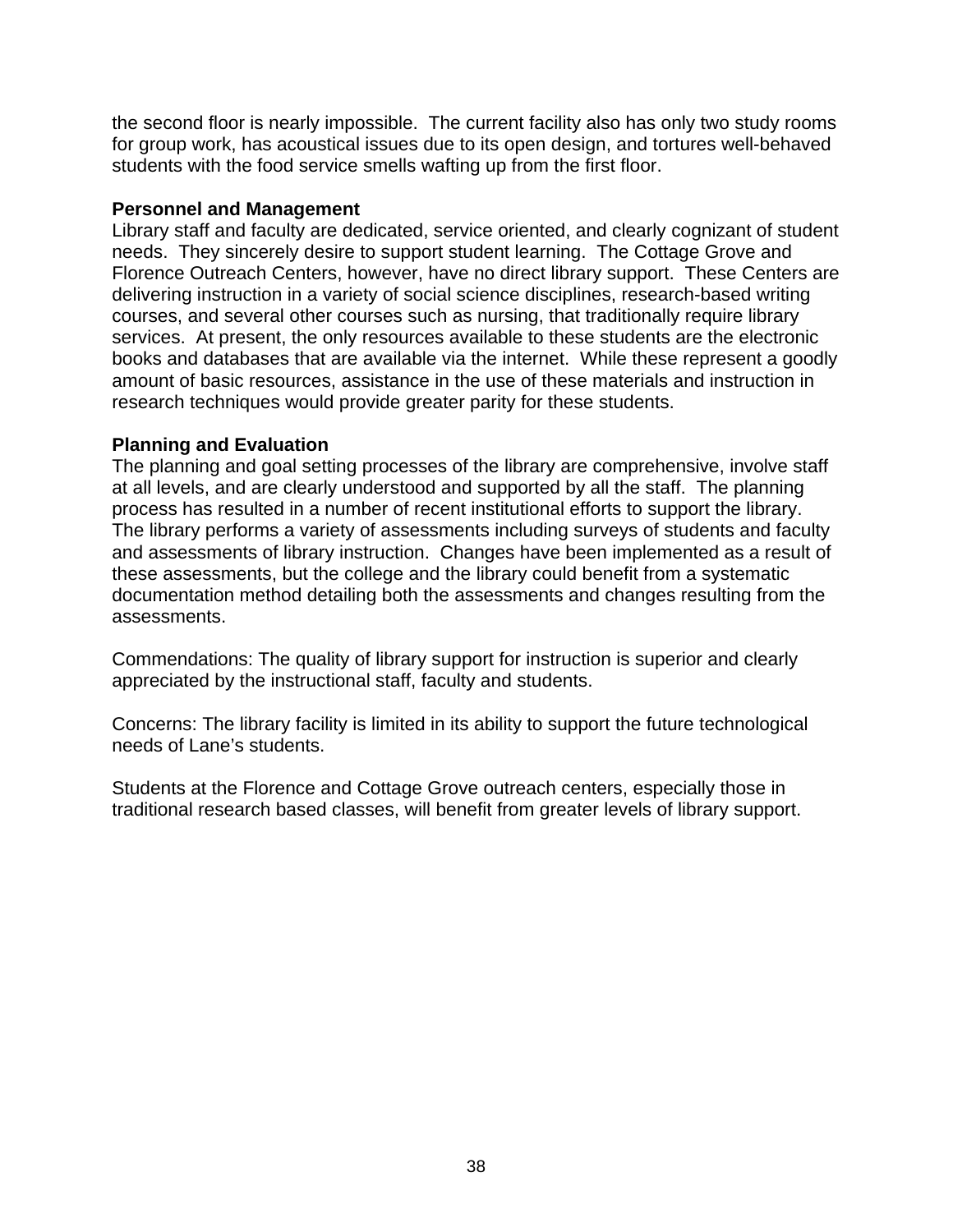# **Information Technology**

## **Resources and Services**

Information Technology [IT] supports all the administrative and instructional uses of computers including some related technology areas such as distance learning. They have recently implemented a number of major changes that show promise for helping the campus in several ways. The recent implementation of the Banner system, the outfitting of smart classrooms, the rapid accumulation of student computer labs and proliferation of staff workstations all reflect positively on Lane's commitment to meeting the technological needs of both staff and students. Implementation of further refinements to the Banner system, such as its integration with the library automation system (Innovative) and the bookstore (MBS) systems is also planned. Other services that have been requested of IT include document imaging for Student Financial Services and Enrollment Services, email and access to the student network with authentication schemes, and an Operational Data Store that will allow managers to access and manipulate at their workstations such data as student demographics, registration data, financial information, and human resources data. Each of these projects is ambitious, and each will strengthen Lane's ability to manage more effectively. The addition of two-way interactive classroom capabilities and the ability to broadcast live classes to cable subscribers will surely be in greater and greater demand as faculty find them useful in reaching more students across the Lane service area.

#### **Facilities and Access**

The computer support facilities are in excellent condition, with appropriate actions being taken to insure the security of networks, while allowing for the flexibility of some applications taking place outside of the firewall. Appropriate measures have been taken to insure the integrity of the telephone systems as well. Both wired and wireless access to the network and internet for student-owned computers is planned for the near future, as is access to email for students. Although the community has fairly high numbers of households with access to email and computers at home, these services are needed if both the have and have-not students are to be well served.

## **Personnel and Management**

The Information Technology department has had considerable success in implementing major new initiatives recently in a wide variety of areas. Clearly, however, the explosion in sheer numbers of computers on campus, the demand for new applications and innovations, and the perceived demand for assistance with these applications on a nearly 24/7 basis are resulting in a fair amount of pressure on the personnel. The new reorganization of IT and the increasing demand for services from all areas may warrant a closer look at staffing.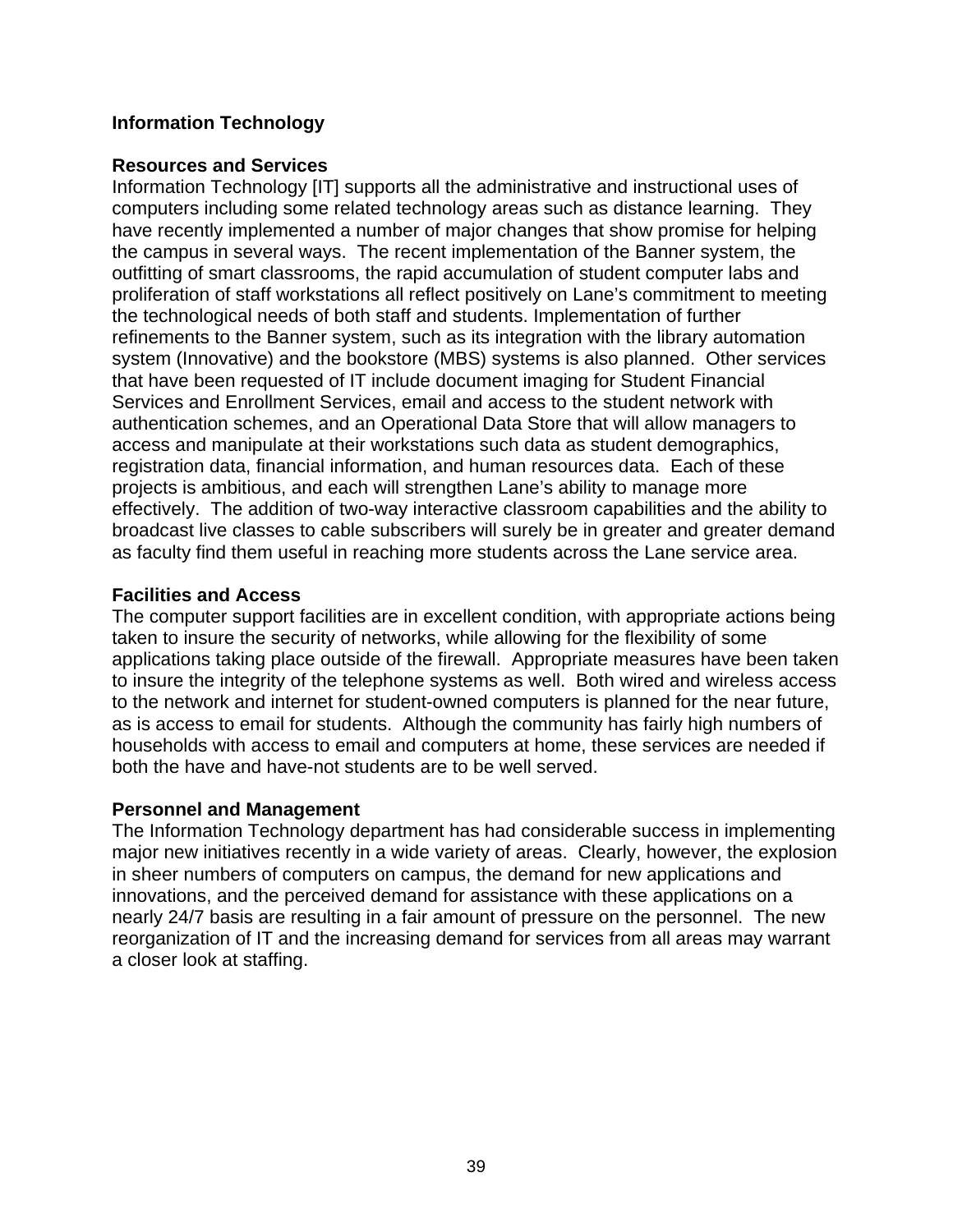#### **Planning and Evaluation**

As evidenced in the exhibits for this area, Information Technology has undertaken a number of assessment efforts concerning, for example, student computer labs, the campus website, and helpdesk services. These efforts have been in the form of focus groups and surveys. The feedback has been extensive and has likely had a good deal of impact on how Information Technology provides services. However, a systematic annual method of evaluation using the new unit planning process has yet to be fully employed and specific evidence of changes that have been implemented as a result of evaluation was not clearly documented.

Commendations: Improvements in systems like Banner and workstation replacement schedules are certain to result in increases in end user satisfaction; further planned improvements in Banner and Operational Data Store hold great promise for substantive, long term improvements in management and student satisfaction.

Concerns: Expansion of demand for services in all areas may warrant appraisal of staffing levels before support services degrade.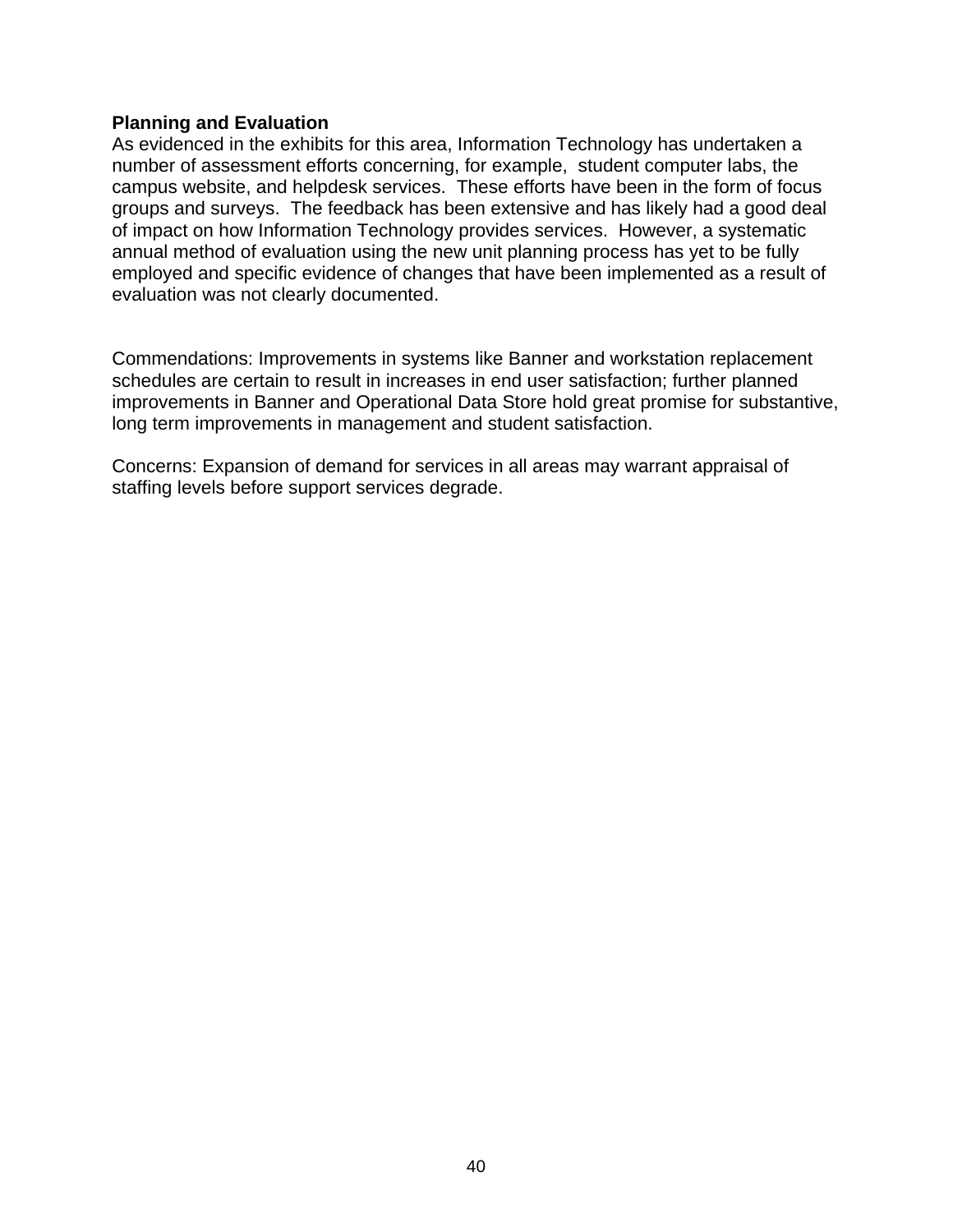#### **Standard Six: Governance and Administration**

Lane Community College Governance is clearly defined by the State of Oregon and the local Board of Education. Both the State and Board of Education are actively involved in the management and oversight of the Campus as required within the defined parameters.

The local Board of Education is made up of seven members elected to four year terms without term limits. Board members represent the population of Lane County as well as students residing in the surrounding area. Monthly meetings are held with well documented agendas, minutes and action taken. These meetings include participants from the campus, students and concerned community members. Regular reports are presented to the Board on campus activities along with feedback on action items.

The Lane Community College Board of Education is actively involved in the community. Regular Community forums are held to allow for sharing of information and feedback on LCC activities. Members meet with small businesses, K-12 educators and University staff to assure maximization of resources for constituents served by LCC.

Board members are confident that information presented is accurate and provide adequate background for making informed decisions. Students have access to the Board at anytime and are involved in the across-campus collaboration process and shared governance practices.

President Spilde's role is well defined by the Board and performance objectives are clear. The President is evaluated annually by the Board per policy C.060. Input is gathered by the Board from across campus, outreach sites, students, faculty, staff and community members. The evaluation instrument used was designed and approved by the Board. The Board Chair receives the survey information; this is summarized by the Chair and Vice Chair. The entire Board is then engaged along with the President. This annual comprehensive review of President Spilde is appreciated by her and the campus community. The Board praised the leadership of President Spilde and her accomplishments.

President Spilde regularly meets with faculty, staff, students and community members via various committees. The campus is encouraged to participate and the "Shared Governance" model employed at Lane Community College allows for broad input and collaboration. This model has proven beneficial to the campus operation but has also increased workload, which is being addressed by a designated committee. Outcomes of the committee process are well publicized and actions taken are shared specifically with those involved.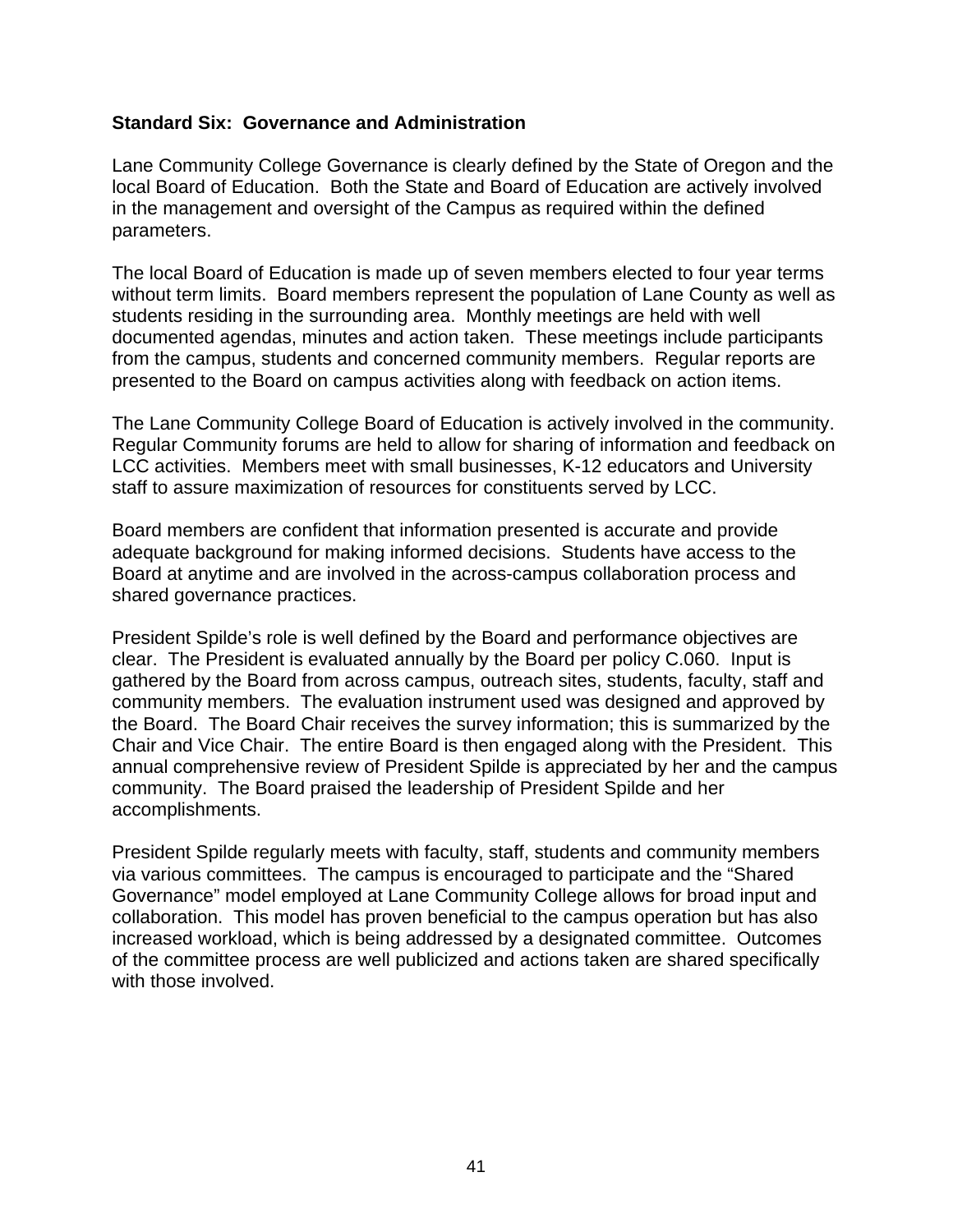## **Standard Seven: Finance**

Lane Community College meets the finance accreditation standards.

At Lane Community College financial planning and budgeting are ongoing, realistic, and based upon college strategic directions: Transforming Students' Lives; Transforming the Learning Environment, and Transforming the College Organization. In the past five years the college has faced a variety of challenges including property tax limits, severe reductions in state funding, significant tuition increases to partially offset cuts in these other major funding categories; a significant unfunded obligation to the state Public Employee Retirement System (PERS). These financial challenges are largely outside of the college's control. The college has developed and is implementing a well conceived long range financial plan to assist it in its recovery.

The board of education has adopted sound policies that direct the college budget process. The budget process is grounded in the college's strategic directions and is inclusive of the various campus constituencies. Prior concerns about the openness of the college budget development process and availability of budget information to support decision making are being addressed. The budget document is comprehensive, understandable and available to the campus community.

The college is managing its debt. As a result of its unfunded liabilities to the PERS the college has issued bonds to finance the bulk of this obligation, significantly increasing its debt level. However, the debt level is well within that allowed under Oregon state law and appears to be within the college's ability to plan and budget without imposing an unreasonable drain on resources for educational purposes. The financial integrity of the college is reflected in consistently "clean" financial audits. The few management items that have arisen have been addressed. The internal controls appear to be effective. The college has assessed it financial risks and is concentrating it efforts on those areas that pose the most risk. The college has managed to sustain a Standard and Poors A+ bond rating in a difficult financial environment.

The college has weathered the recent budget crisis in an exemplary manner. It "bit the bullet" making difficult decisions, balancing program cuts and revenue increases maintaining the quality of the programs. The college has developed a well-conceived financial stability plan to cope with the continuing instability of state funding: Balancing the general fund budget; Stabilizing tuition rates; Building a financial reserve; and Building capital reserves.

The college Foundation is responsible for fundraising activities. The relationship between the college and its foundation is clearly established. The foundation manages its funds independent of the college. Investments are managed by private investment firms. The college appears to have placed fund raising as higher priority than in the past.

College finance staff is experienced, professional and committed to the college.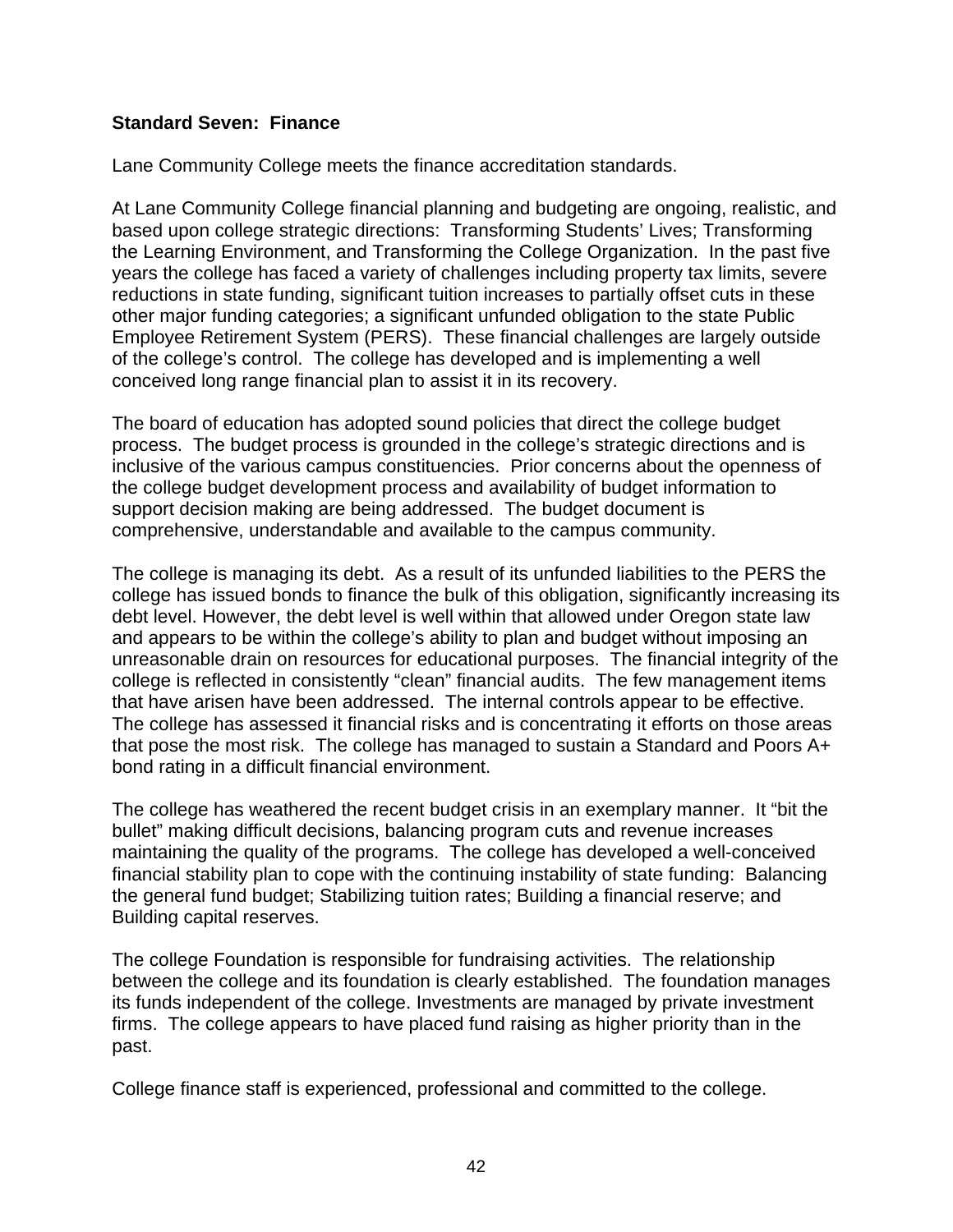## **Standard Eight: Physical Resources**

Lane Community College meets the physical resources accreditation standards. The main campus at Lane was constructed in the late 1960s, at the height of the community college movement. The main campus is well conceived, but shows signs of its nearly forty years. The college has off campus centers in downtown Eugene and across the district, as well as community learning centers co-located with high schools in the service area.

Lane Community College recently completed \$42.8 million bond levy with the addition of college funds to total \$61 million that was expended. The college completed 7 access projects, 8 new buildings, 14 remodels/additions, and 7 physical plant improvements on and off campus. The bond projects have significantly improved the quality and quantity of facilities to serve its students and the community. There is still much to do. Many of those projects not included in the successful bond project need to be addressed. To this end the college has just completed a well conceived long range facilities plan, identifying current and future facility needs on and off the main campus. The library and downtown center are examples where significant upgrades or replacement are needed. The long range plan also identifies potential sites for college expansion. Capital funding from the state has been extremely limited; the college should be prepared to implement its plan with little or no state support.

Sustainability is an emerging issue on the campus; not only in the way that buildings are designed and built, but in the manner that the college is operated. Recycling is a priority.

The local transit department has constructed a convenient bus station at the college's front door. The challenge remains for the college to develop the means to get students, faculty and staff out of their cars in the parking lots and onto the buses. Like most community colleges parking capacity is an issue. Concerns about lighting in the more remote parking lots are being addressed. Overall the college appears to provide a safe and secure environment.

Indoor air quality is an issue. While the college's initial response to this issue may have got off to a slow start, it appears the college is directing resources towards satisfactory solutions to this difficult problem.

Facility maintenance suffered as a result of the recent budget problems. The erosion of the budget in this area has stopped and the college is implementing its plan to restore the budget over time. In addition the college should be well served by implementing recently acquired maintenance management software which will assist in improving the maintenance of college facilities.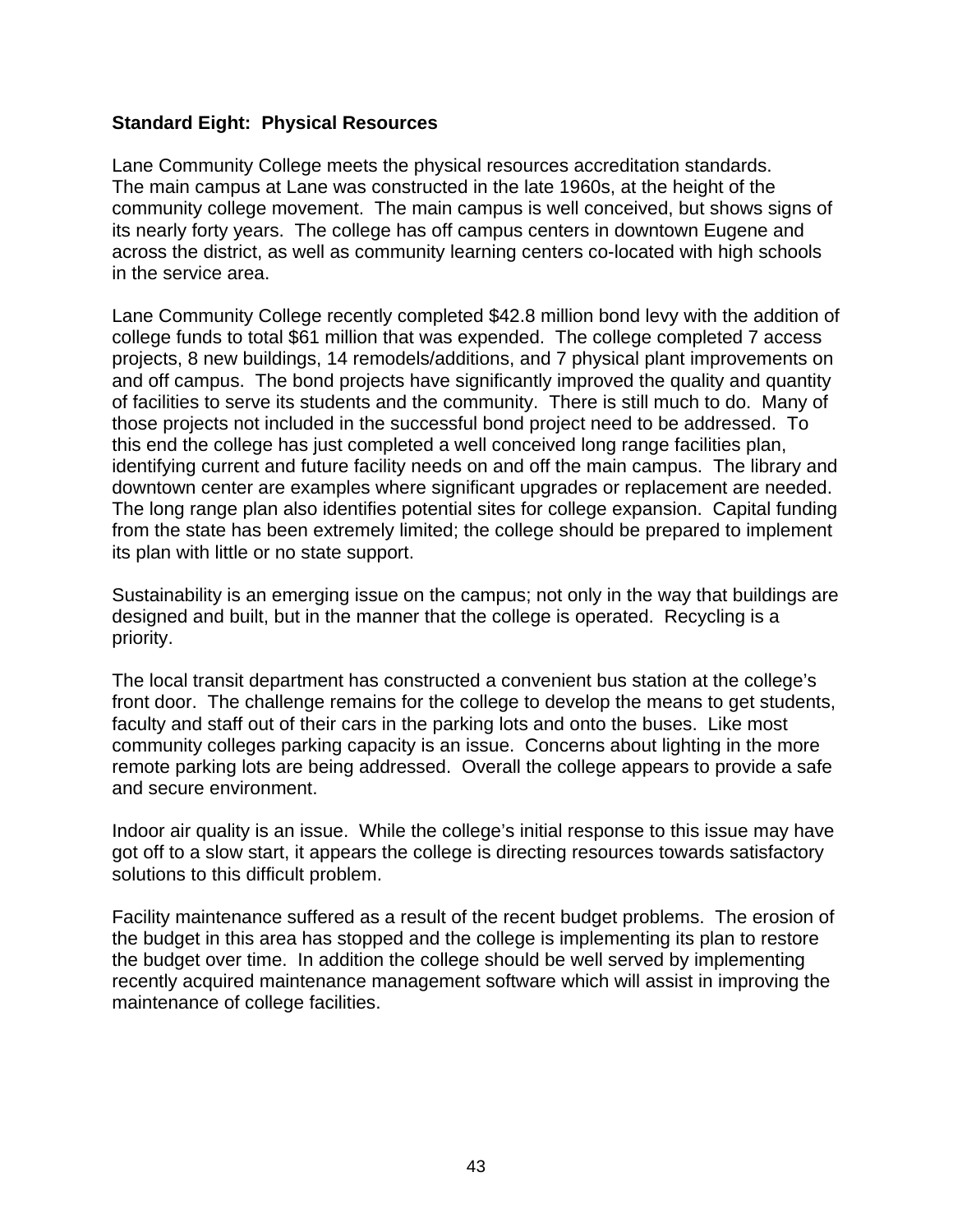Overall the college is well equipped, a surprising achievement in light of the five year history of budget instability. Computing equipment for students, faculty and staff is up to date and the college maintains its computing equipment replacement schedule. Instructional equipment is adequate to serve the college instructional programs.

Staff in the facilities and operations unit of the college is experienced, professional, committed to the college. They are appreciated and respected by the college community.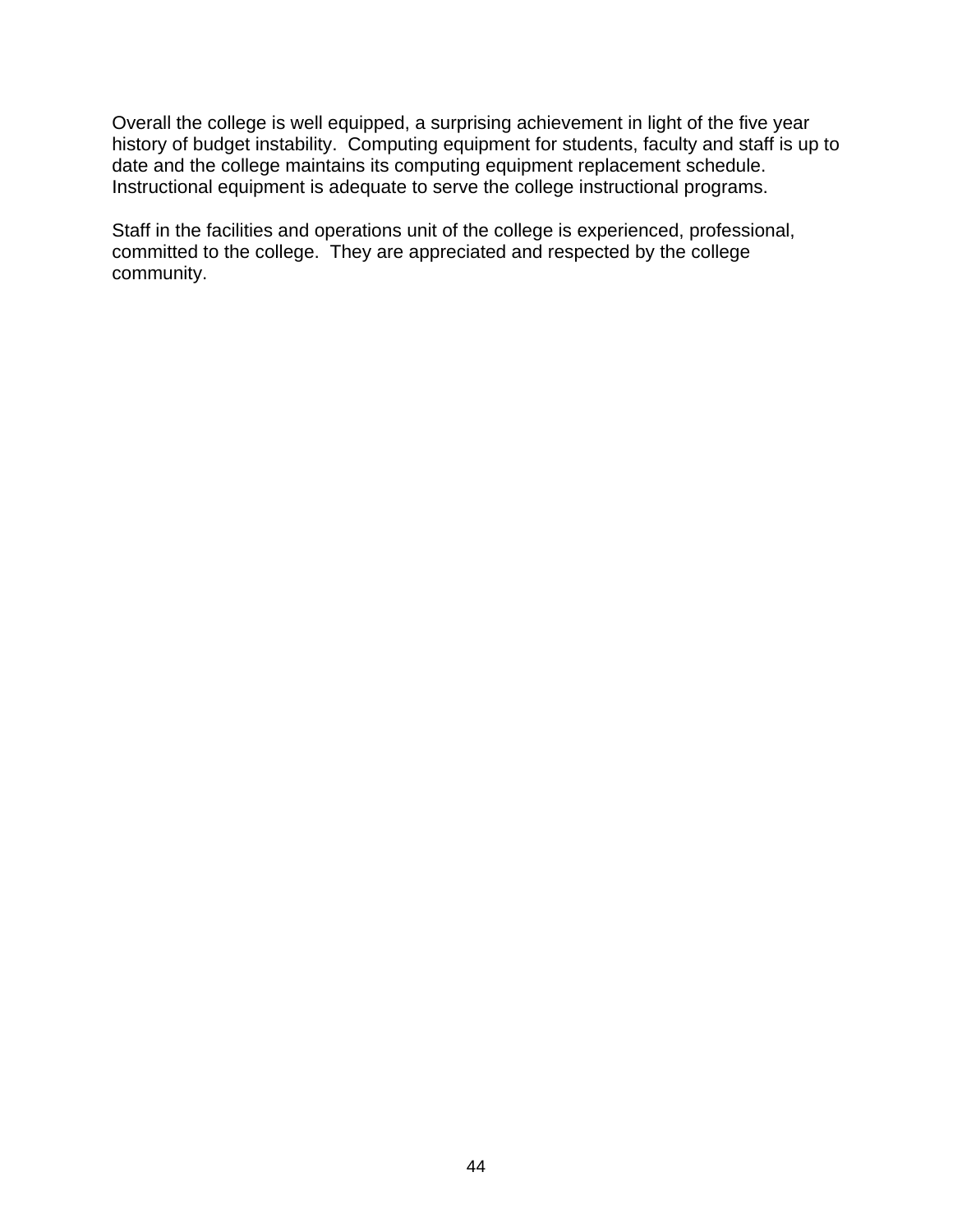#### **Standard Nine: Institutional Integrity**

Lane Community College adheres to the highest ethical standards in all facets of the campus operations and policy development. Campus leadership, staff and the Board of Education demonstrate their commitment to student success through the implementation of policies and practices.

Formal and informal surveys indicate students, faculty, staff, and the Lane County community supports the College mission and its dedication to meeting student needs.

Employees take pride in their positions and strongly support the campus leadership. Shared governance provides opportunity for everyone on campus to share in the decision making process and be informed.

Lane Community College publications represent the college accurately and are readily available. Planning documents are regularly evaluated along with policies to assure continuing integrity throughout the institution and address potential conflicts of interest.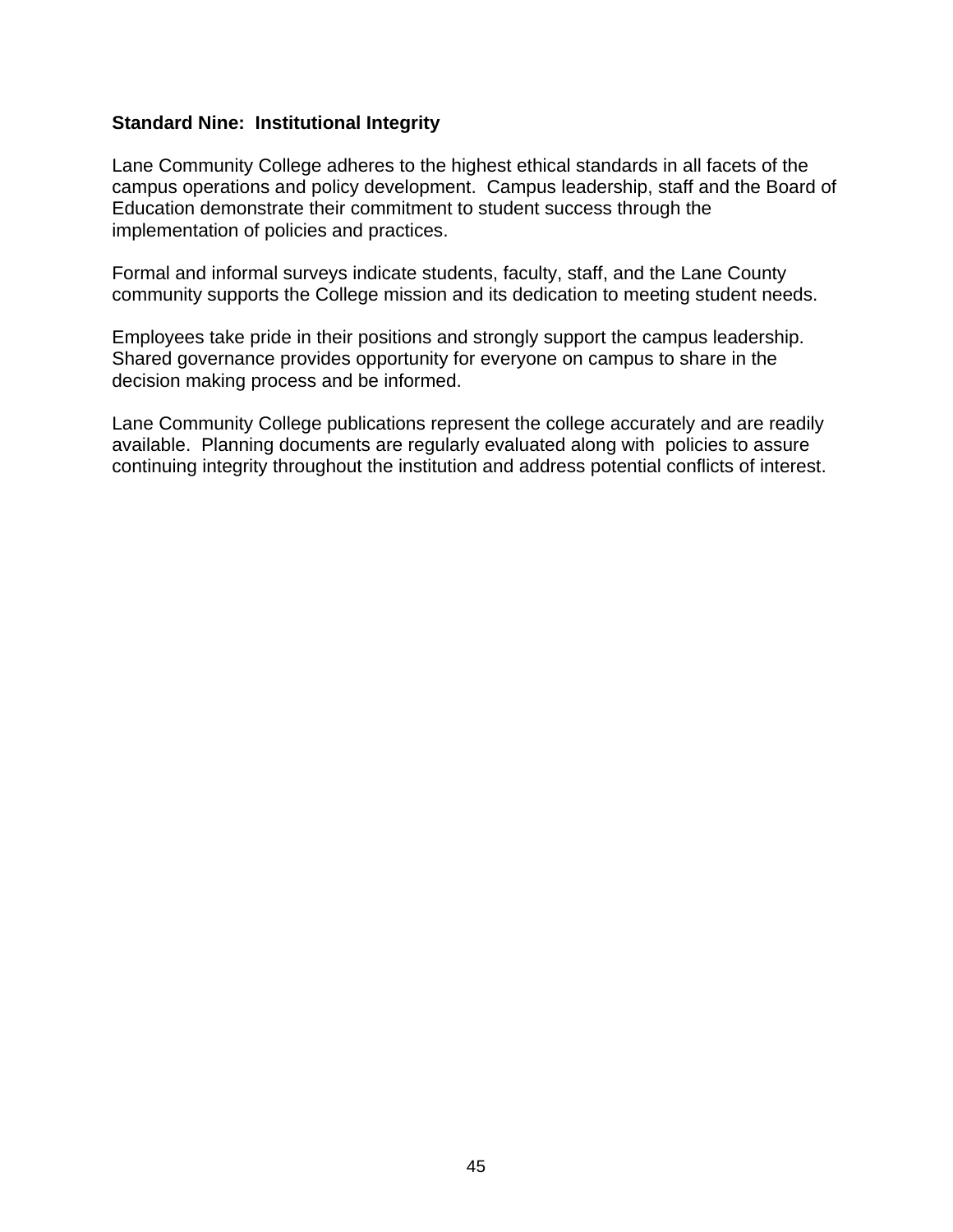## **CONCLUSION**

Lane Community College is an extremely valued institution in the Lane County community and surrounding areas. Students and employers rely on the campus to meet training needs that match graduates with available employment opportunities.

The campus has come through a very difficult season of challenging financial issues that resulted in cutbacks and staff reductions. However, the campus addressed these issues in a positive manner and maximized available resources to maintain its value to the community. LCC has a bright future and will continue to be a key component in the economic development in Lane County.

Lane Community College meets all the Eligibility Requirements and is committed to adhering to NWCCU Standards.